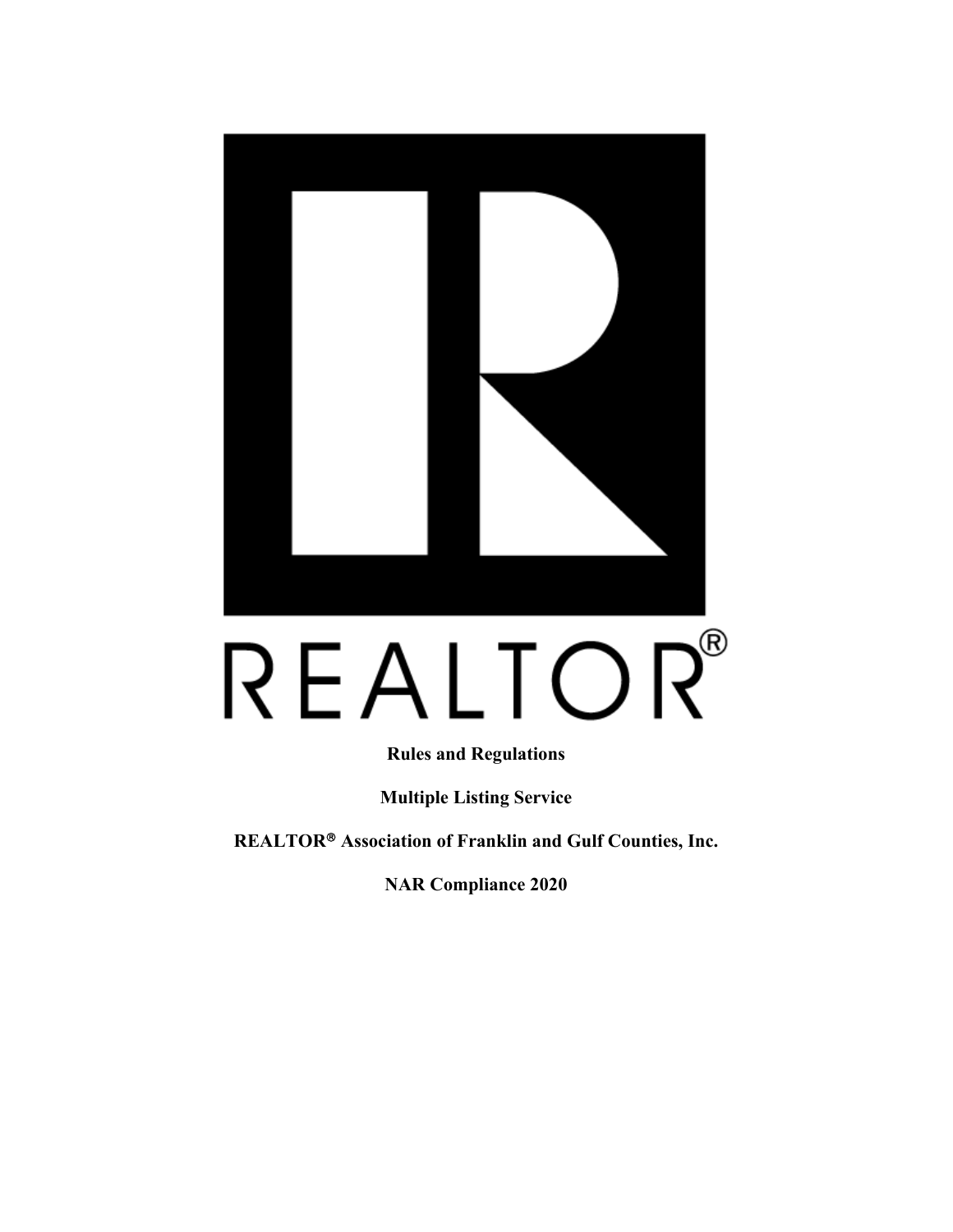# **Table of Contents**

| <b>Introduction</b>                                           | $\mathbf{1}$ |
|---------------------------------------------------------------|--------------|
| <b>Section 1 - Listing Procedures</b>                         | 1            |
| Section 2 – Selling Procedures: Showings and Negotiations     | 7            |
| <b>Section 3 - Refusal to Sell</b>                            | 10           |
| Section 4 – Prohibitions: Information for Participants Only   | 10           |
| <b>Section 5 – Division of Commissions</b>                    | 11           |
| <b>Section 6 - Service Fees and Charges</b>                   | 14           |
| <b>Section 7 - Compliance with Rules</b>                      | 15           |
| <b>Section 8 - Meetings of MLS Committee</b>                  | 16           |
| <b>Section 9 – Enforcement of Rules</b>                       | 16           |
| <b>Section 10 - Confidentiality of MLS Information</b>        | 18           |
| Section 11 - Ownership of MLS Compilation* and Copyright      | 19           |
| Section 12 – Use of Copyrighted MLS Compilation               | 20           |
| <b>Section 13 - Use of MLS Information</b>                    | 21           |
| <b>Section 14 - Changes in Rules and Regulations</b>          | 22           |
| <b>Section 15 - Arbitration of Disputes</b>                   | 22           |
| <b>Section 16 - Standards of Conduct for MLS Participants</b> | 22           |
| <b>Section 17 – Orientation</b>                               | 26           |
| <b>Section 18 - Internet Data Exchange</b>                    | 27           |
| <b>Section 19 – "Virtual Office Websites</b>                  | 33           |
| Section 20 - Rules & Regulations for Lockboxes & Keycards     | 37           |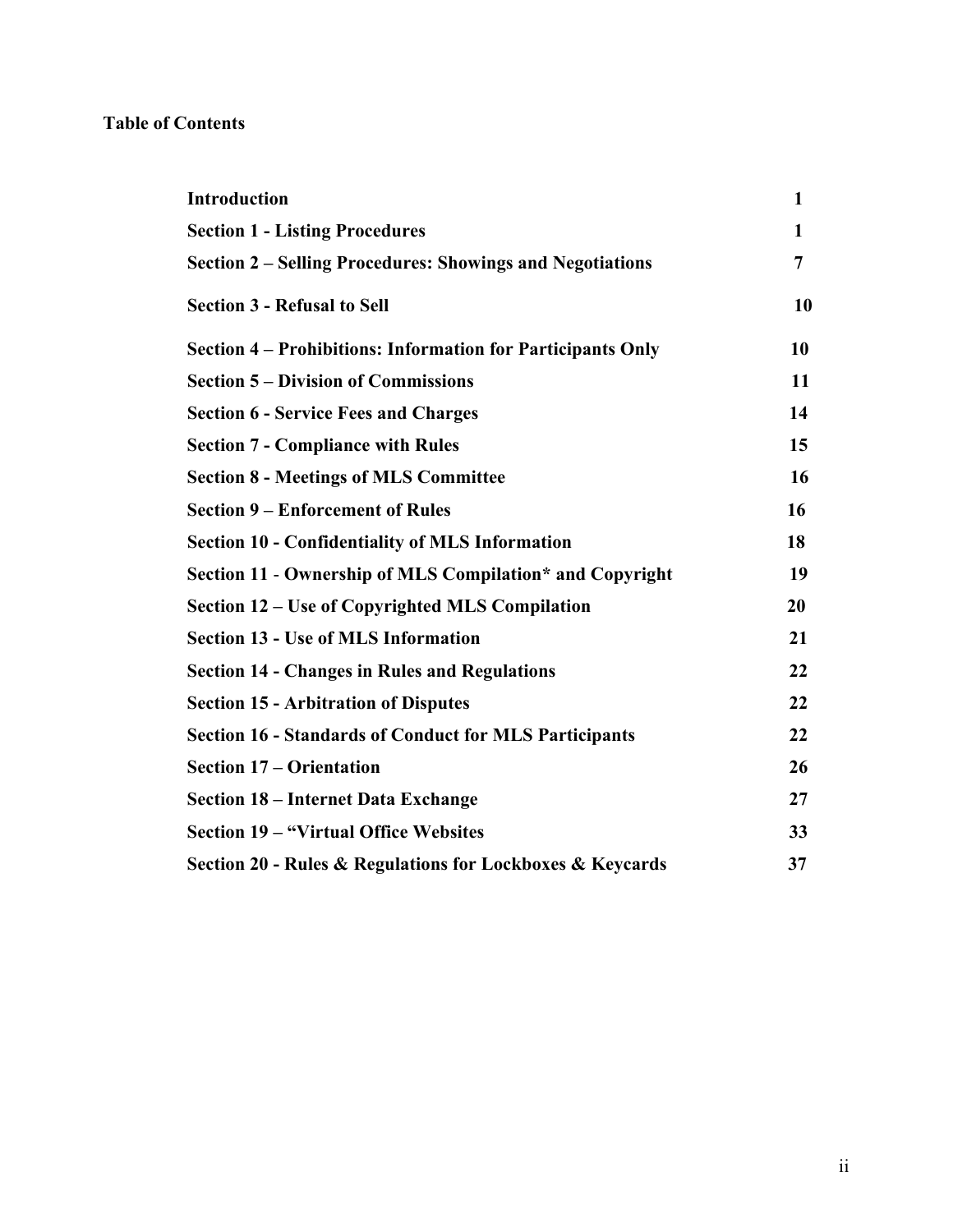## **Rules and Regulations for the Multiple Listing Service of the REALTOR Association of Franklin and Gulf Counties**

## **Introduction Purposes**

A Multiple Listing Service is a means by which authorized Participants make blanket unilateral offers of compensation to other Participants (acting as subagents, buyer agents, or in other agency or non-agency capacities defined by law); by which cooperation among Participants is enhanced; by which information is accumulated and disseminated to enable authorized Participants to prepare appraisals, analyses and other valuations of real property for bona fide clients and customers; by which Participants engaging in real estate appraisal contribute to common databases; and is a facility for the orderly correlation and dissemination of listing information so Participants may better serve their clients and the public. Entitlement to compensation is determined by the cooperating broker's performance as a procuring cause of the sale (or lease). (Amended NAR 1/07)

## **Service Area**

The area within which the Service shall function shall at all times be coextensive with or within the service area of the **REALTOR® Association of Franklin and Gulf Counties**.

# **Listing Procedures**

## **Section 1: Listing Procedures**:

Listings of real or personal property of the following types, which are listed subject to a real estate broker's license and are located within the service area of the Association, and are taken by Participants on Exclusive Right to Sell and Exclusive Agency listing agreements, shall be delivered to the Multiple Listing Service within **two (2) days** after all necessary signatures have been obtained. (Revised 5/2019)

- (a) Single family homes for sale or exchange (includes mobile homes when sold with the land)
- (b) Vacant lots and acreage for sale or exchange
- (c) Multi-family residential buildings for sale or exchange
- (d) Commercial property
	- **General Guidelines for all photos and categories:** A minimum of one photo is required. The photo must be added within **two (2) days** after all necessary signatures have been obtained. If there is no Main Photo within the **two (2) day** time frame, the MLS system will place the listing into Hibernation. When in hibernation: no can see the listing, it will not be available in searches and it will be pulled from all data feeds until a main Photo has been submitted. The listing office and listing agent will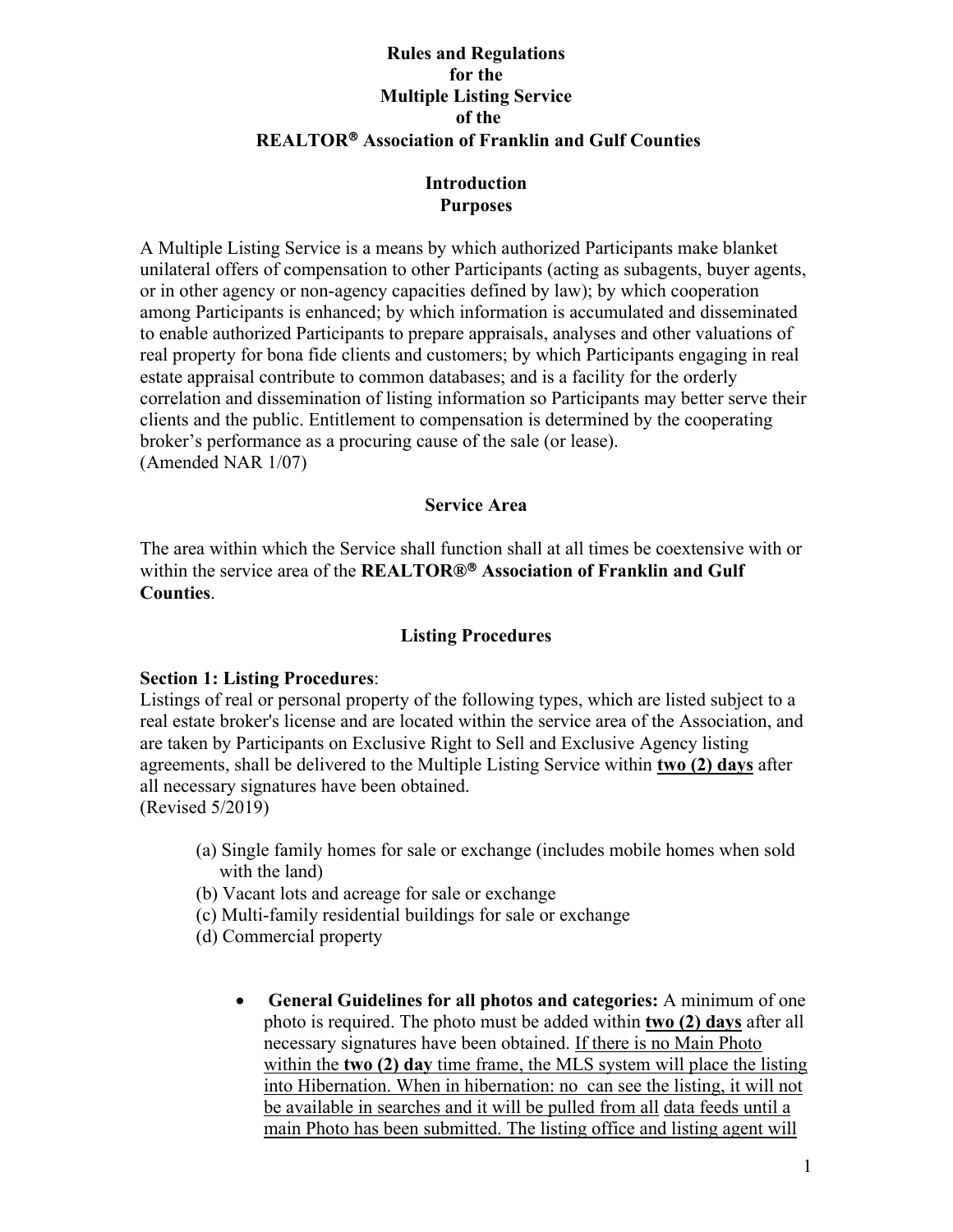receive an email notification that their listing has been put into hibernation. As soon as the main photo is submitted, the listing will come out of hibernation.

- Interior pictures may not be used as the main photo for any type of residential property.
- Brokers yard signs may not be included in any photo in the MLS.
- The sellers' have the ability to withhold photographs from the MLS after written authorization is provided to the listing Broker/Agent and then supplied to the RAFGC office within **two (2) days**. A logo will be added when written authorization is received that states "Photo withheld per seller's direction".
- **Any and all photos that are brought to the attention of the RAFGC office as possibly being offensive or inappropriate for display in the MLS will be reviewed by the Board of Directors and their decision as to whether the photo(s) should be removed will be final.**

# **A**. **Listing Photos & Virtual Tours**: **A minimum of one photo is required.**

- **Residential** Photo may be a front exterior photo, rendering, aerial photo or water view photo of or from the property. The front exterior photo must show a majority of the front of the home/building. If a rendering, aerial, or water view is used as the main photo (1st position), then a front exterior photo MUST be in the 2nd position.
- **Improved Commercial -** Photo may be a front exterior photo, rendering, aerial photo or water view photo of or from the property. The front exterior photo must show a majority of the front of the home/building. If a rendering, aerial, or water view is used as the main photo (1st position), then a front exterior photo MUST be in the 2nd position.
- Lots & Land Photo may be a front photo of the subject property, aerial photo, rendering, site plot, plat map or water view photo of or from the property. The front photo must show a majority of the front of the parcel being sold. If an aerial photo, rendering, site plot, plat map or water view photo of or from the property is used as the main photo (1st position), then a front photo of the subject property MUST be in the 2nd position. **At least one of the aerial photos MUST delineate the actual property being sold. (Revised 4/2020)**
- **Pre-Construction** Photo may be a floor plan, architectural rendering, aerial, site plot, plat map or water view photo of or from the property. If a floor plan, architectural rendering, aerial, site plot, plat map or water view is used as the main photo (1st position) then a front photo of the actual property MUST be in the 2nd position**. For pre-construction listings, pictures of a similar or previously constructed home may not be used as the main photo.**
- **Virtual Tours -** Photos or virtual tours may not contain company or agent logos, agent photos, commissions, bonuses, any contact information, text, or graphics of any kind in the virtual tour or photo sections, with the exception of copyright © that can not include any agent, team or brokerage branding. The third-party virtual tour vendor's contact information (non-interactive) is the only contact information allowed on Virtual Tours. The virtual tour link may not contain any Participant/Usernames or links to any third-party business or social networking sites.

**(Revised 4/2019)**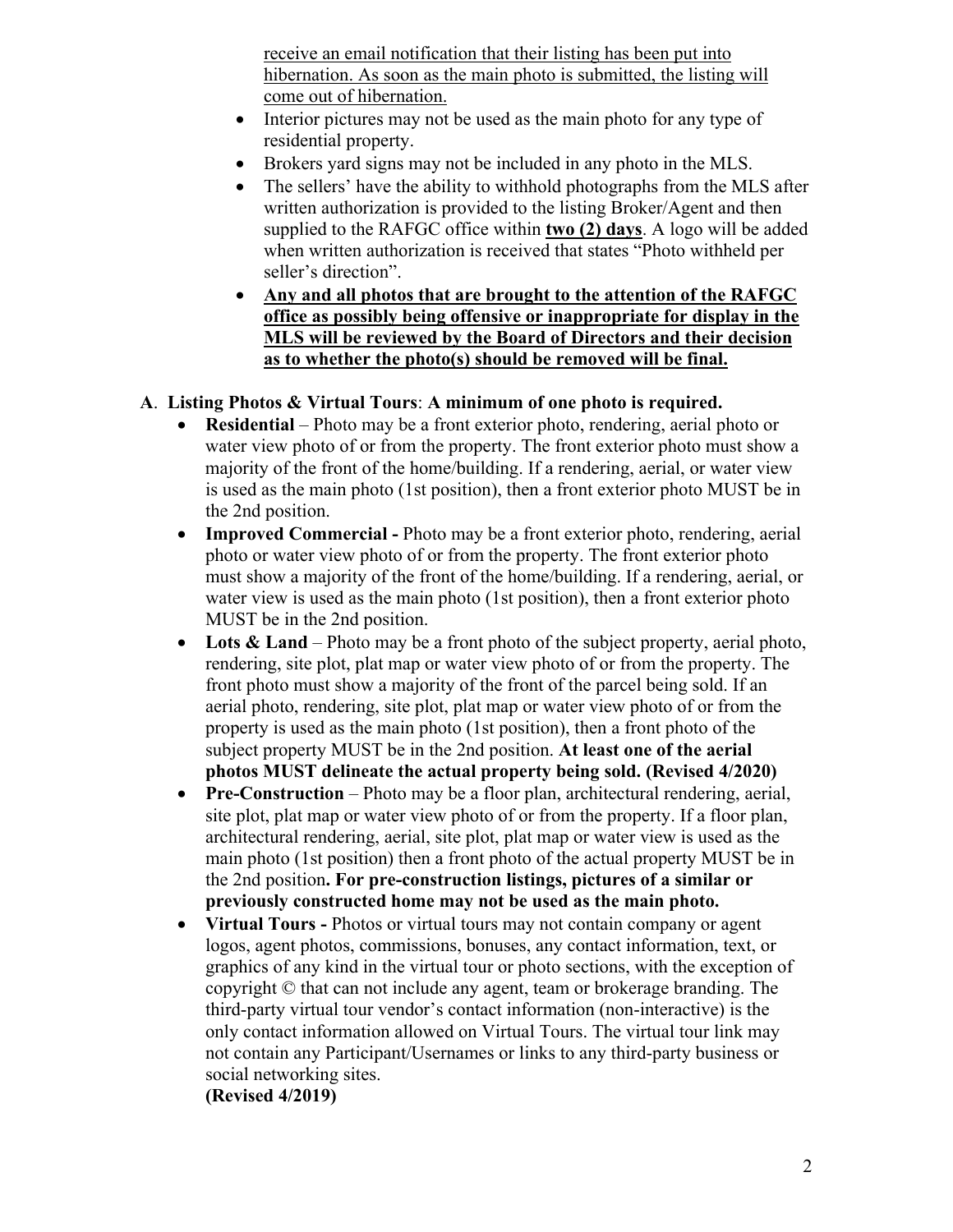#### **Note 1:**

The Multiple Listing Service shall not require a Participant to submit listings on a form other than the form the Participant individually chooses to utilize provided the listing is of a type accepted by the Service, although a property data form may be required as approved by the Multiple Listing Service. However, the Multiple Listing Service, through its legal counsel:

- 1. May reserve the right to refuse to accept a listing form which fails to adequately protect the interests of the public and the Participants,
- 2. Assure that no listing form filed with the Multiple Listing Service establishes, directly or indirectly, any contractual relationship between the Multiple Listing Service and the client (buyer or seller).

The Multiple Listing Service shall accept exclusive right to sell listing contracts and exclusive agency listing contracts and may accept other forms of agreement which make it possible for the listing broker to offer compensation to the other Participants of the Multiple Listing Service acting as subagents, buyer agents, or both (Amended 11/96).

The listing agreement must include the seller's written authorization to submit the agreement to the Multiple Listing Service (Amended 11/96).

The different types of listing agreements accepted are:

- (a) Exclusive right to sell
- (b) Exclusive agency

The Service may not accept net listings because they are deemed unethical and, in most states, illegal. Open listings are not accepted because the inherent nature of an open listing is such as to usually not include the authority to cooperate and compensate other brokers and inherently provides a disincentive for cooperation. (Amended 4/92)

The exclusive right to sell listing is the conventional form of listing submitted to the Multiple Listing Service in that the seller authorizes the listing broker to cooperate with and to compensate other brokers. (Amended 4/92)

The exclusive agency listing also authorizes the listing broker, as exclusive agent, to offer cooperation and compensation on blanket unilateral bases, but also reserves to the seller the general right to sell the property on an unlimited or restrictive basis. Exclusive agency listings and exclusive right to sell listings with named prospects exempted should be clearly distinguished by a simple designation such as a code or symbol from exclusive right to sell listings with no named prospects exempted, since they can present special risks of procuring cause controversies and administrative problems not posed by exclusive right to sell listings with no named prospects exempted. Care should be exercised to ensure that different codes or symbols are used to denote exclusive agency and exclusive right to sell listings with prospect reservations. (Amended 4/92)

#### **Note 2:**

A multiple listing service does not regulate the type of listings its members may take. This does not mean that a multiple listing service must accept every type of listing. The multiple listing service shall decline to accept open listings (except where acceptance is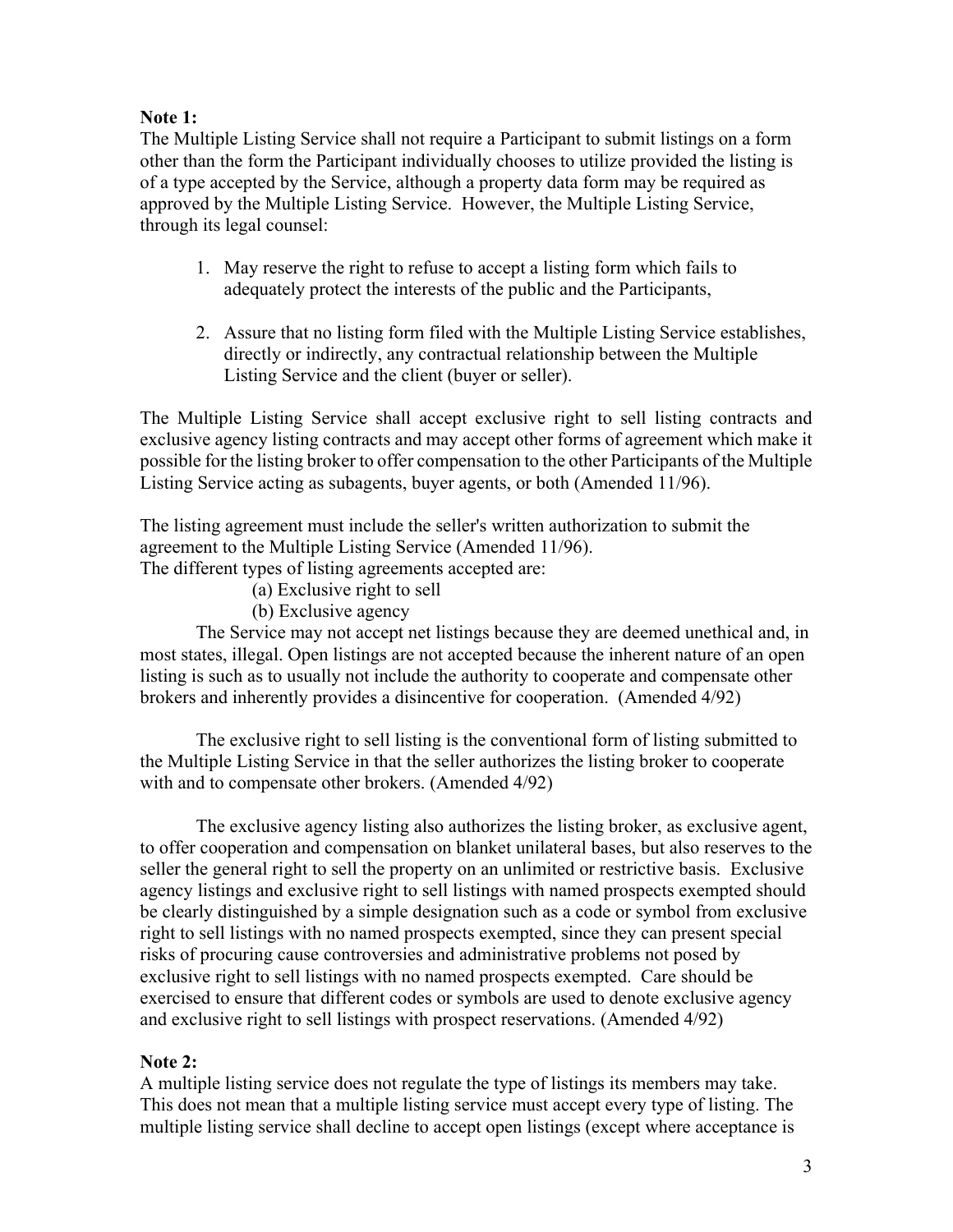required by law) and net listings, and it may limit its service to listings of certain kinds of property. But, if it chooses to limit the kind of listings it will accept, it shall leave its members free to accept such listings to be handled outside the multiple listing service.

## **Note 3:**

A Multiple Listing Service may, as a matter of local option, accept exclusively listed property that is subject to auction. If such listings do not show a listed price, they may be included in a separate section of the MLS compilation of current listings. (Adopted 11/92)

## **Section 1.01: Clear Cooperation:**

Within one (1) business day of marketing a property to the public, the listing broker must submit the listing to the MLS for cooperation with other MLS participants. Public marketing includes, but is not limited to, flyers displayed in windows, yard signs, digital marketing on public facing websites, brokerage website displays (including IDX and VOW), digital communications marketing (email blasts), multi-brokerage listing sharing networks, and applications available to the general public. (Adopted 11/19)

**Note: Exclusive listing information for required property types must be filed and distributed to other MLS Participants for cooperation under the Clear Cooperation Policy. This includes listings filed under the following sections of the RAFGC MLS Rules: Section 1 (Listing Procedures), Section 1.3 (Exempted Listings), and Section 1.24 (Coming Soon Listings) if they are being publicly marketed, and any other situation where the listing broker is publicly marketing an exclusive listing that is required to be filed with the service and is not currently available to other MLS Participants.**

**Section 1.1: Types of Properties:** Following are some of the types of properties that may be published through the Service, including types described in the preceding paragraph that are required to be filed with the Service and other types that may be filed with the Service at the Participant's option provided, however, that any listing submitted is entered into within the scope of the Participant's licensure as a real estate broker: (Amended 5/05)

- 1. Residential 2. Residential income 3. Residential Pre-Construction
	-
- 
- 4. Business opportunity 5. Motel/Hotel 6. Commercial income
- 7. Subdivided vacant lot 8. Mobile homes (when sold with the land)
- 
- 
- 9. Industrial 10.Land and ranch 11. Mobile home parks
- 
- 12. Residential Long Term Rental
- (Amended 02/11)

**Note**: Any listing submitted to the RAFGC MLS as a Long Term Rental must represent a fully executed exclusive agreement between the Lessor and the Listing Broker to lease the listed property for a period of at least six (6) months and one (1) day. The agreement must also include the Lessor's authorization to submit the listing to the RAFGC MLS. All Long-Term Rentals must also include the verbiage, "For Lease/Rent Only" at the beginning of the public remarks. Any listing submitted as a Long-Term Rental is subject to all the rules and regulations of the RAFGC MLS.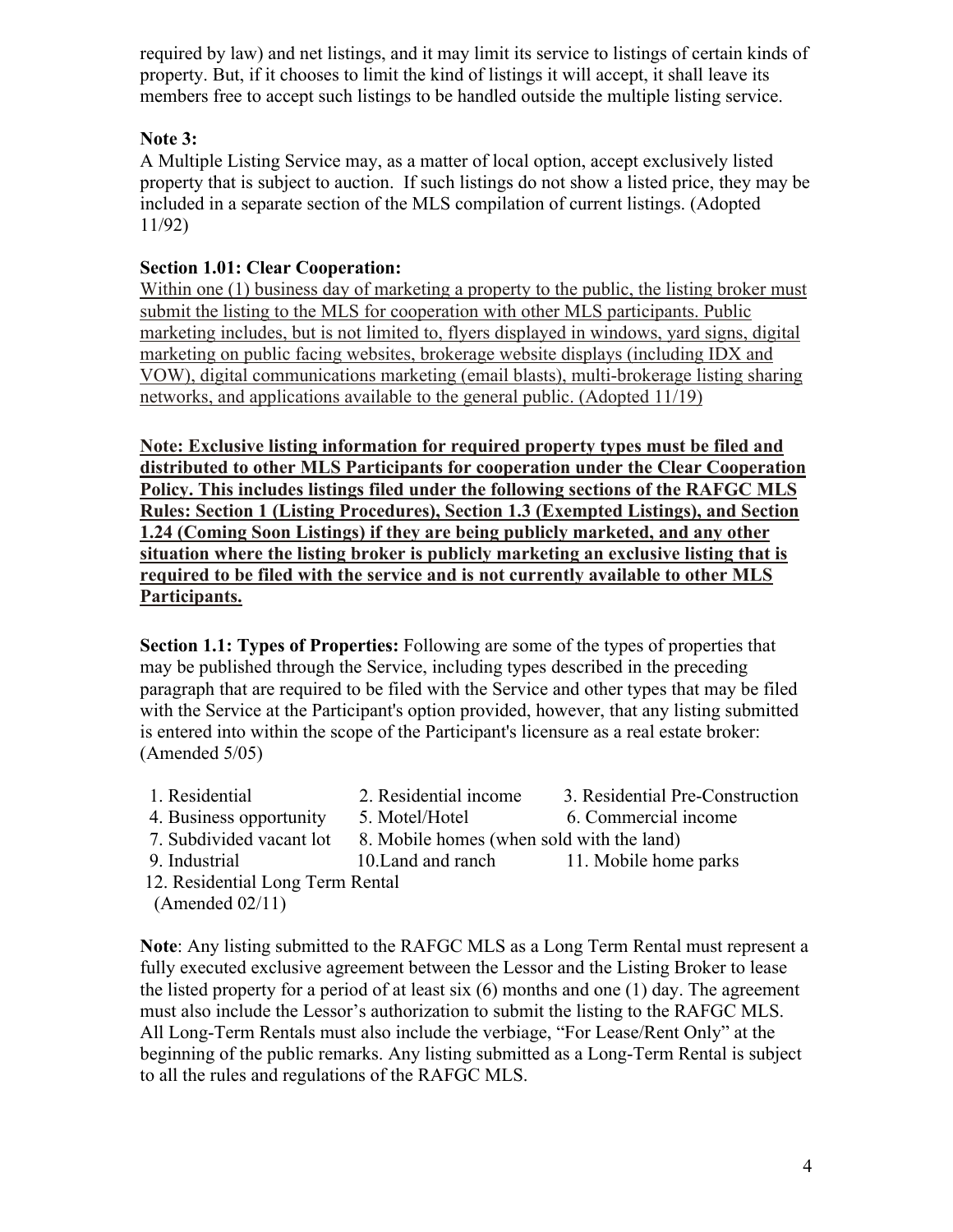## **Section 1.1.1: Listings Subject to Rules and Regulations of the Service**:

Any listing taken on a contract to be filed with the Multiple Listing Service is subject to the rules and regulations of the Service upon signature of the seller(s).

## **Section 1.2.0: Accuracy of Listing Data**

Participants and subscribers are required to submit accurate listing data and required to correct any known errors. (NAR 1/21)

## **Section 1.2: Detail on Listings Filed with the Service:**

Any and all information filed with the Multiple Listing Service must be completed accurately. (Amended 5/10)

## **Section 1.3: Exempted Listings**:

If the seller refuses to permit the listing to be disseminated by the Service, the Participant may then take the listing ("office exclusive") and a copy of the listing must be filed with the Service within **two (2) Days** after all necessary signatures have been obtained. Office Exclusive Listings will be excluded from all IDX and RETS Feeds. Filing of the listing must also be accompanied by an addendum requesting "Office Exclusive" status, signed by the seller(s). (Amended  $5/10$ )

## **Note: MLS Participants must distribute exempt listings within (1) one business day once the listing is publicly marketed. See Section 1.01, Clear Cooperation.**

## **Section 1.4: Request for Anonymity:**

If a Seller requests anonymity which prohibits the Participant from accurately filling out the required fields, verification of the request, signed by the seller, stating that they do not desire that information to be disseminated by the service, must be submitted to the Association office within **two (2) Days** of listing input and a notice must be placed in the "REALTOR® Remarks" stating, "Verification Submitted." (Amended 2/07)

#### **Section 1.5: Photographs & Graphic Representations Excluded:**

Any seller has the ability to direct that photographs or other graphic representations of their property be withheld from the MLS compilation. If the seller has chosen not to have photographs or other graphic representations of their property appear in the MLS, verification of the request, signed by the seller, stating that they do not desire that Photographs or Graphic representations of their property be disseminated by the service, must be submitted to the Association office **two (2) Days** of listing input and a notice must be placed in the "REALTOR® Remarks" stating, "Verification Submitted."

#### **Section 1.6: Change of Status of Listing**:

 **two (2) Days** after the authorized change is received by the listing broker. Any change in listed price or other change in the original listing agreement shall be made only when authorized in writing by the seller and shall be filed with the Service within (Adopted 4/08)

## **Section 1.7: Closed Sales:**

Sales (closed) information must be filed with the Service within **two (2) Days** of closing date. (For MLS purposes, the closing date is the date on the HUD statement.) (Adopted 4/08)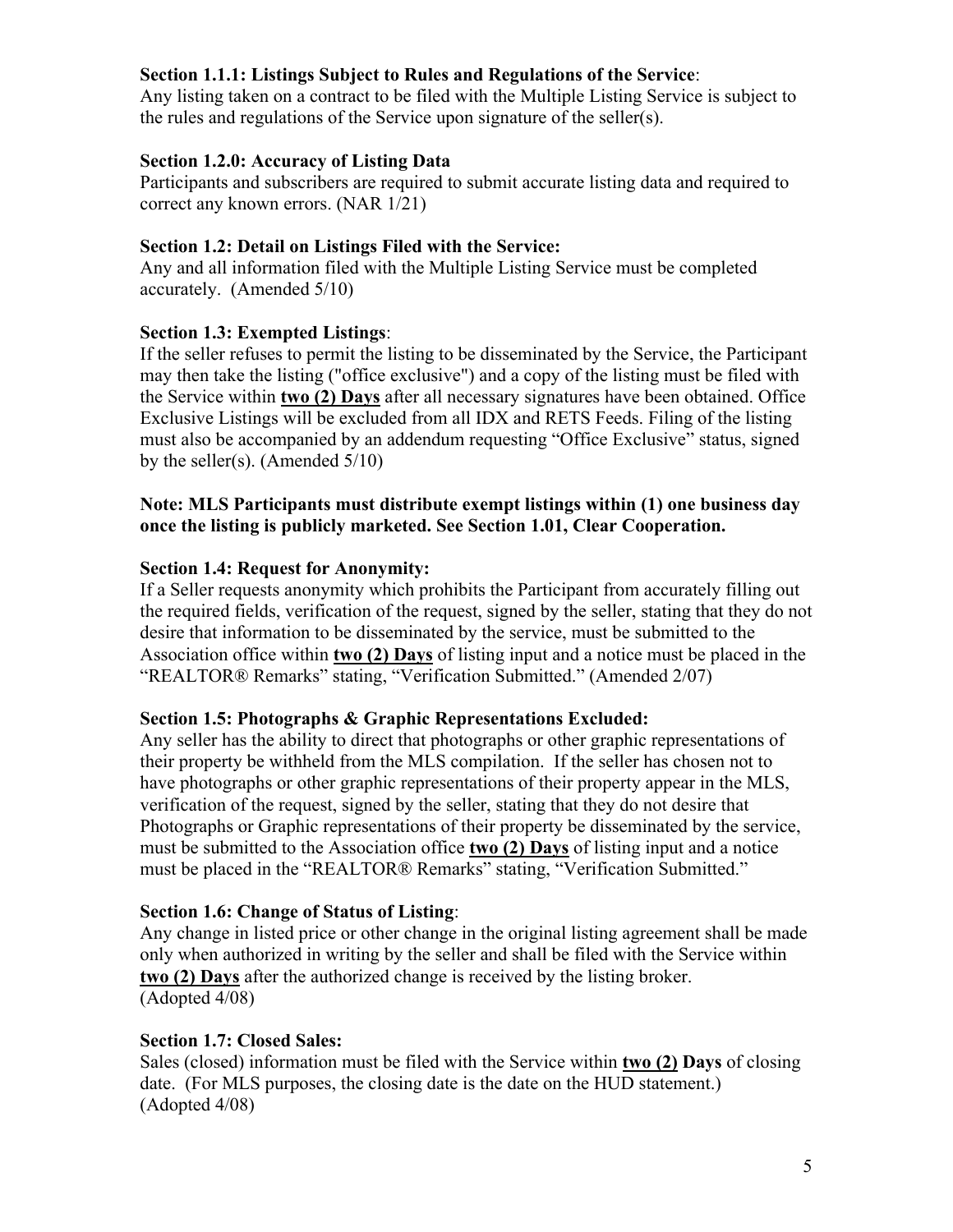## **Section 1.8: Cancellation of Listing Prior to Expiration**:

Listings of property may be withdrawn from the Multiple Listing Service by the listing broker before the expiration date of the listing agreement, provided notice is filed with the Service, including a copy of the agreement between the seller and the listing broker which authorizes the withdrawal. Any cancelled listing may not be entered as new for 30 days if listed with the same brokerage/agent. This does **NOT** apply to cancelled listings that are entered as new by a **different brokerage/agent** and it does **NOT** apply to expired listings. Sellers do not have the unilateral right to require an MLS to withdraw a listing without the listing broker's concurrence. However, when a seller(s) can document that his exclusive relationship with the listing broker has been terminated, the Multiple Listing Service may remove the listing at the request of the seller. (**Revised 4/2020**)

## **Section 1.9: Contingencies Applicable to Listings**:

Any contingency or conditions of any term in a listing shall be specified and noticed to the Participants.

## **Section 1.10: Listing Price Specified**:

The full gross listing price stated in the listing contract will be included in the information published in the MLS compilation of current listings, unless the property is subject to auction and no listed price is specified in the agreement. (Amended 11/92)

## **Section 1.11: Long Term Rental Listing Price Specified:**

The rental price per month stated on the lease agreement will be included in the information published in the MLS compilation as the List Price. (Adopted 5/11)

## **Section 1.12: Duplicate Listings:**

All of the MLS Rules and Regulations shall apply to any properties that are listed in the MLS system in more than one category. When a property that has been entered as a duplicate listing goes under contract, one of the listings must be cancelled, in order to maintain the integrity and accuracy of the MLS reports.

#### **Section 1.13: Long Term Rental Duplicate Listings:**

Duplicate listings of residential property being offered both "For Sale" and "Long Term Rental" are allowed. Each listing must be entered separately and will have its own MLS#. (Adopted 5/11)

## **Section 1.12: Listing Multiple Unit Properties**:

All properties which are to be sold or which may be sold separately must be indicated individually in the listing and on the property data form. When part of a listed property has been sold, proper notification should be given to the Multiple Listing Service.

## **Section 1.13: No Control of Commission Rates or Fees Charged by Participants**: The

Multiple Listing Service shall not fix, control, recommend, suggest, or maintain commission rates or fees for services to be rendered by Participants. Further, the Multiple Listing Service shall not fix, control, recommend, suggest, or maintain the division of commissions or fees between cooperating Participants or between Participants and non-participants.

#### **Section 1.14: Expiration, Extension, and Renewal of Listings**: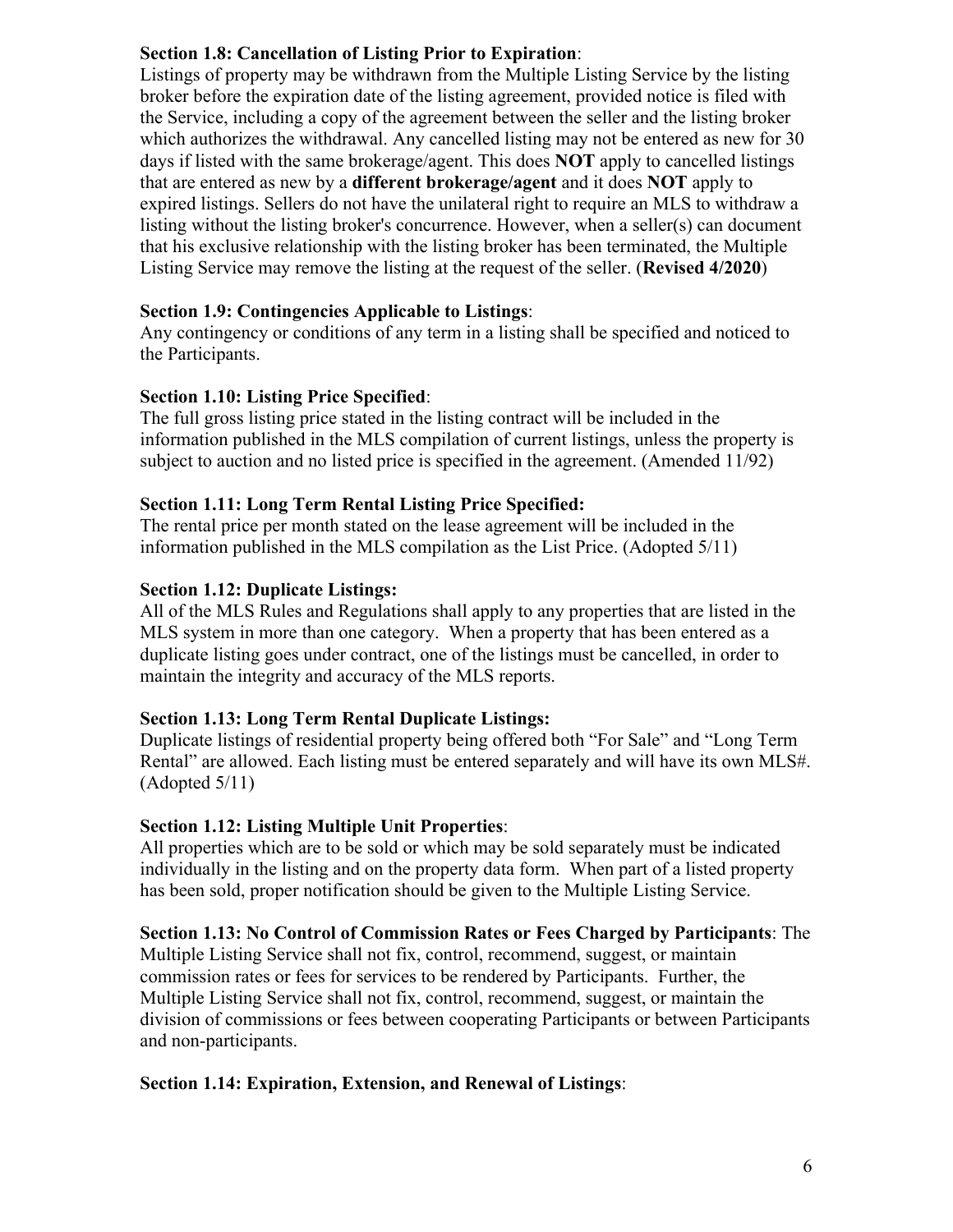Listings filed with the Multiple Listing Service will automatically be removed from the compilation of current listings on the expiration date specified in the agreement, unless prior to that date the MLS receives notice that the listing has been extended or renewed.

If notice of renewal or extension is received after the listing has been removed from the compilation of current listings, the extension or renewal will be published in the same manner as a new listing. Extensions and renewals of listings must be signed by the seller(s) and filed with the Service. (Amended 11/01 NAR)

#### **Section 1.15: Termination Date on Listings**:

Listings filed with the Service shall bear a definite and final termination date, as negotiated between the listing broker and the seller.

## **Section 1.16: Service Area**:

Only listings of the designated types of property, located within the service area of the REALTOR<sup>®</sup> Association of Franklin & Gulf Counties, are required to be submitted to the Service. Listings of property located outside the Association's service area will be accepted if submitted voluntarily by a Participant but cannot be required by the Service. (Amended 11/17 NAR)

## **Section 1.17: Listings of Suspended Participants**:

 (except where MLS participation without Association membership is permitted by law) or not provide MLS services, including continued inclusion of the suspended Participant's Listings of Suspended Participants: When a Participant of the Service is suspended from the MLS for failing to abide by a membership duty (i.e., violation of the Code of Ethics, Association bylaws, MLS bylaws, MLS rules and regulations, or other membership obligation except failure to pay appropriate dues, fees, or charges), all listings currently filed with the MLS by the suspended Participant shall, at the Participant's option, be retained in the Service until sold, withdrawn or expired, and shall not be renewed or extended by the MLS beyond the termination date of the listing agreement in effect when the suspension became effective. If a Participant has been suspended from the Association MLS (or both) for failure to pay appropriate dues, fees, or charges, the RAFGC MLS shall listings in the MLS compilation of current listing information. Prior to any removal of a suspended Participant's listings from the MLS, the suspended Participant shall be advised, in writing, of the intended removal so that the suspended Participant may advise his clients. (Adopted 4/08)

## **Section 1.18: Listings of Expelled Participants**:

When a Participant of the Service is expelled from the MLS for failing to abide by a membership duty (i.e., violation of the Code of Ethics, Association bylaws, MLS bylaws, MLS rules and regulations, or other membership obligations except failure to pay appropriate dues, fees, or charges), all listings currently filed with the MLS shall, at the expelled Participant's option, be retained in the Service until sold, withdrawn, or expired, and shall not be renewed or extended by the MLS beyond the termination date of the listing agreement in effect when the expulsion became effective. If a Participant has been expelled from the Association (except where MLS participation without Association membership is permitted by law) or MLS (or both) for failure to pay appropriate dues, fees, or charges, – the RAFGC MLS shall not provide MLS services, including continued inclusion of the expelled Participant's listings in the MLS compilation of current listing information. Prior to any removal of an expelled Participant's listings from the MLS, the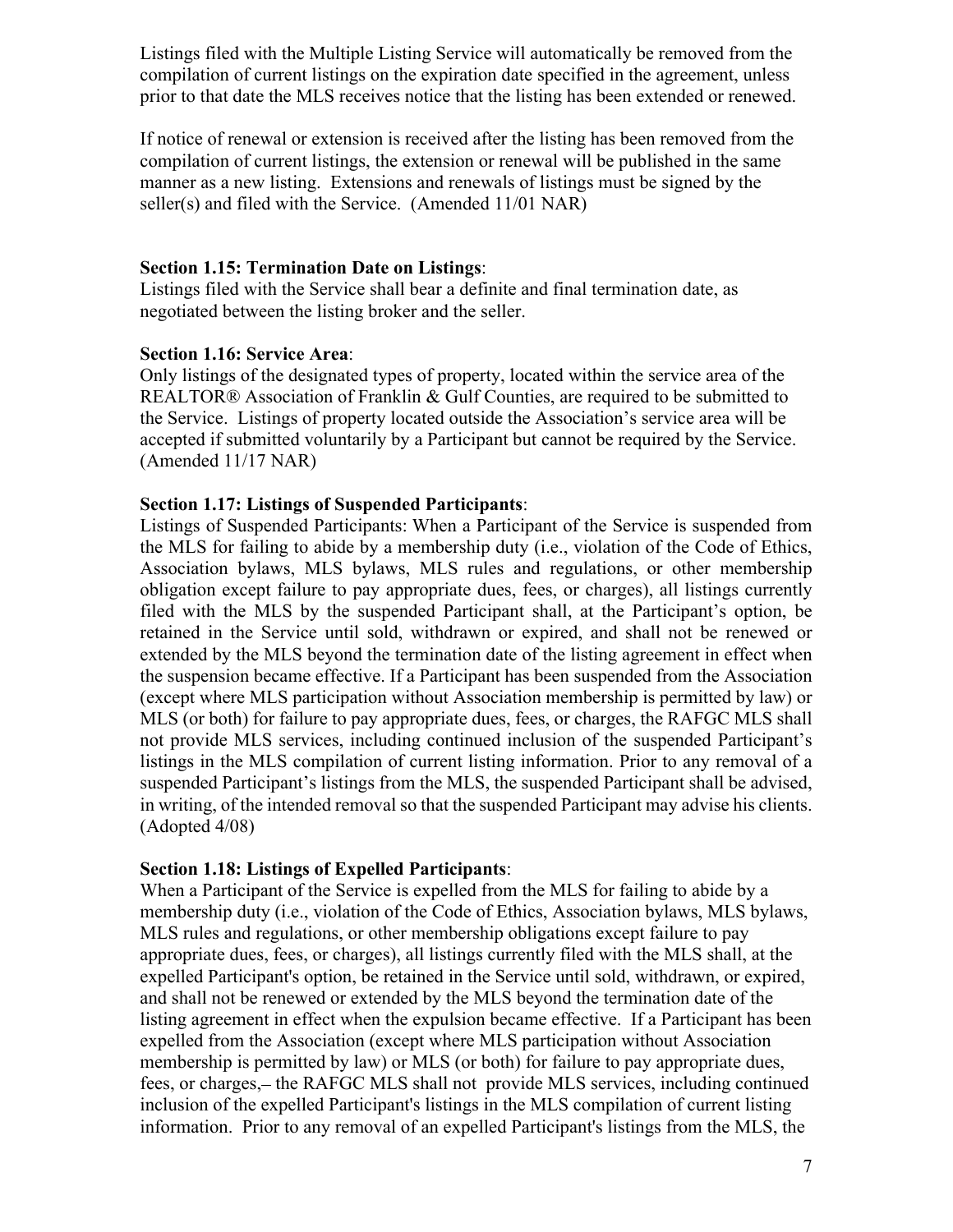expelled Participant shall be advised, in writing, of the intended removal so that the expelled Participant may advise his clients. (Adopted 4/08)

## **Section 1.19: Listings of Resigned Participants**:

When a Participant resigns from the MLS; the RAFGC MLS shall not provide services, including continued inclusion of the resigned Participant's listings in the MLS compilation of current listing information. Prior to any removal of resigned Participant's listings from the MLS, the resigned Participant shall be advised, in writing, of the intended removal so that the resigned Participant may advise his clients. (Adopted 4/08)

## **Section 1.20: Listings of Reciprocal Users:**

If a Participant in good standing resigns from the MLS and chooses to become a Reciprocal User, the Participant's listings may be grandfathered in, providing the listings were entered into the MLS system 30 days prior to the date that the Association office received notification from the Participant to inactivate the Participant's MLS access. (Amended 2/07)

## **Section 1.21: Listing of Pre-Construction Homes:**

Pre-construction homes may be listed under a Residential property type **other than preconstruction** (detached single family, attached single family, condominiums, etc.) if a permit exists at the time the listing is entered into the MLS. **If a permit exists,** the listing must include the following: list price must be for both the residential structure and the lot. Disclosure of the "Construction Start Date" and "Projected Completion Date" is mandatory in the Public Remarks. If requested, documents validating the permit must be provided to the RAFGC office within **two (2) Days**. **If no permit exists**, then the property must be entered as the residential property type, Pre-Construction. (Amended 7/13)

## **Section 1.22: Temporarily Withdrawn Listings:**

If a Seller requests that a listing be withdrawn from the service on a temporary basis, the Agent must submit a Modification to Listing form to the RAFGC office within **two (2) Days**. The form must be signed by all parties and include the start and end date that the seller has requested the property be temporarily taken off market. **The end date cannot exceed 60 days from the date the seller signed the modification.** "Verification Submitted" must be placed in the REALTOR remarks. (Amended 8/17)

#### **Section 1.23: Square Footage:**

All square footage in the MLS must be documented through public records or through documentation provided by a properly licensed 3rd party such as; an appraiser, home inspector, builder, architect, etc. If an inaccuracy is received, the agent must provide the association with the documentation within **two (2) Days**. If using information from a licensed 3rd party, "Verification Submitted" must be placed in the REALTOR remarks. (Adopted 3/17)

#### **Section 1.24: Coming Soon Listings:**

"Coming Soon" Listings are MLS Property listings entered into the service as a preshowing temporary status where the seller/lessor is not soliciting offers through the MLS. The property is not available for showing but the listing contract between the seller/lessor is in effect. "Coming Soon" listings are only searchable in the MLS system and are not syndicated to the public, are not included in IDX or VOW data feeds, and may not be resyndicated. The listing agent and seller understand and agree that a "Coming Soon"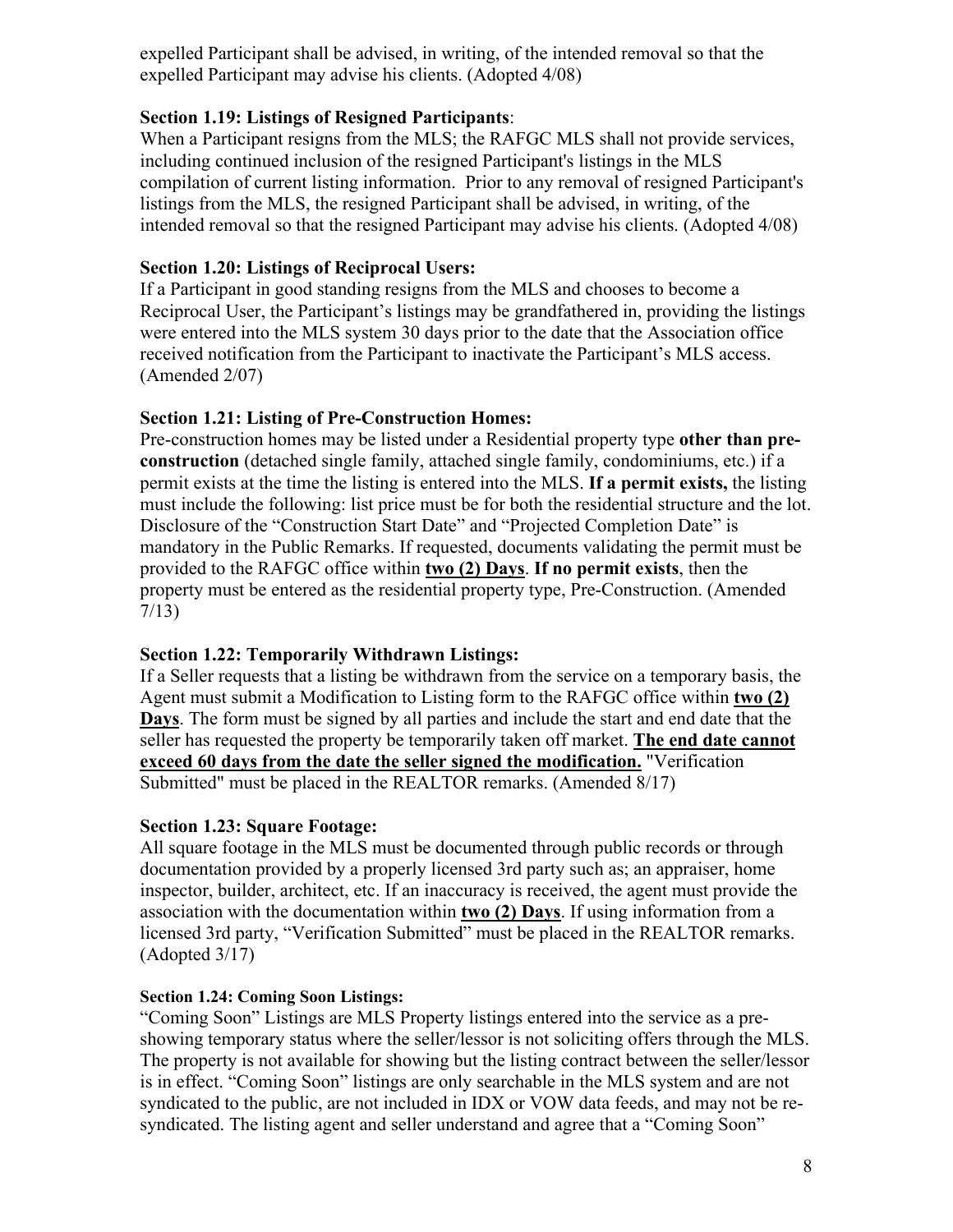listing cannot be shown and offers cannot be accepted while the listing is in the "Coming Soon" status. Prior to being entered in the MLS all "Coming Soon" Listings must have a:

- 1. Valid fully executed listing agreement
- 2. "Coming Soon Listing Addendum" which the listing agent will be responsible for uploading to the documents section of the system for the "Coming Soon" listing
- 3. "Projected Active Date"
- 4. An offer of cooperation and compensation that becomes effective once the "Coming Soon" listing goes Active.

"Coming Soon" listings must be converted to Active Status once the listing reaches the "Projected Active Date". The listing agent can extend the "Projected Active Date" at any time but must upload a new "Coming Soon" Listing Addendum to the listing. "Coming Soon" listings will be included in listing history in the MLS, but DOM will calculate from the date the listing becomes Active. (Adopted 11/18)

## **Selling Procedures**

## **Section 2: Showings and Negotiations**:

Appointments for showings and negotiations with the seller for the purchase of listed property filed with the Multiple Listing Service shall be conducted through the listing broker, except under the following circumstances:

(a) The listing broker gives the cooperating broker specific authority to show and/or negotiate directly, or

(b) After reasonable effort, the cooperating broker cannot contact the listing broker or his representative; however, the listing broker, at his option, may preclude such direct negotiations by cooperating brokers. (Amended 4/92)

## **Section 2.1: Presentation of Offers:**

The listing broker must make arrangements to present the offer as soon as possible or give the cooperating broker a satisfactory reason for not doing so. (Amended 4/92)

## **Section 2.2: Submission of Written Offers and Counter Offers:**

The listing broker shall submit to the seller all written offers until closing unless precluded by law, government rule, regulation, or agreed otherwise in writing between the seller and the listing broker. Unless the subsequent offer is contingent upon the termination of an existing contract, the listing broker shall recommend that the seller obtain the advice of legal counsel prior to acceptance of the subsequent offer. (Amended 11/87)

Participants representing buyers or tenants shall submit to the buyer or tenant all offers and counter–offers until acceptance and shall recommend that buyers and tenants obtain legal advice where there is a question about whether a pre–existing contract has been terminated. (Amended 11/05)

## **Section 2.3: Right of Cooperating Broker in Presentation of Offer**:

Cooperating participants or their representatives have the right to participate in the presentation of any offer they secure to purchase or lease to the seller or lessor. They do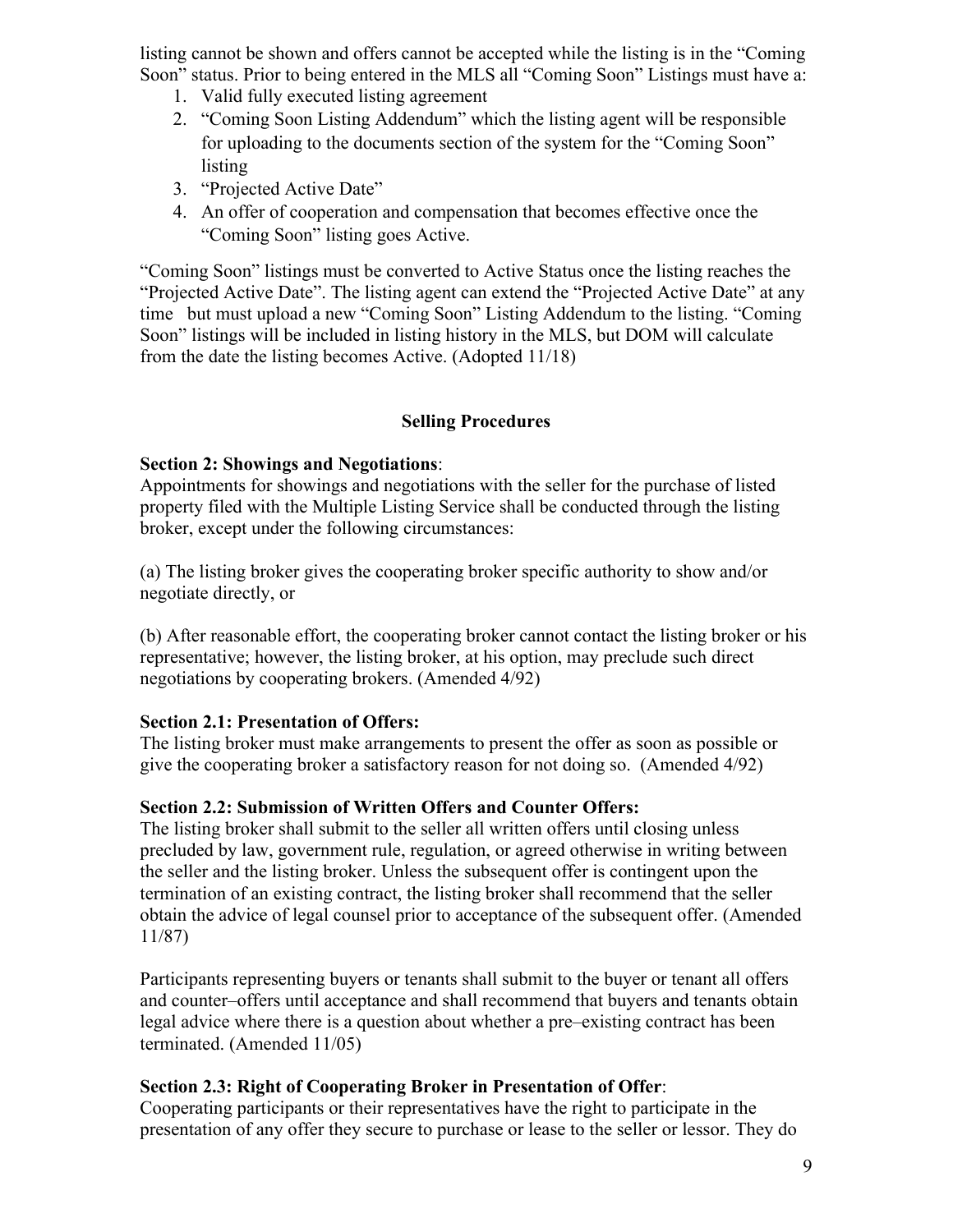not have the right to be present at any discussion or evaluation of the offer by the seller or lessor and the listing broker. However, if a seller or lessor gives written instructions to a listing broker that cooperating brokers may not be present when offers they procure are presented, cooperating brokers have the right to a copy of those instructions. This policy is not intended to affect listing brokers' right to control the establishment of appointments for presentation of offers.

Where the cooperating broker is not present during the presentation of the offer, the cooperating broker can request in writing, and the listing broker must provide, written affirmation stating that the offer has been submitted to the seller, or written notification that the seller has waived the obligation to have the offer presented.

## **Section 2.4: Right of Listing Broker in Presentation of Counter-Offer**:

The listing broker or his representative has the right to participate in the presentation of any counter-offer made by the seller or lessor. He does not have the right to be present at any discussion or evaluation of a counter-offer by the purchaser or lessee (except when the cooperating broker is a subagent). However, if the purchaser or lessee gives written instructions to the cooperating broker that the listing broker not be present when a counter-offer is presented, the listing broker has the right to a copy of the purchaser's or lessee's written instructions. (Adopted 11/93)

# **Section 2.5: Reporting Sales to the Service**:

Status changes, including final closing of sales and sales price, shall be reported to the multiple listing service by the listing broker **two (2) Days** after they have occurred. If negotiations were carried on under Section 2(a) or (b) hereof, the cooperating broker shall report the accepted offers and prices to the listing broker within **two (2) Days** after occurrence and the listing broker shall report them to the MLS within **two (2) Days** after receiving notice from the cooperating broker. (Amended 11/11 NAR)

**Note 1:** The listing agreement of a property filed with the MLS by the listing broker should include a provision expressly granting the listing broker authority to advertise; to file the listing with the MLS; to provide timely notice of status changes of the listing to the MLS; and to provide sales information including selling price to the MLS upon sale of the property. If deemed desirable by the MLS to publish sales information prior to final closing (settlement) of a sales transaction, the listing agreement should also include a provision expressly granting the listing broker the right to authorize dissemination of this information by the MLS to its Participants.

**Note 2:** In disclosure states, if the sale price of a listed property is recorded, the reporting of the sale price may be required by the MLS.

In states where the actual sale prices of completed transactions are not publicly accessible, failure to report sale prices can result in disciplinary action only if the MLS:

1. Categorizes sale price information as confidential and

2. limits use of sale price information to participants and subscribers in providing real estate services, including appraisals and other valuations, to customers and clients; and to governmental bodies and third-party entities only as provided below.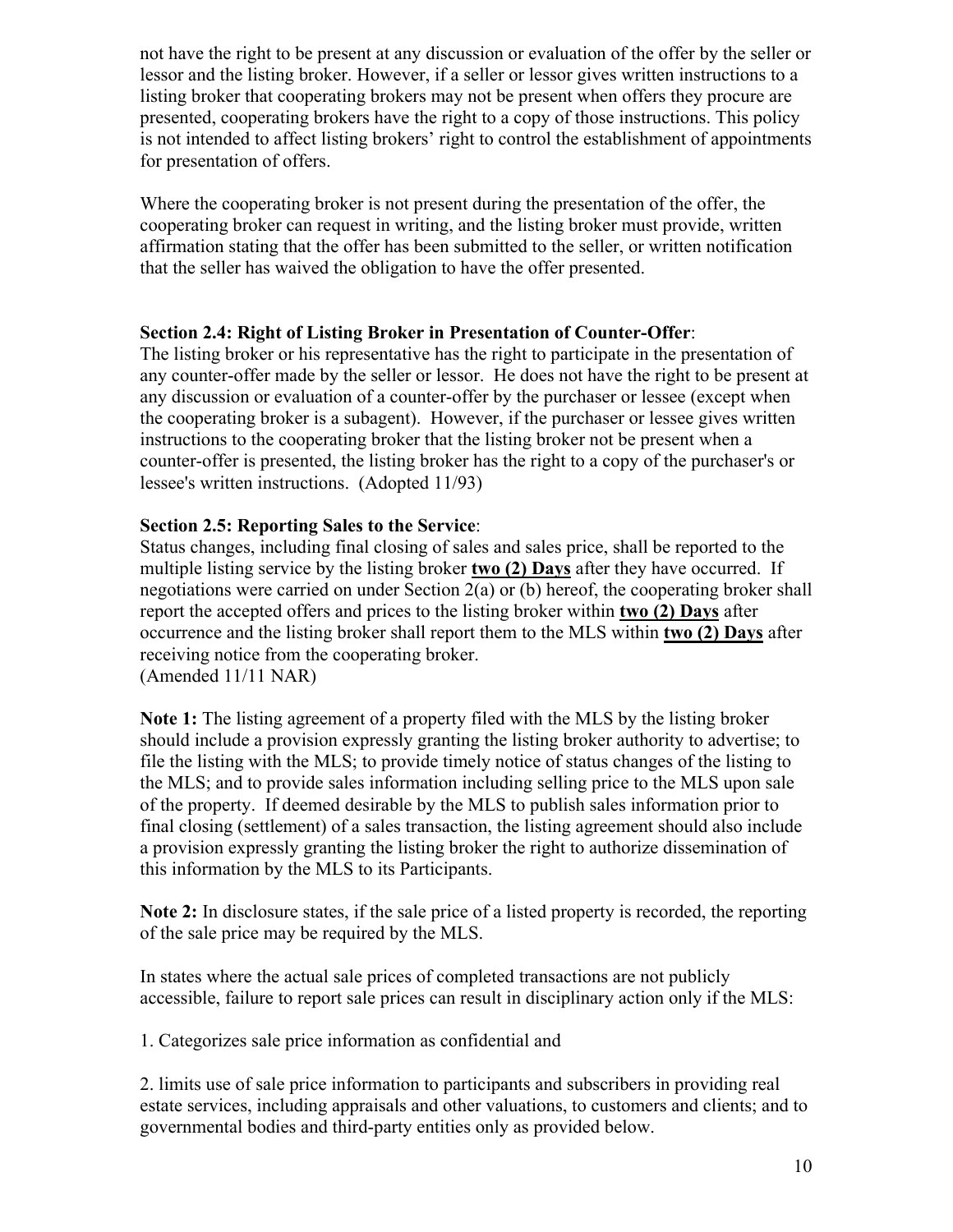The MLS may provide sale price information to governmental bodies only to be used for statistical purposes (including use of aggregated data for purposes of valuing property) and to confirm the accuracy of information submitted by property owners or their representatives in connection with property valuation challenges; and to third-party entities only to be used for academic research, statistical analysis, or for providing services to participants and subscribers. In any instance where a governmental body or third-party entity makes sale price information provided by the MLS available other than as provided for in this provision, a listing participant may request the sale price information for a specific property be withheld from dissemination for these purposes with written authorization from the seller, and withholding of sale price information from those entities shall not be construed as a violation of the requirement to report sale prices. (NAR Adopted 11/11)

**Note 3:** As established in the Virtual Office Website ("VOW") policy, sale prices can only be categorized as confidential in states where the actual sale prices of completed transactions are not accessible from public records.(NAR Adopted 11/11)

**Note 4:** "Sold Only" Properties, (Closed sales of unlisted property) are not required to be submitted but are allowed to be submitted to the MLS for use as a comparable in order for the other MLS Participants to provide accurate marketing information and better service to their clients/customers. In order for Participants to submit "Sold Only" properties to the MLS for comparable purposes, the authority of the seller or the buyer is required, a copy of the HUD statement must be submitted to the RAFGC office and minimum of one photo must be included (Interior pictures may not be used for the main photo. (Adopted 6/2011)

#### **Section 2.6: Reporting Resolutions of Contingencies:**

The listing broker shall report to the Multiple Listing Service within **two (2) Days** that a contingency on file with the Multiple Listing Service has been fulfilled or renewed, or the agreement canceled. (Adopted 4/08)

#### **Section 2.7: Advertising of Listing Filed with the Service**:

A listing shall not be advertised by any Participant other than the listing broker without the prior consent of the listing broker.

#### **Section 2.8: Reporting Cancellation of Pending Sale**:

The listing broker shall report within **two (2) Days** to the Multiple Listing Service the cancellation of any pending sale, and the listing shall be reinstated immediately. (Adopted 4/08)

#### **Section 2.9: Disclosing the Existence of Offers:**

Listing brokers, in response to inquiries from buyers or cooperating brokers shall, with the seller's approval, disclose the existence of offers on the property. Where disclosure is authorized, the listing broker shall also disclose, if asked, whether offers were obtained by the listing licensee, by another licensee in the listing firm, or by a cooperating broker. (Adopted 6/10**)**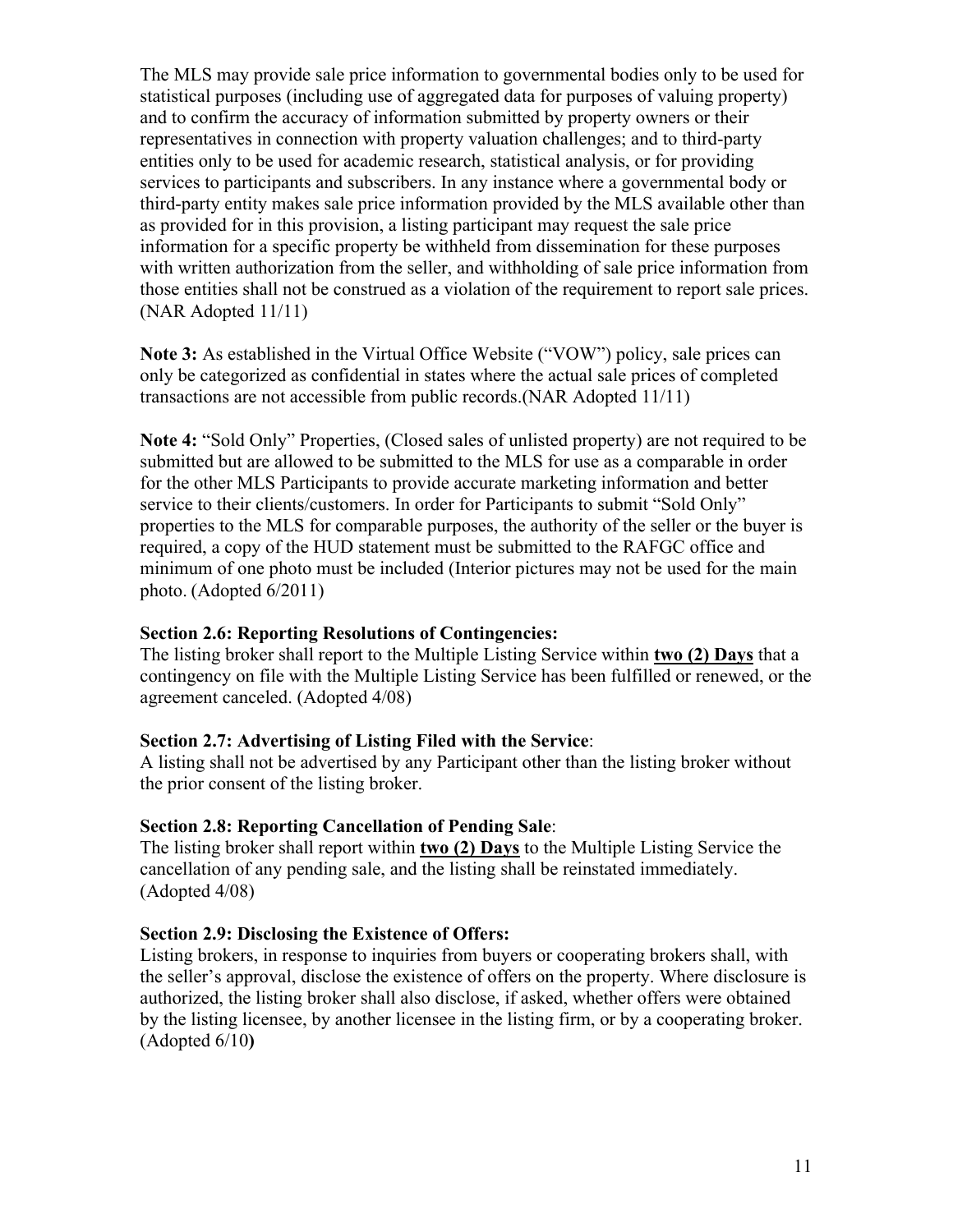## **Refusal to Sell**

## **Section 3: Refusal to Sell**:

If the seller of any listed property filed with the Multiple Listing Service refuses to accept a written offer satisfying the terms and conditions stated in the listing, such fact shall be transmitted immediately to the Service and to all Participants.

#### **Prohibitions**

#### **Section 4: Information for Participants Only**:

Any listing filed with the Service shall not be made available to any broker or firm not a Member of the MLS without the prior consent of the listing broker.

## **Section 4.1: "For Sale" Signs**:

Only the "For Sale" sign of the listing broker may be placed on a property. (Amended 11/89)

## **Section 4.2: "Sold" Signs**:

Prior to closing, only the "Sold" sign of the listing broker may be placed on a property, unless the listing broker authorizes the cooperating (selling) broker to post such a sign. (Amended 4/96)

## **Section 4.3: Solicitation of Listing Filed with the Service**:

Participants shall not solicit a listing on property filed with the Service unless such solicitation is consistent with Article 16 of the REALTOR®' Code of Ethics, its Standards of Practice, and its Case Interpretations.

## **Note 1:**

This Section is to be construed in a manner consistent with Article 16 of the Code of Ethics and particularly Standard of Practice 16-4. This Section is intended to encourage sellers to permit their properties to be filed with the Service by protecting them from being solicited, prior to expiration of the listing, by brokers and salespersons seeking the listing upon its expiration.

Without such protection, a seller could receive hundreds of calls, communications, and visits from brokers and salespersons that have been made aware through MLS filing of the date the listing will expire and desire to substitute themselves for the present broker. This Section is also intended to encourage brokers to participate in the Service by assuring them that other Participants will not attempt to persuade the seller to breach the listing agreement or to interfere with their attempts to market the property. Absent the protection afforded by this Section, listing brokers would be most reluctant to generally disclose the identity of the seller or the availability of the property to other brokers.

This Section does not preclude solicitation of listings under the circumstances otherwise recognized by the Standards of Practice related to Article 16 of the Code of Ethics.

## **Section 4.4: Use of the Terms MLS and Multiple Listing Service**

No MLS participant, subscriber or licensee affiliated with any participant shall, through the name of their firm, their URLs, their e-mail addresses, their website addresses, or in any other way represent, suggest, or imply that the individual or firm is an MLS, or that they operate an MLS. Participants, subscribers and licensees affiliated with participants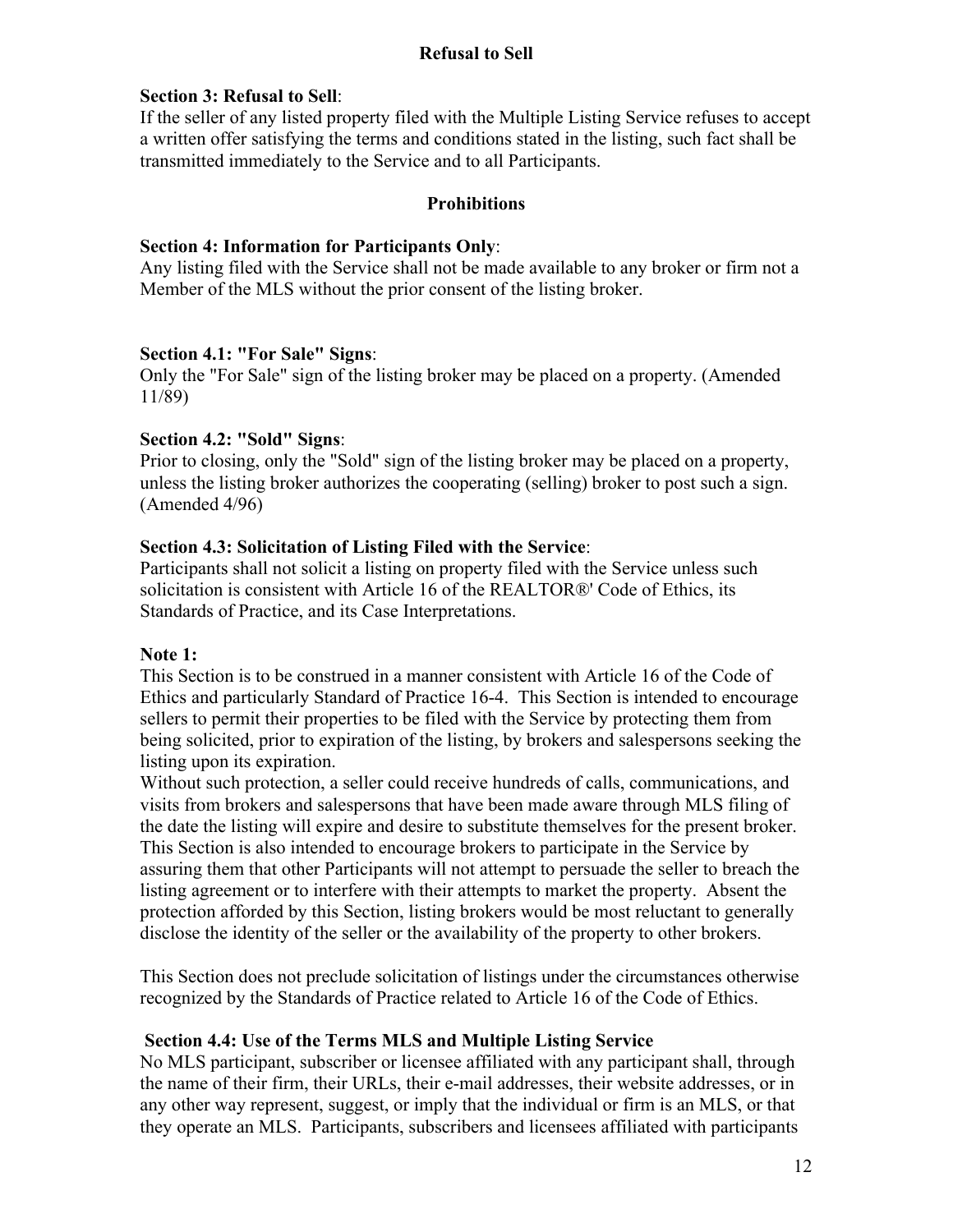shall not represent, suggest, or imply that consumers or others have direct access to MLS databases, or that consumers or others are able to search MLS databases available only to Participants and subscribers. This does not prohibit Participants and subscribers from representing that any information they are authorized under MLS rules to provide to clients or customers is available on their websites or otherwise. (Adopted 4/08)

## **Section 4.5: Agent Information**:

All agent/brokerage information in the MLS shall be limited to the "REALTOR® Remarks" section only, which is not for public view. (Amended 10/06)

## **Section 4.6: Insurance Costs:**

All dollar amounts stating the present owner's insurance costs including, but not limited to; flood, wind, homeowners, etc. shall be limited to the "REALTOR® Remarks" section only, which is not for public view. (Adopted 2/19)

## **Section 4.7: Use of MLS Username and Password:**

Participants/Subscribers, shall not, under any circumstance, give or share their Username and Password with any individual for the purpose of accessing the REALTOR® Association of Franklin & Gulf Counties MLS system. (Amended 2/07)

## **Section 4.8: Use of Automatic Inaccuracy Notification:**

The purpose of the Inaccuracy Notification System is to maintain the accuracy and integrity of the MLS data. Notifications are anonymous and its use is restricted to reporting possible errors in MLS listing information only. Any other use is strictly prohibited. (Adopted 4/08)

## **Section 4.9: Sales Remarks:**

All "Sales Remarks" shall be limited to pertinent information regarding the sale of the property, such as; Seller/Buyer Concessions, Short Sale, Arm's Length, etc. No personal comments are allowed. (Adopted 10/11)

## **Section 4.10: Square Footage:**

All square footage entered into the MLS must be documented through public records or through documentation provided by a properly licensed 3rd party such as; an appraiser, home inspector, builder, architect, etc. If an inaccuracy is received, the listing agent must provide the association with the documentation within 48 hours. (Adopted 03/17)

# **Division of Commissions**

## **Section 5: Compensation Specified on Each Listing**:

The listing broker shall specify, on each listing filed with the Multiple Listing Service, the compensation offered to other Multiple Listing Service Participants for their services in the sale of such listing. Such offers are unconditional except that entitlement to compensation is determined by the cooperating broker's performance as the procuring cause of the sale (or lease) or as otherwise provided for in this rule. The listing broker's obligation to compensate any cooperating broker as the procuring cause of the sale (or lease) may be excused if it is determined through arbitration that, through no fault of the listing broker and in the exercise of good faith and reasonable care, it was impossible or financially unfeasible for the listing broker to collect a commission pursuant to the listing agreement. In such instances, entitlement to cooperative compensation offered through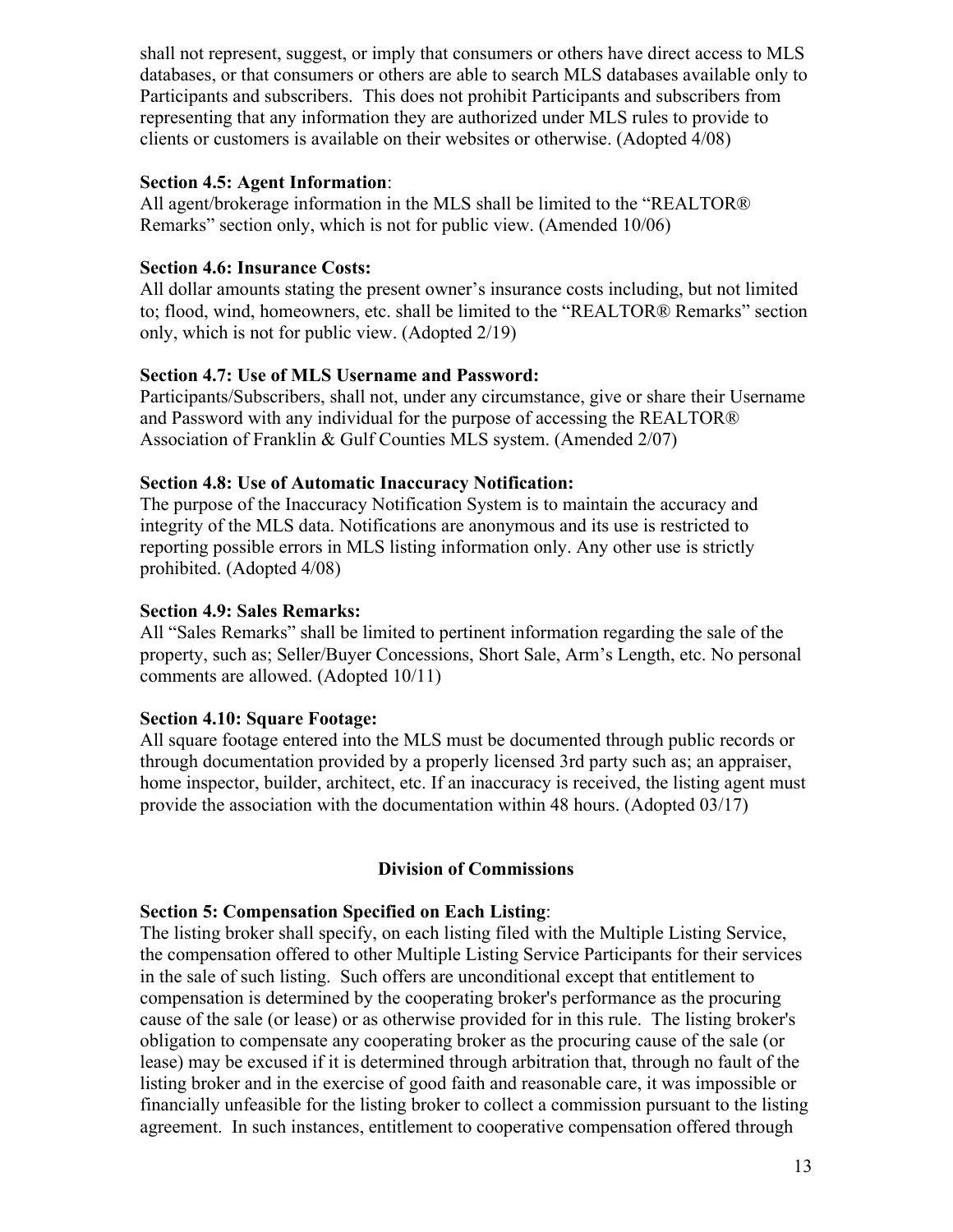MLS would be a question to be determined by an arbitration hearing panel based on all relevant facts and circumstances including, but not limited to, why it was impossible or financially unfeasible for the listing broker to collect some or all of the commission established in the listing agreement; at what point in the transaction did the listing broker know (or should have known) that some or all of the commission established in the listing agreement might not be paid; and how promptly had the listing broker communicated to cooperating brokers that the commission established in the listing agreement might not be paid. (Amended 11/98)

 filed with the Service, the compensation being offered to the other MLS Participants. In filing a property with the Multiple Listing Service of an Association of REALTOR®, the Participant of the Service is making blanket unilateral offers of compensation to the other MLS Participants, and shall therefore specify on each listing Specifying the compensation on each listing is necessary, because the cooperating broker has the right to know what his compensation shall be prior to his endeavor to sell.\* (Amended 11/96)

\*The compensation specified on listings filed with the Multiple Listing Service shall appear in one of two forms. The essential and appropriate requirement by an Association Multiple Listing Service is that the information to be published shall clearly inform the Participants as to the compensation they will receive in cooperative transactions, unless advised otherwise by the listing broker, in writing, in advance of submitting an offer to purchase. The compensation specified on listings published by the MLS shall be shown in one of the following forms:

- **1.** By showing a percentage of the gross selling price.
- **2.** By showing a definite dollar amount. (Amended 5/10)

The listing broker retains the right to determine the amount of compensation offered to other Participants (acting as subagents, buyer agents, or in other agency or non-agency capacities defined by law) which may be the same or different. (Amended 11/96)

This shall not preclude the listing broker from offering any MLS Participant compensation other than the compensation indicated on any listing published by the MLS, provided the listing broker informs the other broker, in writing, in advance of submitting an offer to purchase, and provided that the modification in the specified compensation is not the result of any agreement among all or any other Participants in the Service. Any superseding offer of compensation must be expressed as either a percentage of the gross sales price or as a flat dollar amount. (Amended 5/10)

**Note 1**: The Association Multiple Listing Service shall not have a rule requiring the listing broker to disclose the amount of total negotiated commission in his listing contract, and the Association Multiple Listing Service shall not publish the total negotiated commission on a listing which has been submitted to the MLS by a Participant. The Association Multiple Listing Service shall not disclose in any way the total commission negotiated between the seller and the listing broker.

**Note 2**: The listing broker may, from time to time, adjust the compensation offered to other Multiple Listing Service Participants for their services with respect to any listing by advance published notice to the Service so that all Participants will be advised. (Amended 4/92)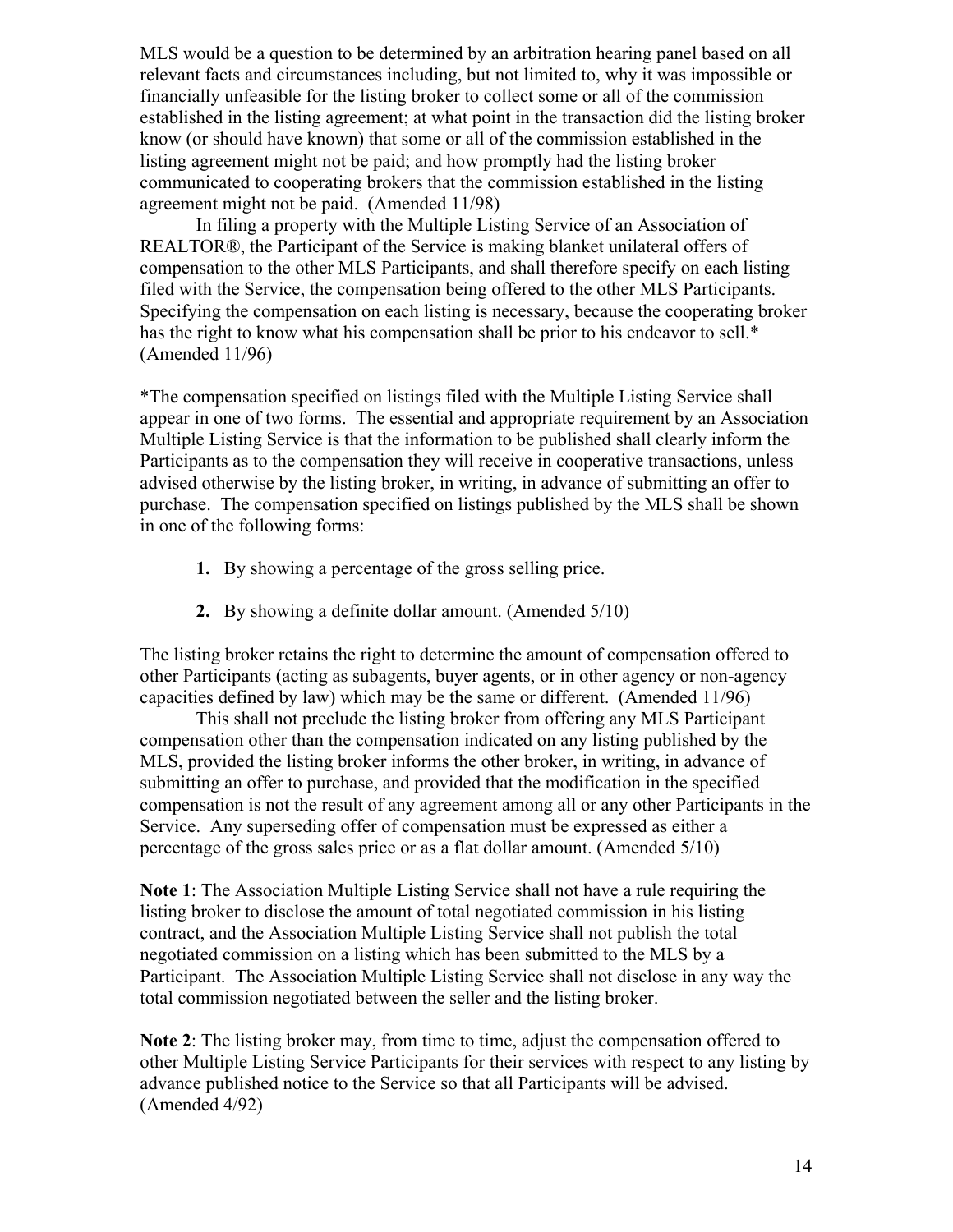**Note 3:** The Multiple Listing Service shall make no rule on the division of commissions between Participants and non-participants. This should remain solely the responsibility of the listing broker.

**Note 4:** Multiple Listing Services, at their discretion, may adopt rules and procedures enabling listing brokers to communicate to potential cooperating brokers that gross commissions established in listing contracts are subject to court approval; and that compensation payable to cooperating brokers may be reduced if the gross commission established in the listing contract is reduced by a court. In such instances, the fact that the gross commission is subject to court approval and either the potential reduction in compensation payable to cooperating brokers or the method by which the potential reduction in compensation will be calculated must be clearly communicated to potential cooperating brokers prior to the time they submit an offer that ultimately results in a successful transaction. (Adopted 5/10)

**Note 5:** Nothing in these MLS rules precludes a listing participant and a cooperating participant, as a matter of mutual agreement, from modifying the cooperative compensation to be paid in the event of a successful transaction. (Adopted 11/05)

**Note 6:** Multiple Listing Services must give participants the ability to disclose to other participants any potential for a short sale. As used in these rules, short sales are defined as a transaction where title transfers; where the sale price is insufficient to pay the total of all liens and costs of sale; and where the seller does not bring sufficient liquid assets to the closing to cure all deficiencies. Multiple Listing Services may, as a matter of local discretion, require participants to disclose potential short sales when participants know a transaction is a potential short sale. In any instance where a participant discloses a potential short sale, they must also be permitted to communicate to other participants how any reduction in the gross commission established in the listing contract required by the lender as a condition of approving the sale will be apportioned between listing and cooperating participants. All confidential disclosures and confidential information related to short sales must be communicated through dedicated fields or confidential "remarks" available only to participants and subscribers. (Adopted 5/08)

 where title transfers, where the sale price is insufficient to pay the total of all liens and  cure all deficiencies) when reasonably known to the listing participants. (Amended 5/09) **Section 5.0.1:** Participants must disclose a potential Short Sale (defined as a transaction costs of sale and where the seller does not bring sufficient liquid assets to the closing to When disclosed, participants may, at their discretion, advise other participants whether and how any reduction in the gross commission established in the listing contract, required by the lender as a condition of approving the sale, will be apportioned between listing and cooperating participants. (Adopted 6/10)

**Section 5.0.2:** Participants must disclose if a listed property is a Foreclosure, is Bankowned, or is Real Estate Owned ("REO"). (Adopted 1/12)

## **Section 5.1: Participant as Principal:**

If a Participant or any licensee (or licensed or certified appraiser) affiliated with a Participant has any ownership interest in a property, the listing of which is to be disseminated through the Multiple Listing Service, that person shall disclose that interest when the listing is filed with the Multiple Listing Service and such information shall be disseminated to all Multiple Listing Service Participants.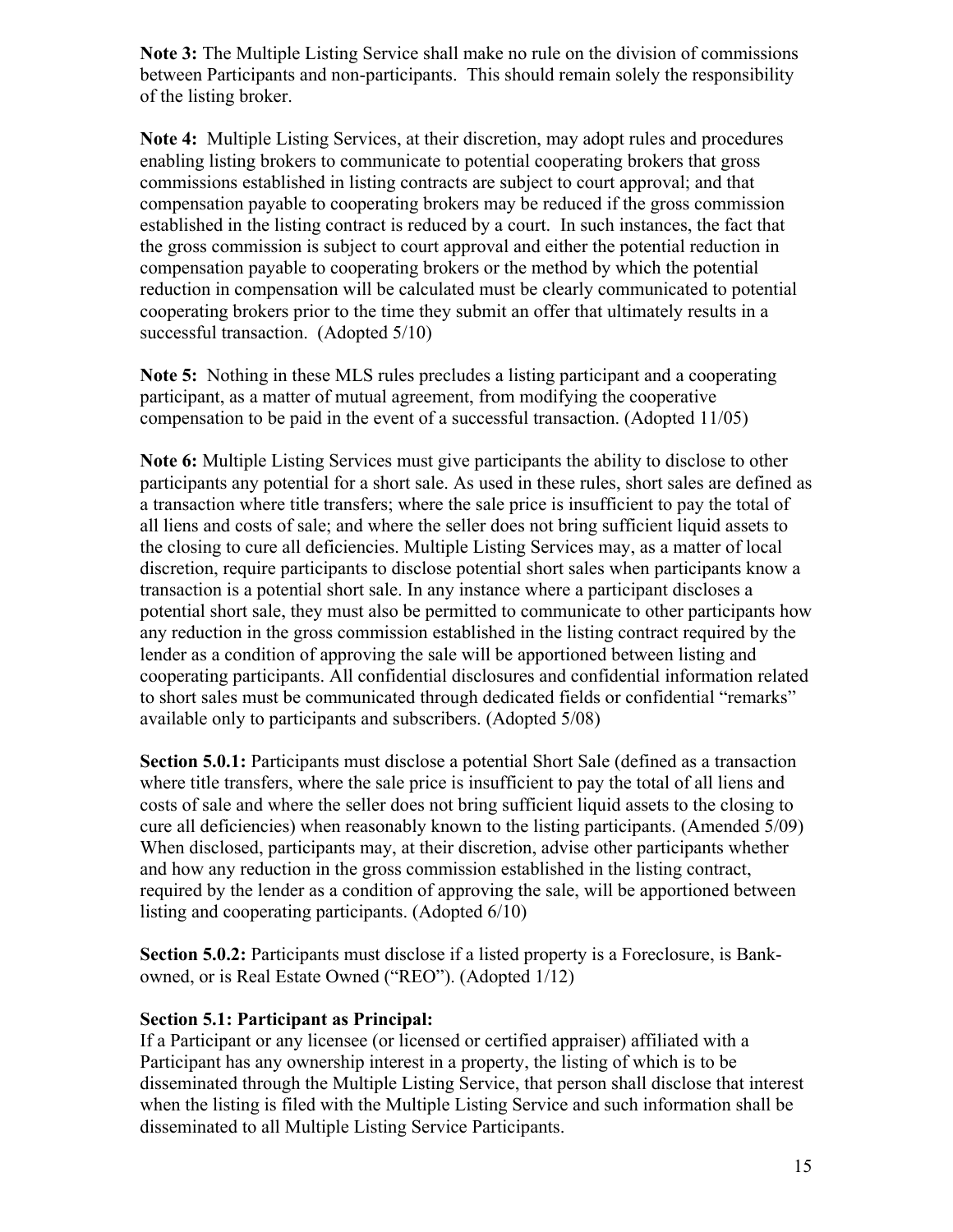## **Section 5.2: Participant as Purchaser:**

 than the time an offer to purchase is submitted to the listing broker. If a Participant or any licensee (including licensed and certified appraisers) affiliated with a Participant wishes to acquire an interest in property listed with another Participant, such contemplated interest shall be disclosed, in writing, to the listing broker not later (Adopted 2/92)

#### **Section 5.3: Dual or Variable Rate Commission Arrangements:**

 information to their client before the client makes an offer to purchase or lease. The existence of a dual or variable rate commission arrangement (i.e., one in which the seller/landlord agrees to pay a specified commission if the property is sold/ leased by the listing broker without assistance and a different commission if the sale/lease results through the efforts of a cooperating broker; or one in which the seller/landlord agrees to pay a specified commission if the property is sold/leased by the listing broker either with or without the assistance of a cooperating broker and a different commission if the sale/lease results through the efforts of a seller/landlord) shall be disclosed by the listing broker by a key, code, or symbol as required by the MLS. The listing broker shall, in response to inquiries from potential cooperating brokers, disclose the differential that would result in either a cooperative transaction or, alternatively, in a sale/lease that results through the efforts of the seller/landlord. If the cooperating broker is a buyer/tenant representative, the buyer/tenant representative must disclose such (Amended 5/03)

## **Service Fees and Charges**

## **Section 6: Service Fees and Charges**:

 to defray the costs of the Service and are subject to change from time to time in the The following service charges for operation of the Multiple Listing Service are in effect manner prescribed.

## **Section 6.1: Initial Participation Fee**:

A Primary or Secondary Association Member who wishes to be a Participant in the Service shall pay an application fee of \$300.00 which shall be required to accompany each application, and which shall become the property of the Association upon final approval of the application. A Primary or Secondary Association Member who wishes to be a Subscriber in the Service shall pay an application fee of \$250.00 which shall be required to accompany each application, and which shall become the property of the Association upon final approval of the application. A Non-Member who wishes to be a Participant in the Service shall pay an application fee of \$300 which shall be required to accompany each application, and which shall become the property of the Association upon final approval of the application. (Amended 2007)

(A) A Participant making application for a new branch office that has been registered with the DBPR shall pay an application fee of \$100.00, which shall be required to accompany each application, and which shall become the property of the Association upon final approval of the application. (Amended 2007)

## **Section 6.2: Recurring Participation Fee**:

The annual participation fee of each Primary & Secondary Association Member Participant shall be an amount equal to \$468 times each salesperson and licensed or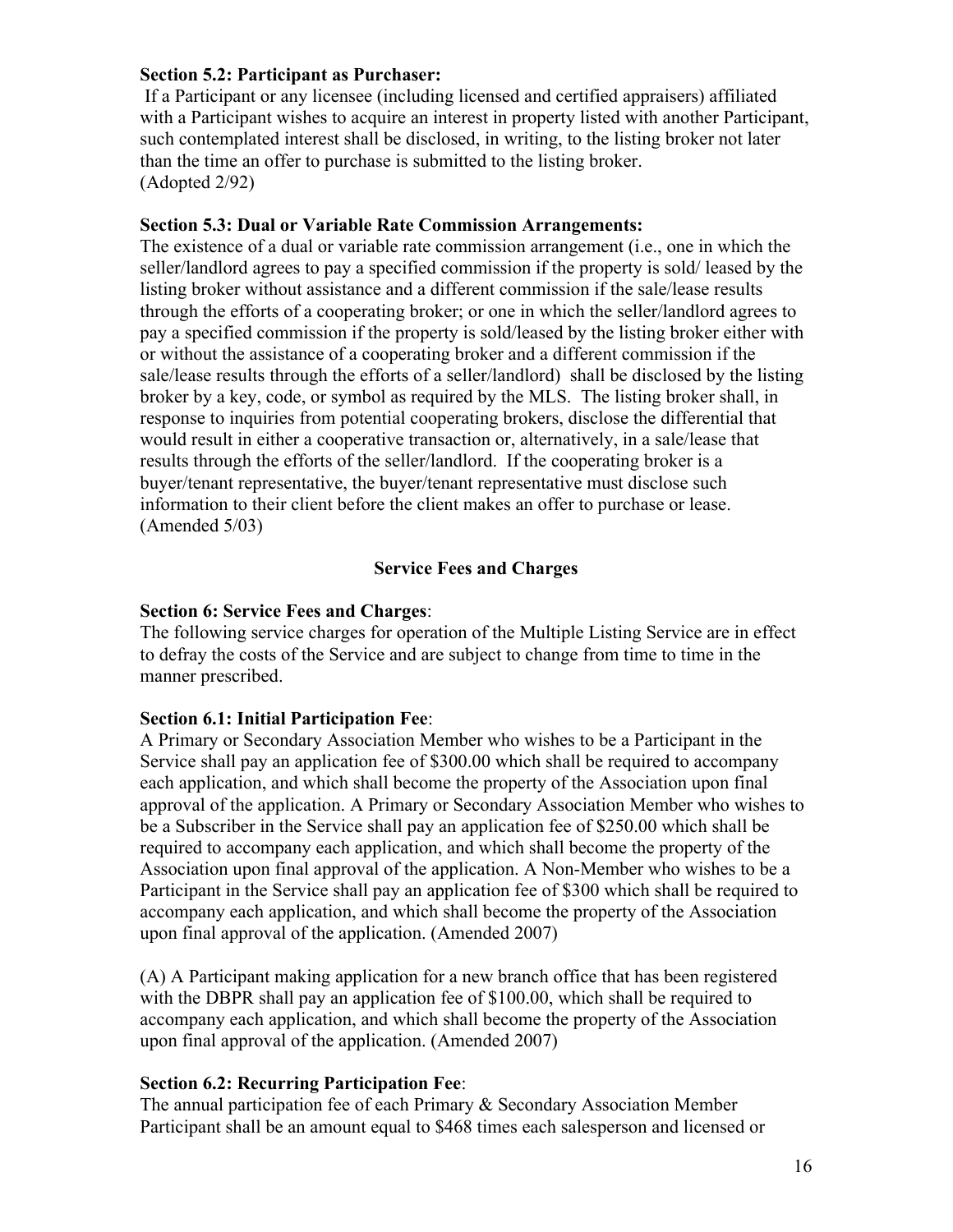certified appraiser who has access to and use of the Service, whether licensed as a broker, sales licensee, or licensed or certified appraiser who is employed by or affiliated as an independent contractor with such Participant. The annual participation fee of each Non-Member Participant shall be an amount equal to \$720 times each salesperson and licensed or certified appraiser who has access to and use of the Service, whether licensed as a broker, sales licensee, or licensed or certified appraiser who is employed by or affiliated as an independent contractor with such Participant. Payment of such fees shall be made on or before the first day of each quarter, beginning January 1. Fees shall be prorated on a monthly basis. (Amended 9/10 Adopted 12/17)

However, MLS's must provide participants the option of a no-cost waiver of MLS fees, dues, and charges for any licensee or licensed or certified appraiser who can demonstrate subscription to a different MLS or CIE where the principal broker participates. MLS's may, at their discretion, require that broker participants sign a certification for nonuse of its MLS service by their licensees, which can include penalties and termination of the waiver if violated. (Amended 5/18 and 8/18 [NAR Leadership Team])

 *(Amended 2/95)* All MLS fees, dues, and charges, including, but not limited to, initial participation fees, recurring participation fees, listing origination fees, subscription fees, etc., may be assessed to MLS participants or to individual users or subscribers. This does not preclude an MLS participant from being reimbursed by affiliated licensees for fees or charges incurred on their behalf pursuant to any in-house agreement that may exist. If direct billing of subscribers is utilized, the ultimate responsibility for delinquent dues, fees, and charges is that of the participant, unless an MLS, by adoption of appropriate rules or bylaws, makes subscribers exclusively responsible for such financial obligations.

## **Compliance with Rules / Authority to Impose Discipline**

#### **Section 7: Compliance with Rules / Authority to Impose Discipline**

By becoming and remaining a participant or subscriber in this MLS, each participant and subscriber agrees to be subject to the rules and regulations and any other MLS governance provision. The MLS may, through the administrative and hearing procedures established in these rules, impose discipline for violations of the rules and other MLS governance provisions. Discipline that may be imposed may only consist of one or more of the following:

- a. letter of warning
- b. letter of reprimand
- c. attendance at MLS orientation or other appropriate courses or seminars which the participant or subscriber can reasonably attend taking into consideration cost, location, and duration
- d. appropriate, reasonable fine not to exceed \$15,000
- e. probation for a stated period of time not less than thirty (30) days nor more than one (1) year
- f. termination of MLS rights, privileges, and services with no right to reapply for a specified period not to exceed three (3) years (Adopted 11/14 NAR)
- **Note 1:** A participant (or user/subscriber, where appropriate) can be placed on probation. Probation is not a form of discipline. When a participant (or user/subscriber, where appropriate) is placed on probation the discipline is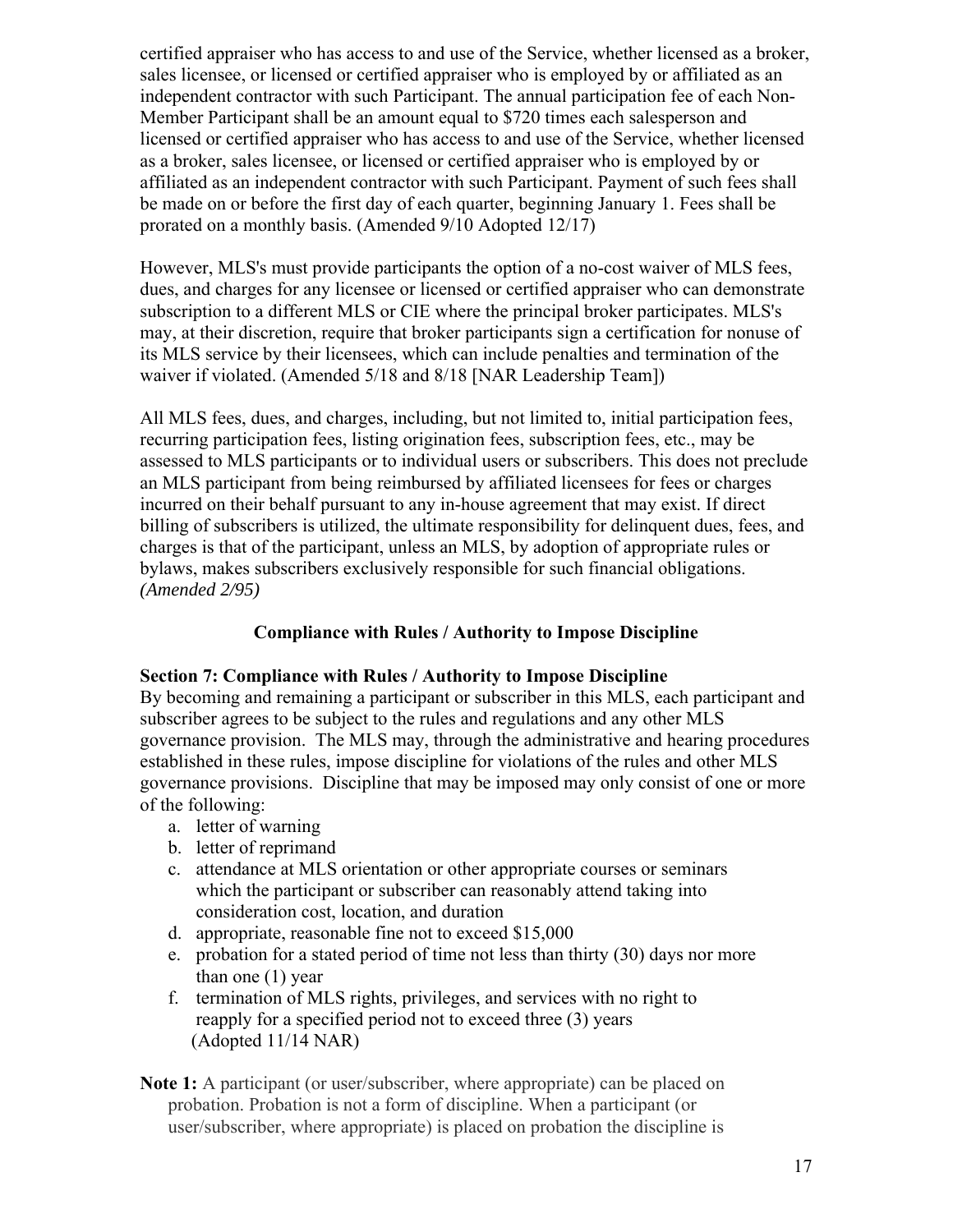held in abeyance for a stipulated period of time not longer than one (1) year. Any subsequent finding of a violation of the MLS rules during the probationary period may, at the discretion of the Board of Directors, result in the imposition of the suspended discipline. Absent any subsequent findings of a violation during the probationary period, both the probationary status and the suspended discipline are considered fulfilled, and the individual's record will reflect the fulfillment. The fact that one or more forms of discipline are held in abeyance during the probationary period does not bar imposition of other forms of discipline which will not be held in abeyance. *(Revised 05/14)* 

**Note 2:** MLS participants and subscribers can receive no more than three (3) administrative sanctions in a calendar year before they are required to attend a hearing for their actions and potential violations of MLS rules, except that the MLS may allow more administrative sanctions for violations of listing information provided by participants and subscribers before requiring a hearing. The MLS must send a copy of all administrative sanctions against a subscriber to the subscriber's participant and the participant is required to attend the hearing of a subscriber who has received more than three (3) administrative sanctions within a calendar year. (Adopted 11/20)

#### **Section 7.1: Compliance with Rules**

The following action may be taken for noncompliance with the rules:

- given, the service shall be suspended until service charges or fees are a. for failure to pay any service charge or fee within fifteen (15) days of the date due, and provided that at least ten (10) days' notice has been paid in full
- b. for failure to comply with any other rule, the provisions of Sections 9 and 9.1 shall apply

**Note:** Generally, warning, censure, and the imposition of a moderate fine are sufficient to constitute a deterrent to violation of the rules and regulations of the multiple listing service. Suspension or termination is an extreme sanction to be used in cases of extreme or repeated violation of the rules and regulations of the service. If the MLS desires to establish a series of moderate fines, they should be clearly specified in the rules and regulations. (Amended 11/88)

#### **Meetings**

**Section 8: Meetings of MLS Committee**: The Multiple Listing Service Committee shall meet for the transaction of its business at a time and place to be determined by the Committee or at the call of the Chairperson.

#### **Section 8.1: Meetings of MLS Participants**:

 The Committee may call meetings of the Participants in the Service to be known as meetings of the Multiple Listing Service.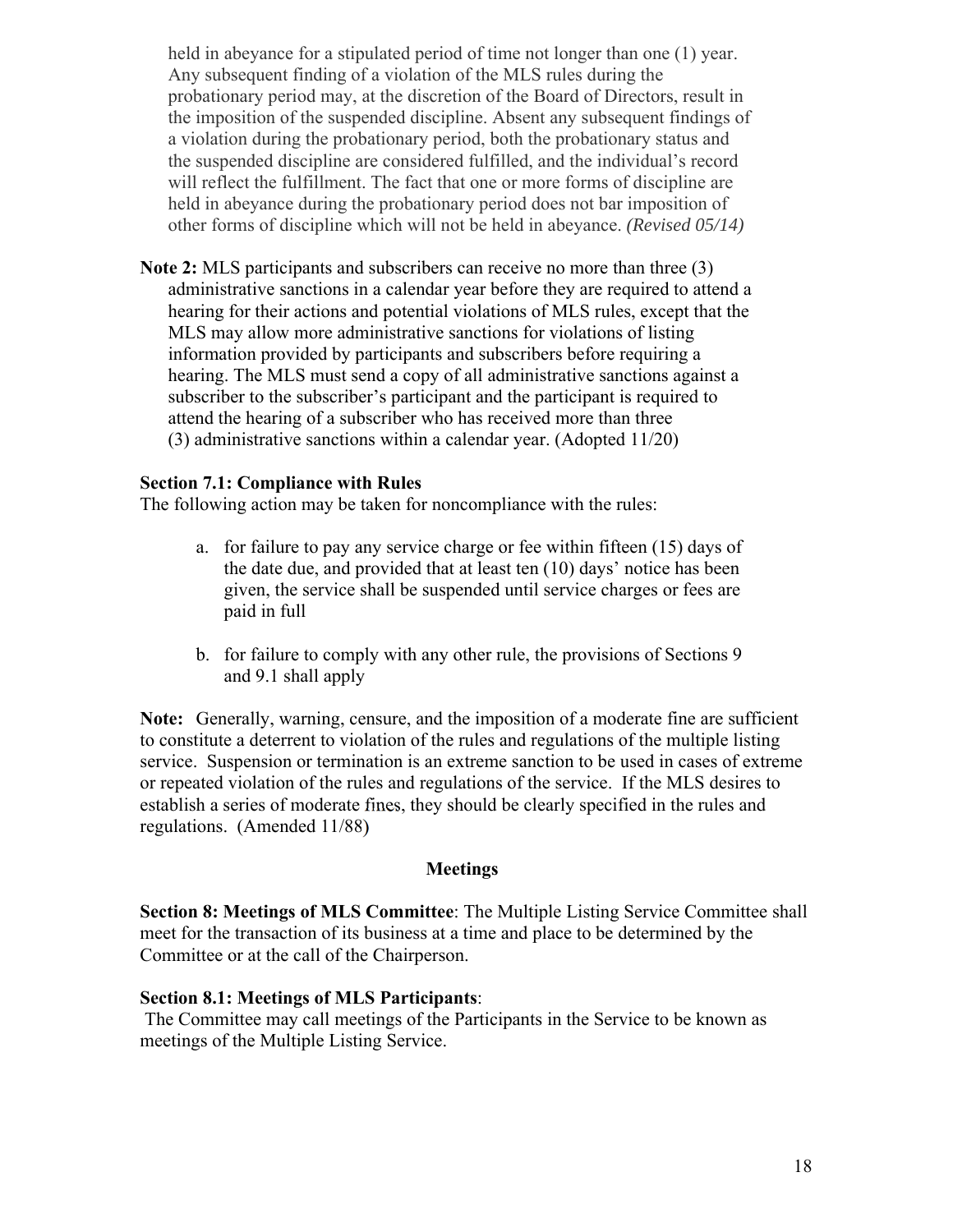#### **Section 8.2: Conduct of the Meetings**:

The Chairperson or Vice Chairperson shall preside at all meetings or, in their absence; a temporary Chairperson from the membership of the Committee shall be named by the Chairperson or, upon his failure to do so, by the Committee.

## **Enforcement of Rules or Disputes**

## **Section 9: Consideration of Alleged Violations**:

Alleged violations of the MLS Rules and Regulations must be in writing and may be initiated by:

- 1. MLS Participants (Brokers)
- 2. MLS Subscribers (Agents)
- 3. Licensed and unlicensed administrative and clerical staff affiliated with the MLS Participant.
- 4. RAFGC staff
- 5. Members of the public

The Committee (Board of Directors) shall give consideration to all written complaints having to do with violations of the rules and regulations. By becoming and remaining a participant, each participant agrees to be subject to these rules and regulations, the enforcement of which are at the sole discretion of the Committee (Board of Directors)

When requested by a complainant, the MLS will process a compliant without revealing the complainant's identity. If a complaint is subsequently forwarded to a hearing, and the original complainant does not consent to participating in the process, the MLS will appoint a representative to serve as the complainant. (Amended 11/20)

## **Section 9.1: Violations of Rules and Regulations**:

If the alleged offense is a violation of the rules and regulations of the Service and does not involve a charge of alleged violation of one or more of the provisions of Section 16 of the rules and regulations or a request for arbitration, it may be administratively considered and determined by the MLS Committee and if a violation is determined, the MLS Committee may direct the imposition of sanction provided that the recipient of such sanction may request a hearing by the Professional Standards Committee of the Association in accordance with the bylaws of the Association of REALTOR®. (Amended 2/98)

If, rather than conducting an administrative review, the MLS Committee has a procedure established to conduct hearings, the decision of the hearing tribunal may be appealed to the Board of Directors of the Association of REALTOR®S®. Alleged violations of Section 16 of the rules and regulations shall be referred to the Association's Grievance Committee for processing in accordance with the professional standards procedures of the Association, except that if the charge alleges a refusal to arbitrate, such charge shall be referred directly to the Board of Directors of the Association. (Amended 2/98)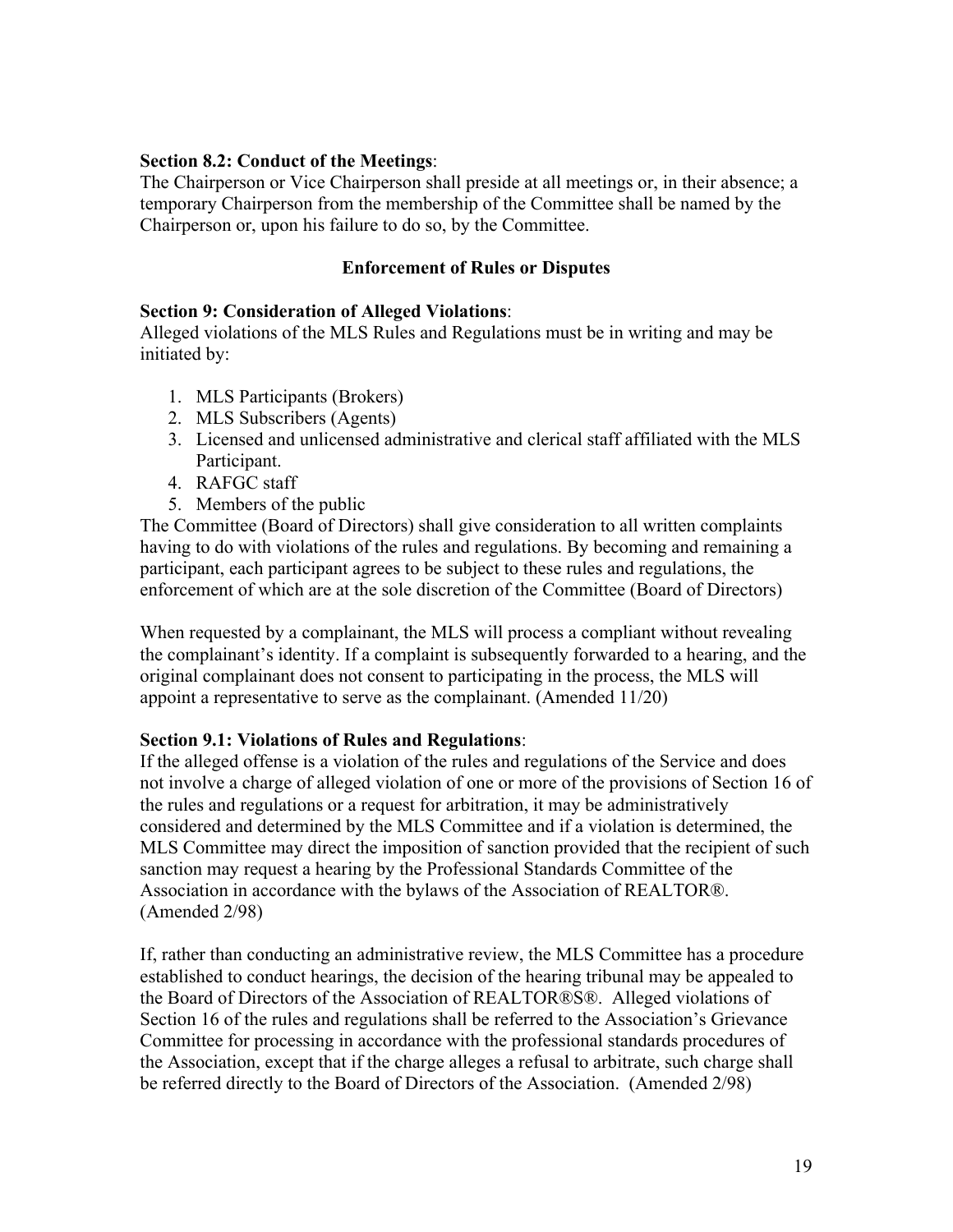## **Section 9.1.1: Alleged Violations:**

# **Minor Violations:**

 correct all errors within **two (2) Days** When an alleged minor violation is received the Participant and the listing agent will be notified by RAFGC staff or through the MLS inaccuracy system. The Participant must

## **Correctable Violations include:**

- 1. Failure to enter a listing in the correct Area / Sub-Area
- 2. Failure to enter a listing in the correct Subdivision
- 3. Failure to report the correct sale price and terms on a closed listing
- 4. Failure to report the correct Selling Office and Selling Agent on a closed listing
- 5. Failure to accurately enter information in the available listing input fields
- 6. Failure to properly map the listed property
- 7. Failure to provide the MLS with any documentation requested by the MLS within 2 business days of the request.
- 8. Failure to upload at least one photo on every listing except where Seller has chosen not to have photographs or other graphic representations of their property appear in the MLS
- 9. Failure to properly notify the MLS when a part of a listed property was sold
- 10. Failure to submit verification signed by the Seller on a listing where the Seller refuses to permit the listing to appear in the MLS
- 11. Failure to accurately complete the Tax ID# field
- 12. Failure to report a status change (except "Sold"), price change, extension, or any change in terms

## **\*Failure to change the listing status to "Sold" within two (2) Days will result in an automatic fine of \$50.**

## **\*Cancelled listings entered as new with the same brokerage/agent before the 30 day waiting period will result in an automatic \$50 fine.**

# **Failure to Correct a Minor Violation:**

If notification has been sent to the Participant and listing agent and the listing is not corrected within **two (2) Days** the Participant shall be sent an MLS Listing Complaint & Fine Notification. The minimum fine for Failure to Correct a Minor Violation is \$50.

# **Prohibited Activities:**

Prohibited Activities carry automatic fines. When a complaint alleges one of the violations listed below, the MLS staff will confirm a violation in fact. If there is no violation the matter is closed. If a violation does exist, an MLS Listing Complaint & Fine Notification will be sent to the Participant and the listing agent. The minimum fine for Prohibited Activity is \$100

- 1. Sharing a listing filed with the MLS with a broker or firm that is not a Participant in the MLS without the prior consent of the listing broker
- 2. "For Sale" sign being placed on a property by a Participant other than the listing broker
- 3. "Sold" sign being placed on a property, **prior to closing**, by a Participant other than the listing broker without the listing brokers consent
- 4. Soliciting a listing on property filed with the MLS unless such solicitation is consistent with Article 16 of the REALTOR® Code of Ethics, its Standards of practice, and its Case Interpretations.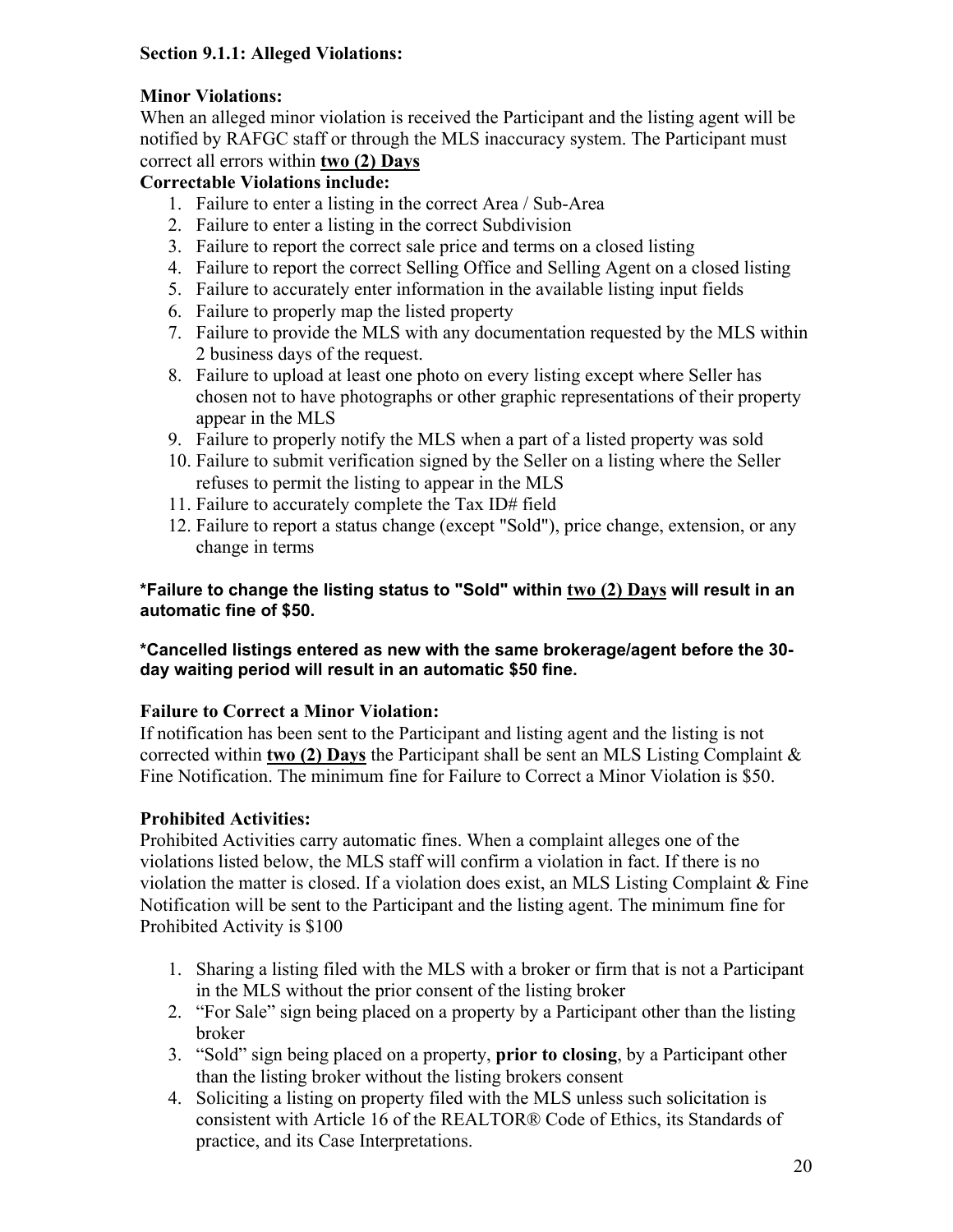- 5. MLS participants, subscribers or licensees affiliated with participants shall not through the name of their firm, their URLs, their e-mail addresses, their websites or in any other way represent, suggest, or imply that the individual or firm is an MLS, or that they operate an MLS.
- 6. MLS participants, subscribers or licensees affiliated with participants shall not represent, suggest, or imply that consumers or others have direct access to MLS databases, or that consumers or others are able to search MLS databases available only to MLS Participants and subscribers.
- 7. Placing broker, agent or company information in any MLS field that is viewed by the public. Including, but not limited to public remarks, directions, photos, uploaded documents, virtual tours, etc.
- 8. Using the Inaccuracy Notification System for purposes other than reporting errors in MLS listing information
- 9. Adding personal comments to the "Sales Remarks" field which is limited to pertinent information regarding the sale
- 10. Failure to disclose that a listed property is a Short Sale, Foreclosure, Bank-Owned or Real Estate Owned (REO)
- 11. Submitting media (photograph, virtual tour, URL, or other media type) of a listed property that includes marketing/ promotional messages made on behalf of the listing broker, seller or a third party company.

## **Failure to correct Prohibited Activity:**

Once the Listing Complaint & Fine Notification has been sent to the Participant, the correction must be made within **two (2) Days** of the notification. Failure to correct will incur an additional fine of \$100.

## **Serious Violations:**

Serious Violations carry automatic fines. When a complaint alleges one of the violations listed below, the MLS staff will confirm a violation in fact. If there is no violation the matter is closed. If a violation does exist, an MLS Listing Complaint & Fine Notification will be sent to the Participant and the listing agent. The minimum fine for Serious Violations is \$200. Serious Violations include:

- 1. Failure to input a new listing required to be entered into the system
- 2. Failure to disclose in customer and REALTOR® remarks that owner or buyer is a licensed real estate broker or agent
- 3. Failure to disclose a variable/dual rate commission agreement
- 4. Failure to obtain the owner(s) of record signatures prior to entering the listing
- 5. Failure to obtain the owner(s) of record signatures for a change in status
- 6. Failure to abide by showing instructions as stated in the MLS
- 7. Failure to upload a "Coming Soon" Addendum into the MLS
- 8. Failure to convert a "Coming Soon" listing to Active upon expiration of Projected Active Date
- 9. Failure to convert a "Coming Soon" listing to Active if the listing agent/broker schedules a showing or shows the property to a prospective buyer.
- 10. Failure to abide by the terms and conditions of the "Coming Soon Listing Addendum".
- 11. Failure to abide by the Clear Cooperation Policy.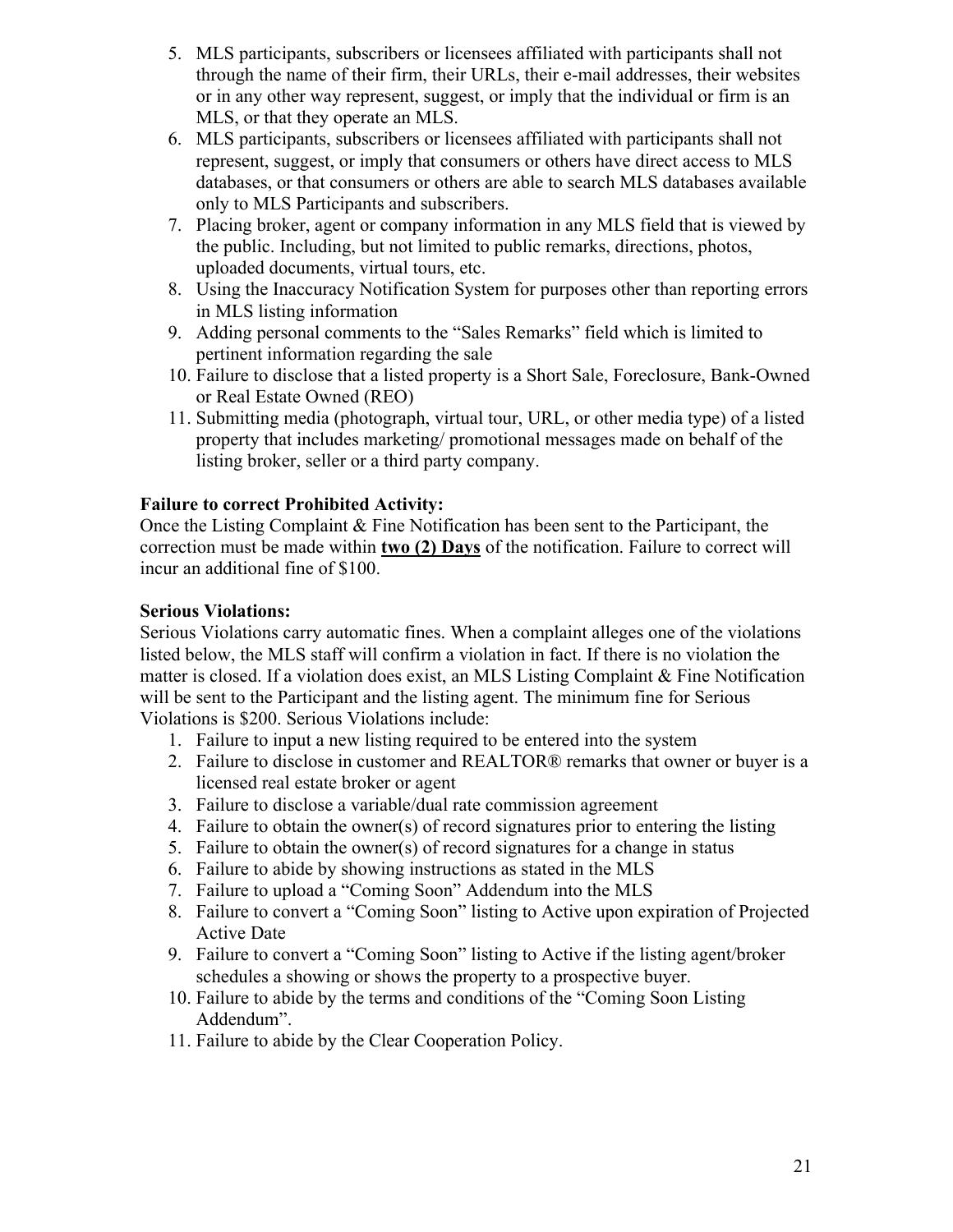## **Failure to correct Serious Violations:**

Once the Listing Complaint & Fine Notification has been sent to the Participant, the correction must be made within **two (2) Days** of the notification. Failure to correct will incur an additional fine of \$200.

#### **\*\*\*\*Listings that are in violation of the Clear Cooperation Policy MUST be corrected within 24 hours\*\*\*\***

## **Allowing Unauthorized Access:**

A fine of \$2,000 for **Each Occurrence** will be assessed against any Participant or subscriber found to have allowed or provided access to the RAFGC MLS system by an unauthorized person or company.

## **Progressive Fine Schedules:**

#### **Minor Violations:**

- 1st offense within a one year period: \$50 and a letter of warning
- 2nd offense within a one year period: \$100 and a letter of reprimand
- 3rd offense within a one year period: \$200 and notice that fourth offense may result in a 30 day suspension of services following the opportunity for a hearing
- 4th offense within a one year period: \$500 and a 30 day suspension of services following the opportunity for a hearing

## **Prohibited Activities:**

- 1st offense within a one year period: \$100 and a letter of warning
- 2nd offense within a one year period: \$200 and a letter of reprimand
- -
- 3rd offense within a one year period: \$300 and notice that fourth offense may result in a 30 day suspension of services following the opportunity for a hearing
- 4th offense within a one year period: \$500 and a 30 day suspension of services following the opportunity for a hearing

## **Serious Violations:**

- 1st offense within a one year period: \$200 and a letter of warning
- 2nd offense within a one year period: \$300 and a letter of reprimand
- 3rd offense within a one year period: \$400 and notice that fourth offense may result in a 30 day suspension of services following the opportunity for a hearing
- 4th offense within a one year period: \$1,000 and a 30 day suspension of services following the opportunity for a hearing

## **The term "within a one year period" is defined as occurring within any one RAFGC MLS calendar year (January 1 - December 31)**

## **Failure to Pay Fines:**

Failure to pay any MLS listing Complaint & Fine Notification within 15 days of the date due will incur an additional minimum fine of \$100. An additional \$100 fine may be levied every 30 days thereafter if the fine is not paid. Failure to pay accumulated fines of \$200 may result in the termination of MLS services. The participant shall be sent a Notification of Intent to Terminate MLS Services. If the fines have not been paid within 10 days of the Notification of Intent to Terminate MLS Services, the Participants services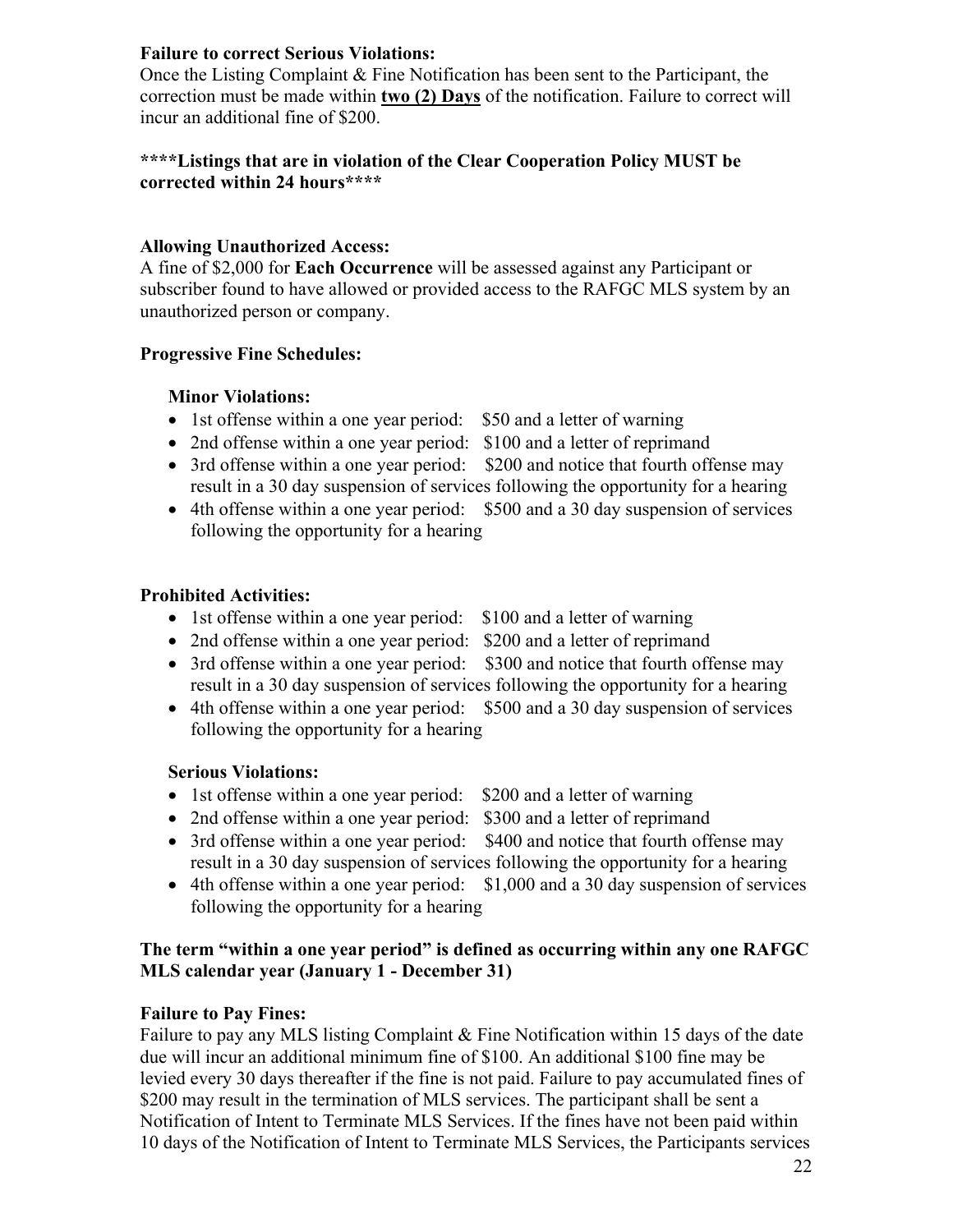shall be terminated. MLS services will be reinstated when the fine(s) have been paid and the Participant has fulfilled all obligations imposed by RAFGC. (Section 9.1.1 Amended 02/2014)

Note 2: All inaccuracies reported through the function provided in the List-It MLS system shall remain anonymous. (Amended 05/10)

## **Section 9.2: Complaints of Unethical Conduct**:

All other complaints of unethical conduct shall be referred by the Committee to the Secretary of the Association of REALTOR® for appropriate action in accordance with the professional standards procedures established in the Association's bylaws. (Amended 11/88)

## **Section 9.3: Complaints of Unauthorized Use of Listing Content:**

 delivered to the MLS not more than sixty (60) days after the alleged misuse was first Any participant who believes another participant has engaged in the unauthorized use or display of listing content, including photographs, images, audio or video recordings, and virtual tours, shall send notice of such alleged unauthorized use to the MLS. Such notice shall be in writing, specifically identify the allegedly unauthorized content, and be identified. No participant may pursue action over the alleged unauthorized use and display of listing content in a court of law without first completing the notice and response procedures outlined in this Section 9.3 of the MLS rules.

 establishes authority to use the listing content will be made within thirty (30) days. Upon receiving a notice, the committee (Board of Directors) will send the notice to the participant who is accused of unauthorized use. Within ten (10) days from receipt, the participant must either: 1) remove the allegedly unauthorized content, or 2) provide proof to the committee (Board of Directors) that the use is authorized. Any proof submitted will be considered by the Committee (Board of Directors), and a decision of whether it

If the Committee (Board of Directors) determines that the use of the content was unauthorized, the Committee (Board of Directors) may issue a sanction pursuant to Section 7 of the MLS rules, including a request to remove and/or stop the use of the unauthorized content within ten (10) days after transmittal of the decision. If the unauthorized use stems from a violation of the MLS rules, that too will be considered at the time of establishing an appropriate sanction.

If after ten (10) days following transmittal of the Committee's (Board of Director's) determination the alleged violation remains uncured (i.e. the content is not removed or the rules violation remains uncured), then the complaining party may seek action through a court of law.

# **Section 9.4: MLS Rules Violations**

MLS participants may not take legal action against another participant for alleged rules violation(s) unless the complaining participant has first exhausted the remedies provided in these rules.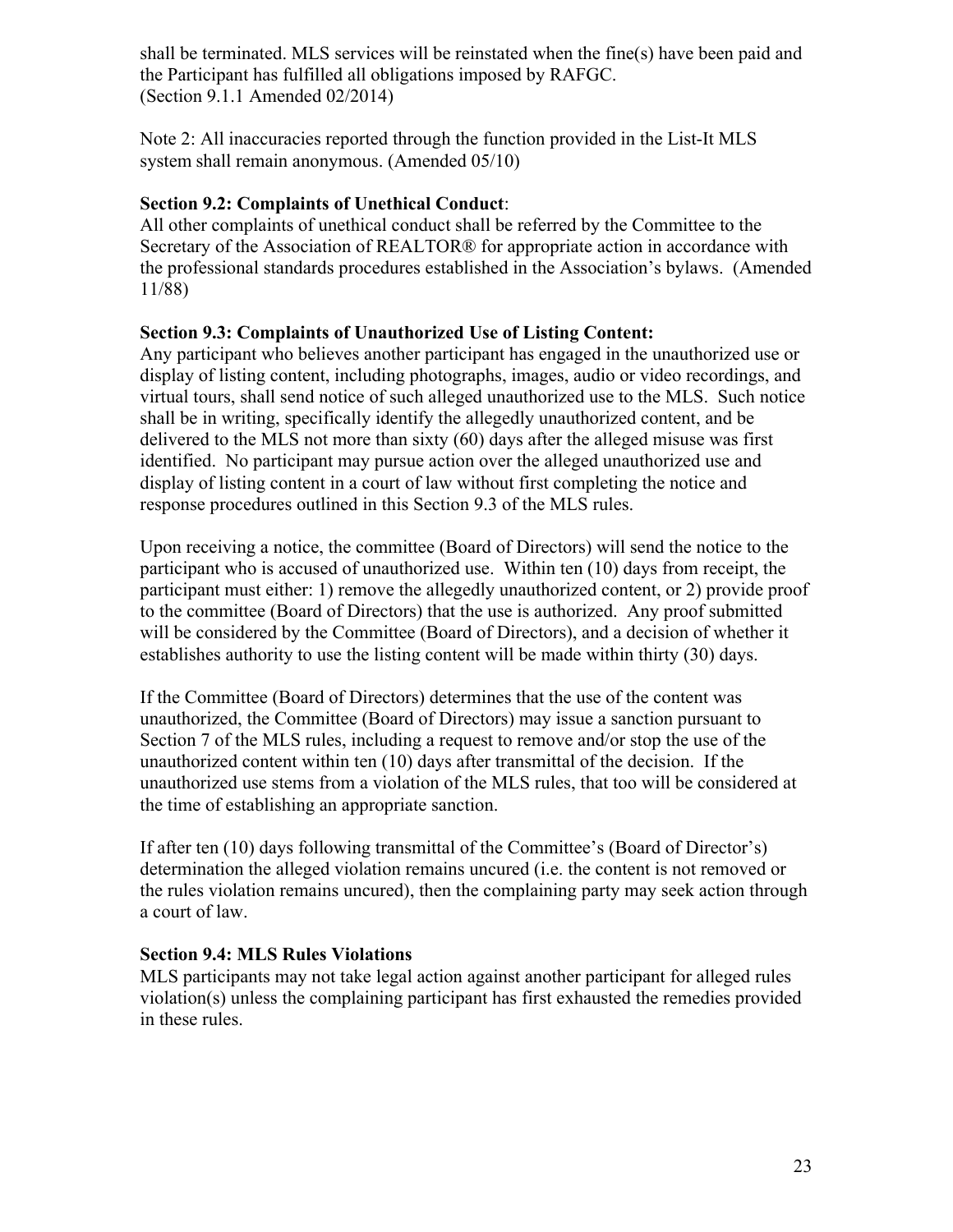## **Confidentiality of MLS Information**

#### **Section 10: Confidentiality of MLS Information**:

Any information provided by the Multiple Listing Service to the Participants shall be considered official information of the Service. Such information shall be considered confidential and exclusively for the use of Participants and real estate licensees affiliated with such Participants and those Participants who are licensed or certified by an appropriate state regulatory agency to engage in the appraisal of real property and licensed or certified appraisers affiliated with such Participants. (Amended 4/92)

#### **Section 10.1: MLS Not Responsible for Accuracy of Information**:

 The information published and disseminated by the Service is communicated verbatim, without change by the Service, as filed with the Service by the Participant. The Service does not verify such information provided and disclaims any responsibility for its accuracy. Each Participant agrees to hold the Service harmless against any liability arising from any inaccuracy or inadequacy of the information such Participant provides.

#### **Section 10.2: Access to Comparable and Statistical Information**:

REALTOR® who are actively engaged in real estate brokerage, management, appraising, land development, or building, but who do not participate in the MLS, are nonetheless entitled to receive by purchase or lease all information other than current listing information that is generated wholly or in part by the MLS, including "comparable" information, "sold" information, and statistical reports. This information is provided for the exclusive use of these members and individuals affiliated with these members who are also engaged in the real estate business and may not be transmitted, retransmitted, or provided in any manner to any unauthorized individual, office, or firm, except as otherwise provided in these rules and regulations. (Amended NAR 1/06)

#### **Ownership of MLS Compilation\* and Copyright**

#### **Section 11: Ownership of MLS Compilation\* and Copyright**:

By the act of submission of any property listing content to the MLS, the participant represents and warrants that he or she is fully has been authorized to license the property listing content as contemplated by and in compliance with this section and these rules and regulations, and also thereby does grant to the MLS license authority for the MLS to include the property listing content in its copyrighted MLS compilation, and also in any statistical report on comparables. Listing content includes, but is not limited to, photographs, images, graphics, audio and video recordings, virtual tours, drawings, descriptions, remarks, narratives, pricing information, and other details or information related to the listed property.

Each participant who submits listing content to the MLS agrees to defend and hold the MLS and every other participant harmless from and against any liability or claim arising from any inaccuracy of the submitted listing content or any inadequacy of ownership, license, or title to the submitted listing content*.*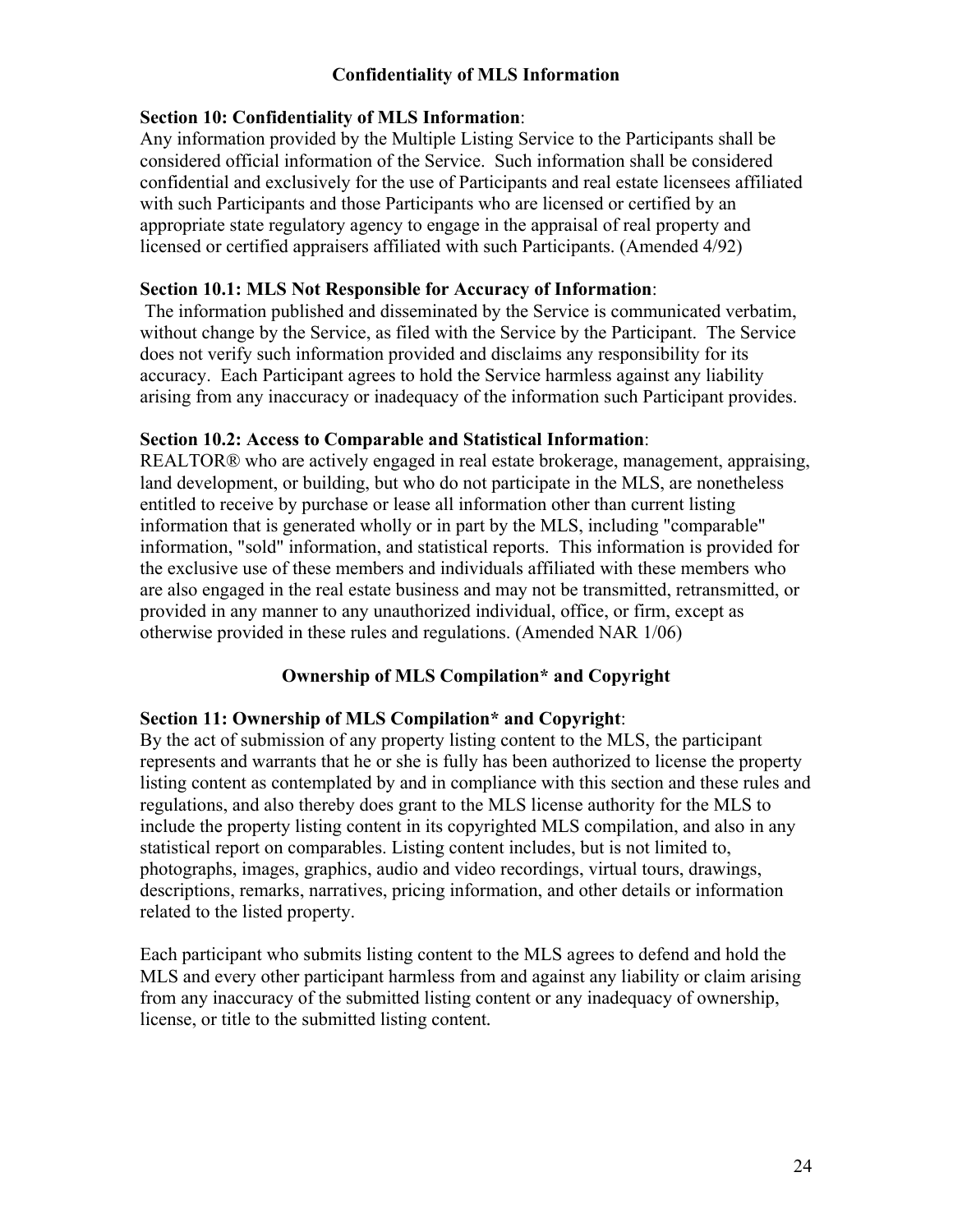as well as participants and subscribers hosting an IDX display. **Note:** The Digital Millennium Copyright Act (DMCA) is a federal copyright law that enhances the penalties for copyright infringement occurring on the Internet. The law provides exemptions or "safe harbors" from copyright infringement liability for online service providers (OSP) that satisfy certain criteria. Courts construe the definition of "online service provider" broadly, which would likely include MLSs

\*The term MLS compilation, as used in Sections 11 and 12 herein, shall be construed to include any format in which property listing data is collected and disseminated to the participants, including but not limited to bound book, looseleaf binder, computer database, card file, or any other format whatsoever.

One safe harbor limits the liability of an OSP that hosts a system, network or website on which Internet users may post user-generated content. If an OSP complies with the provisions of this DMCA safe harbor, it cannot be liable for copyright infringement if a user posts infringing material on its website. This protects an OSP from incurring significant sums in copyright infringement damages, as statutory damages are as high as \$150,000 per work. For this reason, it is highly recommended that MLSs, participants and subscribers comply with the DMCA safe harbor provisions discussed herein. To qualify for this safe harbor, the OSP must:

1. Designate on its website and register with the Copyright Office an agent to receive takedown requests. The agent could be the MLS, participant, subscriber, or other individual or entity.

Develop and post a DMCA-compliant website policy that addresses repeat offenders.

Comply with the DMCA takedown procedure. If a copyright owner submits a takedown notice to the OSP, which alleges infringement of its copyright at a certain location, then the OSP must promptly remove allegedly infringing material. The alleged infringer may submit a counter-notice that the OSP must share with the copyright owner. If the copyright owner fails to initiate a copyright lawsuit within ten (10) days, then the OSP may restore the removed material.

Have no actual knowledge of any complained-of infringing activity.

- Not be aware of facts or circumstances from which complained-of infringing activity is apparent.
- Not receive a financial benefit attributable to complained-of infringing activity when the OSP is capable of controlling such activity.

Full compliance with these DMCA safe harbor criteria will mitigate an OSP's copyright infringement liability. For more information see 17 U.S.C. §512. *(Adopted 11/15)* 

## **Section 11.1**

 and in the copyrights therein, shall at all times remain vested in the **REALTOR®** All right, title, and interest in each copy of every Multiple Listing compilation created and copyrighted by the **REALTOR® Association of Franklin and Gulf Counties Association of Franklin and Gulf Counties**.

## **Section 11.2**

Each Participant shall be entitled to lease from the **REALTOR® Association of Franklin and Gulf Counties** a number of copies of each MLS compilation sufficient to provide the Participant and each person affiliated as a licensee (including licensed or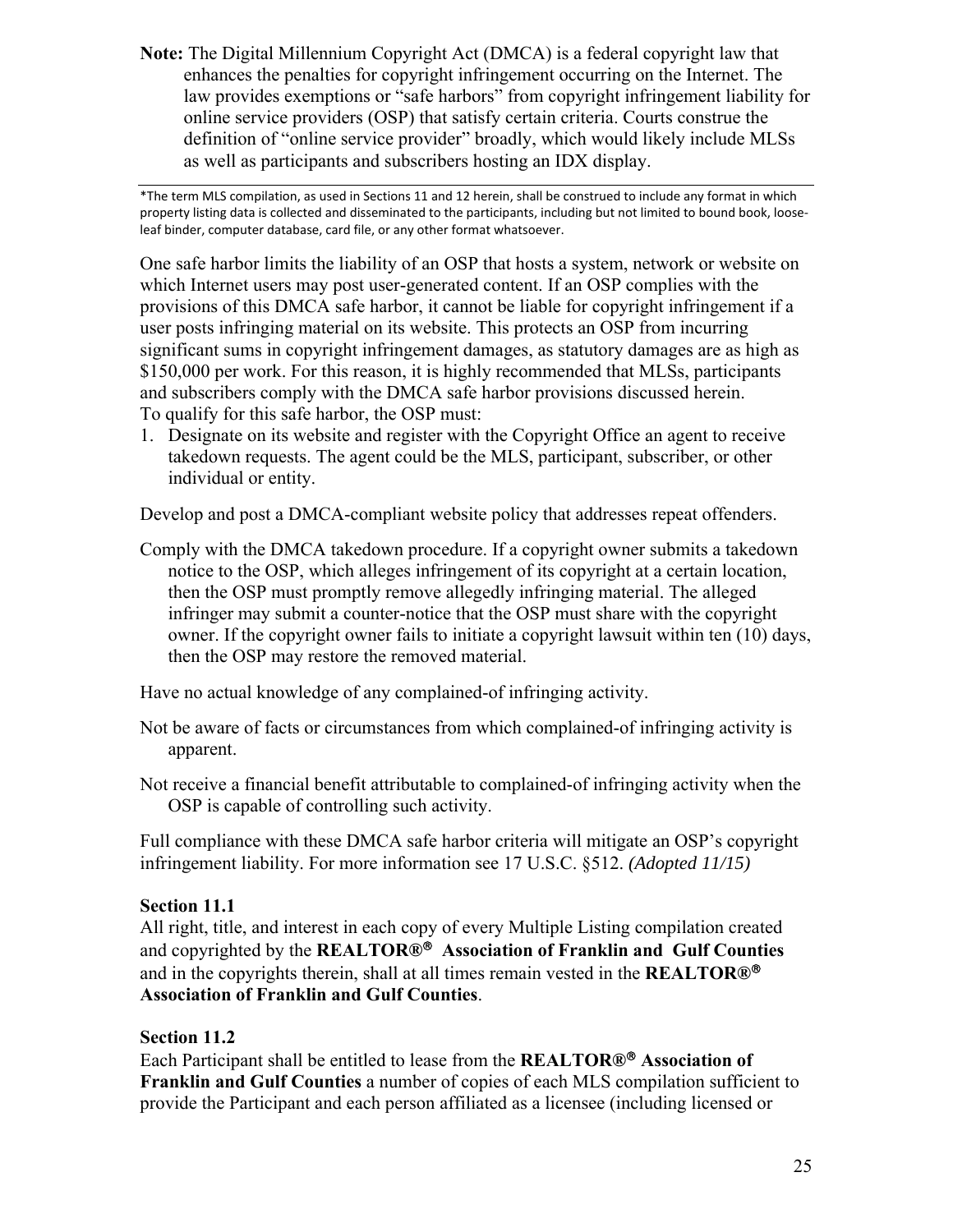certified appraisers) with such Participant with one copy of such compilation. The Participant shall pay for each such copy the rental fee set by the Association \*\*

Participants shall acquire by such lease only the right to use the MLS compilation in accordance with these rules.

\* The term "MLS compilation," as used in Sections 11 and 12 herein, shall be construed to include any format in which property listing data is collected and disseminated to the Participants, including but not limited to bound book, loose-leaf binder, computer database, card file, or any other format whatever.

\*\* This section should not be construed to require the Participant to lease a copy of the MLS compilation for any licensee (or licensed or certified appraiser) affiliated with the Participant who is engaged exclusively in a specialty of the real estate business other than listing, selling, or appraising the types of properties which are required to be filed with the MLS and who does not, at any time, have access to or use of the MLS information or MLS facility of the Association.

## **Use of Copyrighted MLS Compilation**

## **Section 12: Distribution**:

Participants shall, at all times, maintain control over and responsibility for each copy of any MLS compilation leased to them by the Association of REALTOR®, and shall not distribute any such copies to persons other than subscribers who are affiliated with such Participant as licensees, those individuals who are licensed or certified by an appropriate state regulatory agency to engage in the appraisal of real property, and any other subscribers as authorized pursuant to the governing documents of the MLS. Use of information developed by or published by an Association's Multiple Listing Service is strictly limited to the activities authorized under a Participant's licensure(s) or certification, and unauthorized uses are prohibited. Further, none of the foregoing is intended to convey "Participation" or "Membership" or any right of access to information developed or published by an Association's Multiple Listing Service where access to such information is prohibited by law. (Amended 4/92)

## **Section 12.1: Display**:

Participants and those persons affiliated as licensees with such Participants shall be permitted to display the MLS compilation to prospective purchasers only in conjunction with their ordinary business activities of attempting to locate ready, willing, and able buyers for the properties described in said MLS compilation.

#### **Section 12.2: Reproduction**:

Participants or their affiliated licensees shall not reproduce any MLS compilation or any portion thereof, except in the following limited circumstances.

Participants or their affiliated licensees may reproduce from the MLS compilation and distribute to prospective purchasers a reasonable\* number of single copies of property listing data contained in the MLS compilation which relate to any properties in which the prospective purchasers are or may, in the judgment of the Participant or their affiliated licensees, be interested.

Reproductions made in accordance with this rule shall be prepared in such a fashion that the property listing data of properties other than that in which the prospective purchaser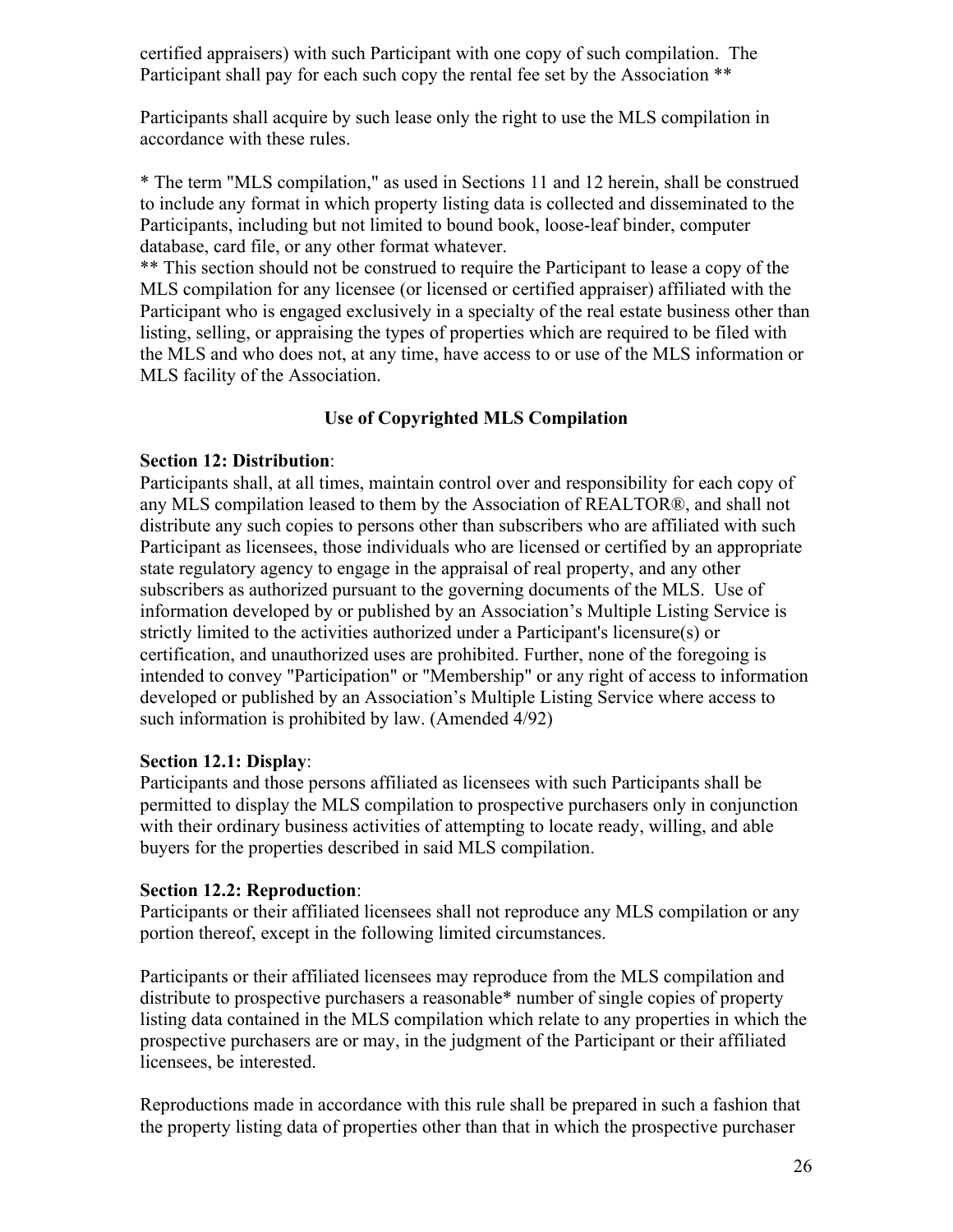has expressed interest, or in which the Participant or the affiliated licensees are seeking to promote interest, does not appear on such reproduction.

Nothing contained herein shall be construed to preclude any Participant from utilizing, displaying, distributing, or reproducing property listing sheets or other compilations of data pertaining exclusively to properties currently listed for sale with the Participant.

Any MLS information, whether provided in written or printed form, provided electronically, or provided in any other form or format, is provided for the exclusive use of the Participant and those licensees affiliated with the Participant who are authorized to have access to such information. Such information may not be transmitted, retransmitted, or provided in any manner to any unauthorized individual, office, or firm.

None of the foregoing shall be construed to prevent any individual legitimately in possession of current listing information, sold information, comparable, or statistical information from utilizing such information to support valuations on particular properties for clients and customers.

Any MLS content in data feeds available to participants for real estate brokerage purposes must also be available to participants for valuation purposes, including automated valuations. MLSs must either permit use of existing data feeds, or create a separate data feed, to satisfy this requirement. MLSs may require execution of a thirdparty license agreement where deemed appropriate by the MLS. MLSs may require participants who will use such data feeds to pay the reasonably estimated costs incurred by the MLS in adding or enhancing its downloading capacity for this purpose. Information deemed confidential may not be used as supporting documentation. Any other use of such information is unauthorized and prohibited by these rules and regulations. (Amended 5/14)

 decision-making process in the consideration of a purchase. Factors which shall be \*It is intended that the Participant be permitted to provide prospective purchasers with listing data relating to properties which the prospective purchaser has a bona fide interest in purchasing or in which the Participant is seeking to promote interest. The term reasonable, as used herein, should therefore be construed to permit only limited reproduction of property listing data intended to facilitate the prospective purchaser's considered in deciding whether the reproductions made are consistent with this intent and thus reasonable in number, shall include, but are not limited to, the total number of listings in the MLS compilation, how closely the types of properties contained in such listings accord with the prospective purchaser's expressed desires and ability to purchase, whether the reproductions were made on a selective basis, and whether the type of properties contained in the property listing data is consistent with a normal itinerary of properties which would be shown to the prospective purchaser.

#### **Use of MLS Information**

#### **Section 13: Limitations on Use of MLS Information**:

Information from MLS compilations of current listing information, from statistical reports, and from any sold or comparable report of the Association or MLS may be used by MLS Participants as the basis for aggregated demonstrations of market share or comparisons of firms in public mass-media advertising or in other public representations. This authority does not convey the right to include in any such advertising or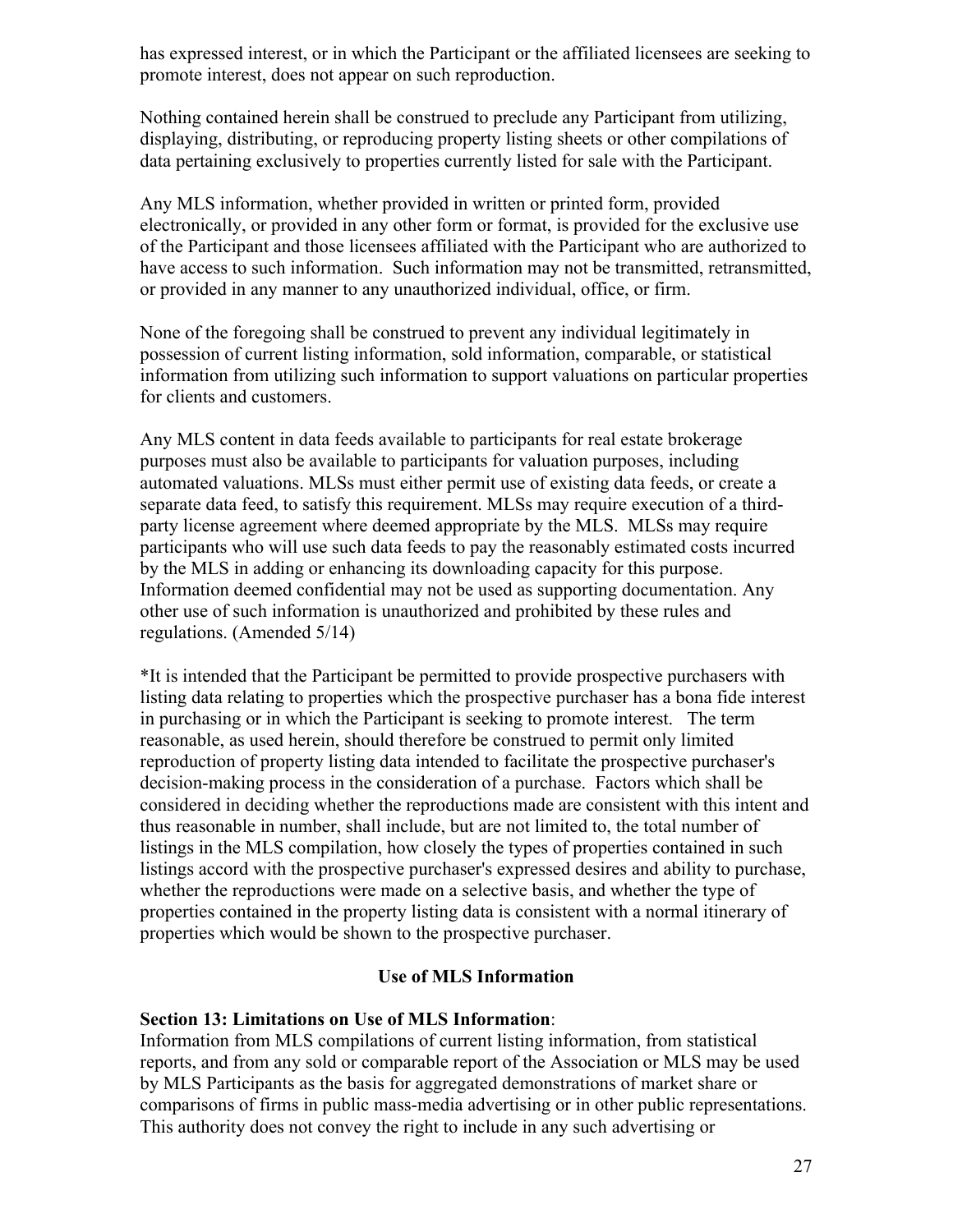representation information about specific properties which are listed with other Participants, or which were sold by other Participants (as either listing or cooperating broker).

However, any print or non-print forms of advertising or other forms of public representations based in whole or in part on information supplied by the Association or its MLS must clearly demonstrate the period of time over which such claims are based and must include the following, or substantially similar, notice:

Based on information from the **REALTOR Association of Franklin and Gulf Counties MLS** for the period (date) through (date). (Adopted 11/97)

## **Changes in Rules and Regulations**

## **Section 14: Changes in Rules and Regulations**:

Amendments to the rules and regulations of the Service shall be by a majority vote of the Members of the Multiple Listing Service Committee, subject to approval by the Board of Directors of the Association of REALTOR®.

## **Arbitration of Disputes**

## **Section 15: Arbitration of Disputes**:

By becoming and remaining a Participant, each Participant agrees to arbitrate disputes involving contractual issues and questions, and specific non-contractual issues and questions defined in Standard of Practice 17-4 of the Code of Ethics with MLS Participants in different firms arising out of their relationships as MLS Participants subject to the following qualifications. (Amended 11/97)

(a) If all disputants are members of the same Association of REALTOR® or have their principal place of business within the same Association's territorial jurisdiction, they shall arbitrate pursuant to the procedures of that Board/Association of REALTOR®.

(b) If the disputants are members of different Board/Association of REALTOR® or if their principal place of business is located within the territorial jurisdiction of different Board/Association of REALTOR®, they remain obligated to arbitrate in accordance with the procedures of the Florida State Association of REALTOR®).

#### **Interboard Arbitration Procedures**:

Arbitration shall be conducted in accordance with any existing Interboard agreement or, alternatively, in accordance with the Interboard Arbitration Procedures in the Code of Ethics and Arbitration Manual of the National Association of REALTOR®. Nothing herein shall preclude Participants from agreeing to arbitrate the dispute before a particular Board/Association of REALTOR®.

Awards: The obligation to arbitrate includes the duty to either 1) pay an award to the party(ies) named in the award or 2) deposit the funds with the Professional Standards Administrator to be held in an escrow or trust account maintained for this purpose. Failure to satisfy the award or deposit the funds with the association within ten (10) days may be considered a violation of the MLS rules and may subject the Participant to disciplinary action at the sole discretion of the MLS. (Amended 11/98)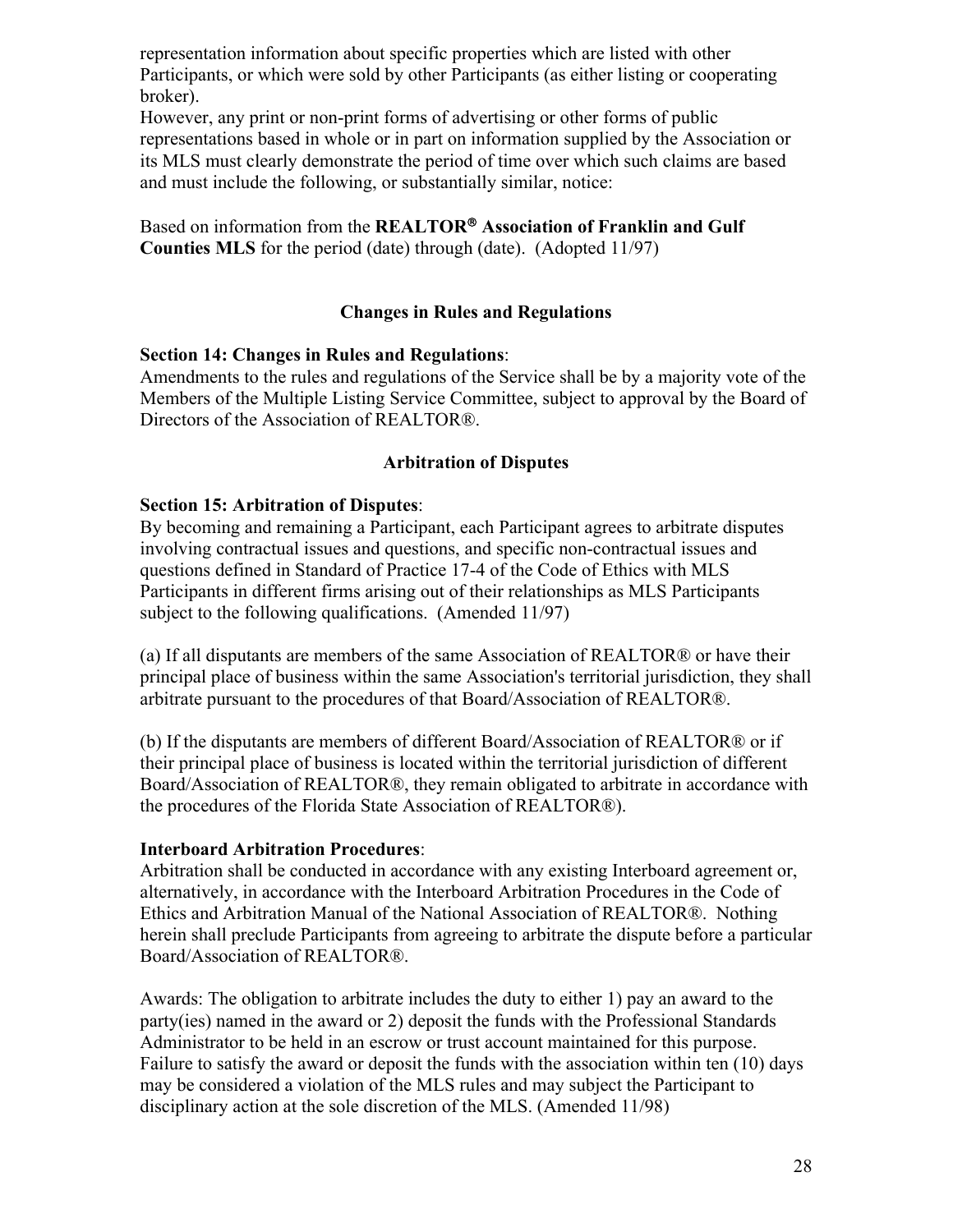#### **Standards of Conduct for MLS Participants Section 16: Standards of Conduct for MLS Participants**:

## **Section 16.1**

MLS Participants shall not engage in any practice or take any action inconsistent with exclusive representation or exclusive brokerage relationship agreements that other MLS Participants have with clients. (Amended 1/04)

## **Section 16.2**

Signs giving notice of property for sale, rent, lease, or exchange shall not be placed on property without consent of the seller/landlord.

## **Section 16.3**

MLS Participants acting as subagents or as buyer/tenant representatives or brokers shall not attempt to extend a listing broker's offer of cooperation and/or compensation to other brokers without the consent of the listing broker. (Amended 1/04)

#### **Section 16.4**

 However, if the listing broker, when asked by the MLS Participant, refuses to disclose the discuss the terms upon which the MLS Participant might take a future listing or, MLS Participants shall not solicit a listing currently listed exclusively with another broker. expiration date and nature of such listing (i.e., an exclusive right to sell, an exclusive agency, open listing, or other form of contractual agreement between the listing broker and the client) the MLS Participant may contact the owner to secure such information and may alternatively, may take a listing to become effective upon expiration of any existing exclusive listing.

#### **Section 16.5**

 the broker refuses to disclose the expiration date of the exclusive buyer/tenant agreement, MLS Participants shall not solicit buyer/tenant agreements from buyers/tenants who are subject to exclusive buyer/tenant agreements. However, if asked by an MLS Participant, the MLS Participant may contact the buyer/tenant to secure such information and may discuss the terms upon which the MLS Participant might enter into a future buyer/tenant agreement or, alternatively, may enter into a buyer/tenant agreement to become effective upon the expiration of any existing exclusive buyer/tenant agreement. (Amended 1/98)

## **Section 16.6**

MLS Participants shall not use information obtained from listing brokers through offers to cooperate made through multiple listing services or through other offers of cooperation to refer listing brokers' clients to other brokers or to create buyer/tenant relationships with listing brokers' clients, unless such use is authorized by listing brokers. (Amended 11/01)

#### **Section 16.7**

 or inhibit any other MLS Participant from entering into a similar agreement after the The fact that an agreement has been entered into with an MLS Participant shall not preclude expiration of the prior agreement. (Amended 1/98)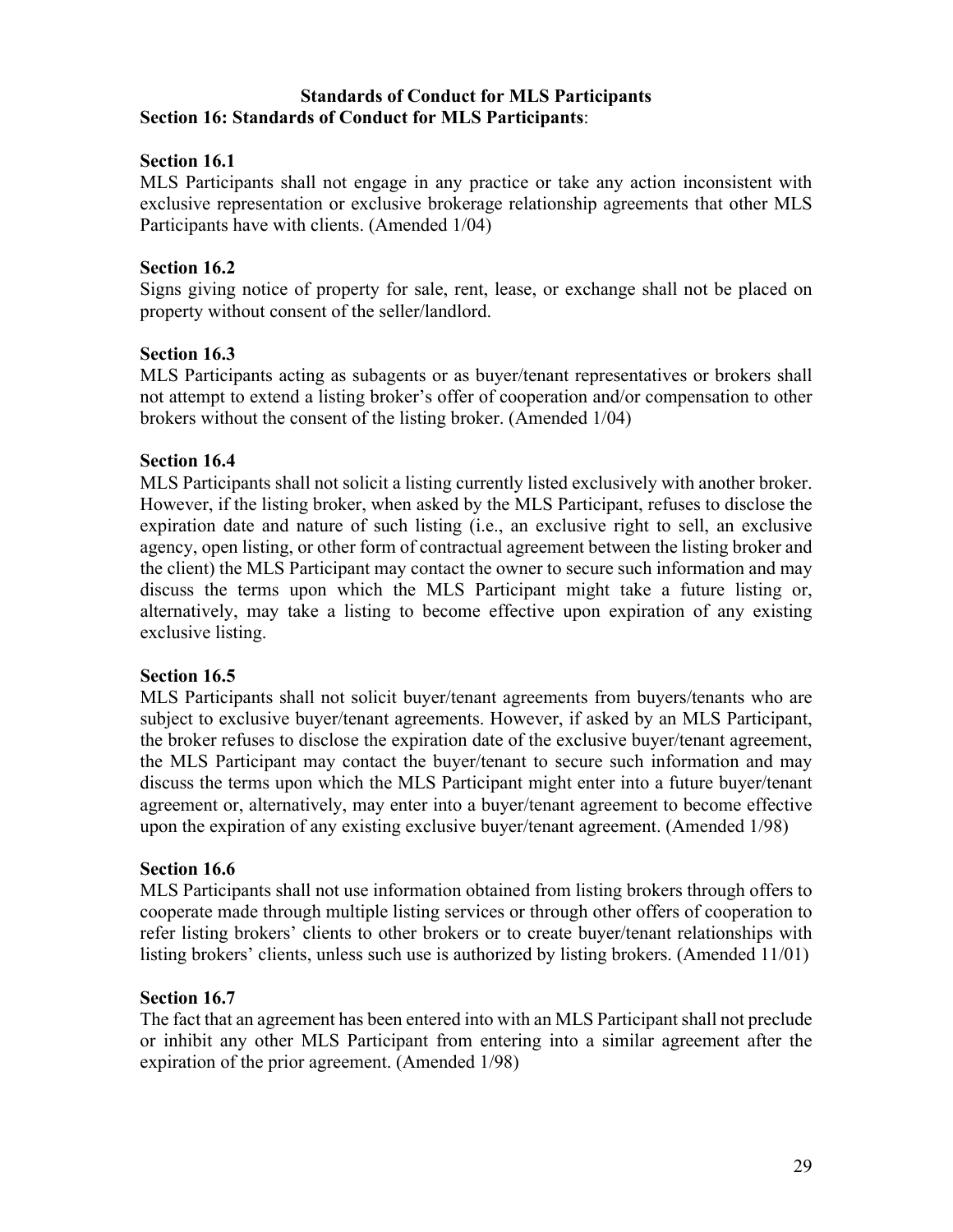## **Section 16.8**

The fact that a prospect has retained an MLS Participant as an exclusive representative or exclusive broker in one or more past transactions does not preclude other MLS Participants from seeking such prospect's future business. (Amended 1/04)

## **Section 16.9**

 MLS Participants are free to enter into contractual relationships or to negotiate with sellers/landlords, buyers/tenants or others who are not subject to an exclusive agreement but shall not knowingly obligate them to pay more than one commission except with their informed consent. (Amended 1/98)

## **Section 16.10**

When MLS Participants are contacted by the client of another MLS Participant regarding the creation of an exclusive relationship to provide the same type of service, and MLS Participants have not directly or indirectly initiated such discussions, they may discuss the terms upon which they might enter into a future agreement or, alternatively, may enter into an agreement which becomes effective upon expiration of any existing exclusive agreement. (Amended 1/98)

## **Section 16.11**

In cooperative transactions, MLS Participants shall compensate cooperating MLS Participants (principal brokers) and shall not compensate nor offer to compensate, directly or indirectly, any of the sales licensees employed by or affiliated with other MLS Participants without the prior express knowledge and consent of the cooperating broker.

## **Section 16.12**

MLS Participants are not precluded from making general announcements to prospects describing their services and the terms of their availability even though some recipients may have entered into agency agreements or other exclusive relationships with another MLS Participant. A general telephone canvass, general mailing, or distribution addressed to all prospects in a given geographical area or in a given profession, business, club, or organization, or other classification or group is deemed "general" for purposes of this rule. (Amended 1/04)

## **The following types of solicitations are prohibited:**

Telephone or personal solicitations of property owners who have been identified by a real estate sign, multiple listing compilation, or other information service as having exclusively listed their property with another MLS Participant; and mail or other forms of written solicitations of prospects whose properties are exclusively listed with another MLS Participant when such solicitations are not part of a general mailing but are directed specifically to property owners identified through compilations of current listings, "for sale" or "for rent" signs, or other sources of information intended to foster cooperation with MLS Participants. (Amended 1/04)

#### **Sections 16.13**

MLS Participants, prior to entering into a representation agreement, have an affirmative obligation to make reasonable efforts to determine whether the prospect is subject to a current, valid exclusive agreement to provide the same type of real estate service. (Amended 1/04)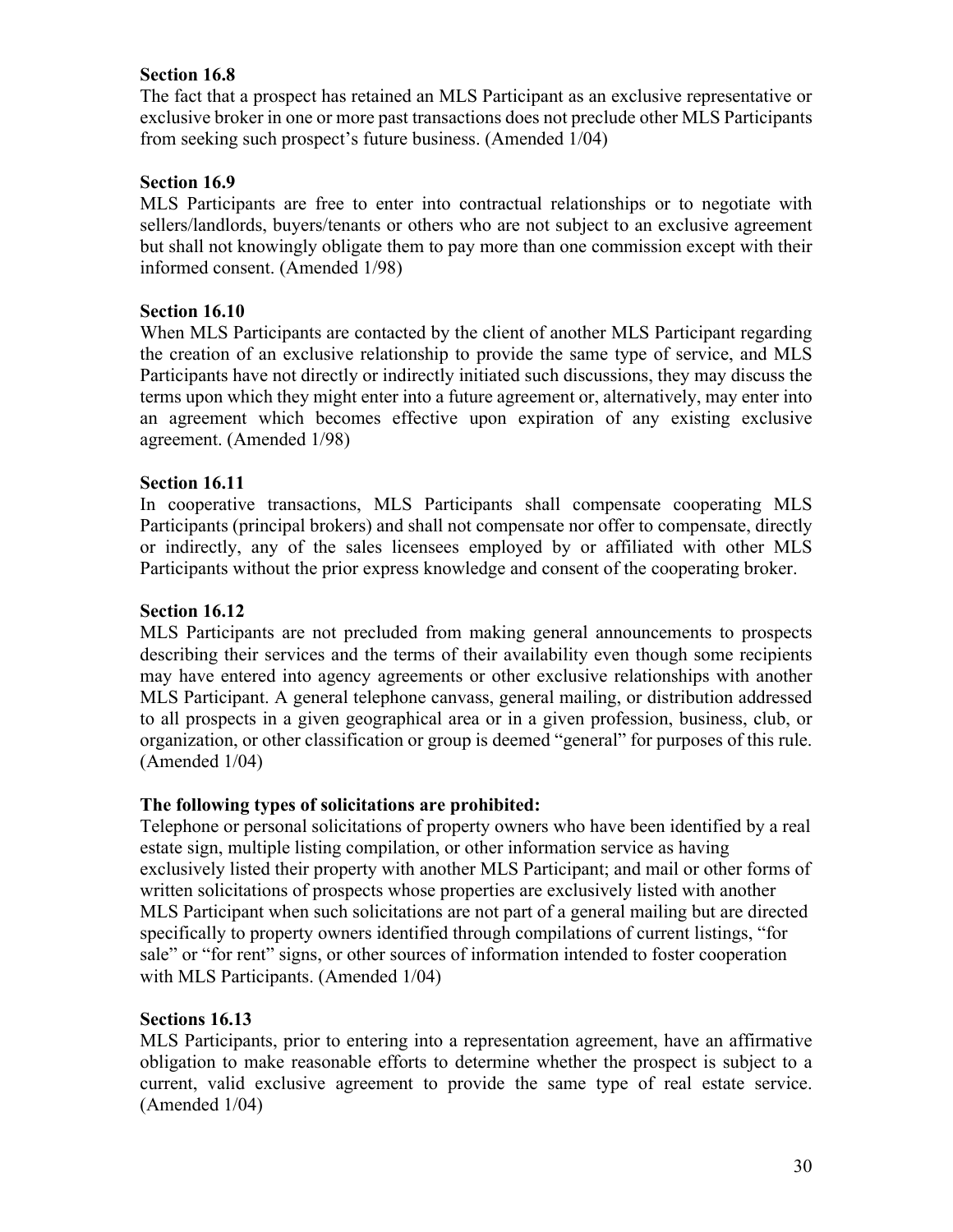## **Section 16.14**

MLS Participants, acting as buyers or tenant's representatives or brokers, shall disclose that relationship to the seller/landlord's representative or broker at first contact and shall provide written confirmation of that disclosure to the seller/landlord's representative, or broker, not later than execution of a purchase agreement or lease. (Amended 1/04)

## **Section 16.15**

On unlisted property, MLS Participants acting as buyer/tenant representatives or brokers shall disclose that relationship to the seller/landlord at first contact for that buyer/tenant and shall provide written confirmation of such disclosure to the seller/landlord not later than execution of any purchase or lease agreement. (Amended 1/04)

 MLS Participants shall make any request for anticipated compensation from the seller/landlord at first contact.

## **Section 16.16**

MLS Participants, acting as representatives or brokers of sellers/landlords or as subagents of listing brokers, shall disclose that relationship to buyers/tenants as soon as practicable, and shall provide written confirmation of such disclosure to buyers/tenants not later than execution of any purchase or lease agreement. (Amended 1/04)

## **Section 16.17**

MLS Participants are not precluded from contacting the client of another broker for the purpose of offering to provide, or entering into a contract to provide, a different type of real estate service unrelated to the type of service currently being provided (e.g., property management as opposed to brokerage) or from offering the same type of service for property not subject to other brokers' exclusive agreements. However, information received through a Multiple Listing Service or any other offer of cooperation may not be used to target clients of other MLS Participants to whom such offers to provide services may be made. (Amended 1/04)

## **Section 16.18**

 of compensation to subagents or buyer/tenant representatives or brokers, or make the MLS Participants, acting as subagents or buyer/tenant representatives or brokers, shall not use the terms of an offer to purchase/lease to attempt to modify the listing broker's offer submission of an executed offer to purchase/lease contingent on the listing broker's agreement to modify the offer of compensation. (Amended 1/04)

#### **Section 16.19**

 All dealings concerning property exclusively listed or with buyer/tenants who are subject to an exclusive agreement shall be carried on with the client's representative or broker, and not with the client, except with the consent of the client's representative or broker or except where such dealings are initiated by the client. (Amended 1/04)

Before providing substantive services (such as writing a purchase offer or presenting a CMA) to prospects, MLS Participants shall ask prospects whether they are a party to any exclusive representation agreement. MLS Participants shall not knowingly provide substantive services concerning a prospective transaction to prospects who are parties to exclusive representation agreements, except with the consent of the prospects' exclusive representatives or at the direction of prospects. (Adopted 1/03, Amended 1/04)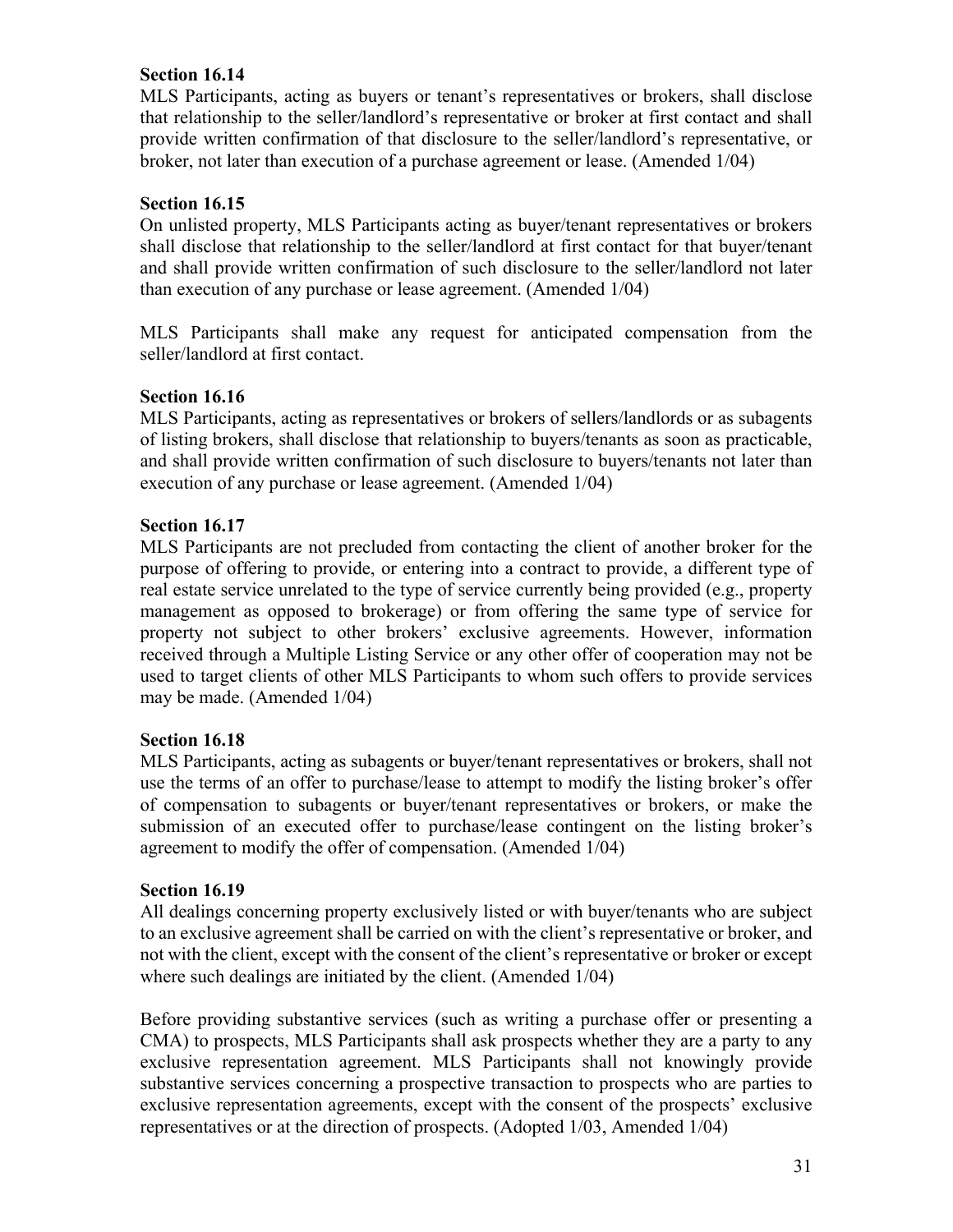## **Section 16.20**

Participants, users, and subscribers, prior to or after their relationship with their current firm is terminated, shall not induce clients of their current firm to cancel exclusive contractual agreements between the client and that firm. This does not preclude Participants from establishing agreements with their associated licensees governing assignability of exclusive agreements. (Adopted 1/98 Amended 1/10)

## **Section 16.21**

These rules are not intended to prohibit ethical, albeit aggressive or innovative business practices, and do not prohibit disagreements with other MLS Participants involving commission, fees, compensation, or other forms of payment or expenses.

## **Section 16.22**

MLS Participants shall not knowingly or recklessly make false or misleading statements about other real estate professionals, their businesses, or their business practices.

## **Section 16.23**

MLS participants' firm websites shall disclose the firm's name and state(s) of licensure in a reasonable and readily apparent manner. Websites of licensees affiliated with a participant's firm shall disclose the firm's name and the licensee's state(s) of licensure in a reasonable and readily apparent manner. (Adopted 11/07)

# **Section 16.24**

MLS participants shall present a true picture in their advertising and representations to the public, including Internet content, images, and the URLs and domain names they use, and participants may not:

- a. engage in deceptive and unauthorized framing of real estate brokerage websites;
- b. manipulate (e.g., presenting content developed by others) listing and other content in any way that produces a deceptive or misleading result;
- c. deceptively use metatags, keywords or other devices/methods to direct, drive, or divert Internet traffic,
- d. present content developed by others without either attribution or without permission,
- e. otherwise mislead consumers, including use of misleading images. (Amended 1/18)

# **Section 16.25**

The services which MLS participants provide to their clients and customers shall conform to the standards of practice and competence which are reasonably expected in the specific real estate disciplines in which they engage; specifically, residential real estate brokerage, real property management, commercial and industrial real estate brokerage, land brokerage, real estate appraisal, real estate counseling, real estate syndication, real estate auction, and international real estate.

MLS participants shall not undertake to provide specialized professional services concerning a type of property or service that is outside their field of competence unless they engage the assistance of one who is competent on such types of property or service, or unless the facts are fully disclosed to the client. Any persons engaged to provide such assistance shall be so identified to the client and their contribution to the assignment should be set forth. (Adopted 11/09)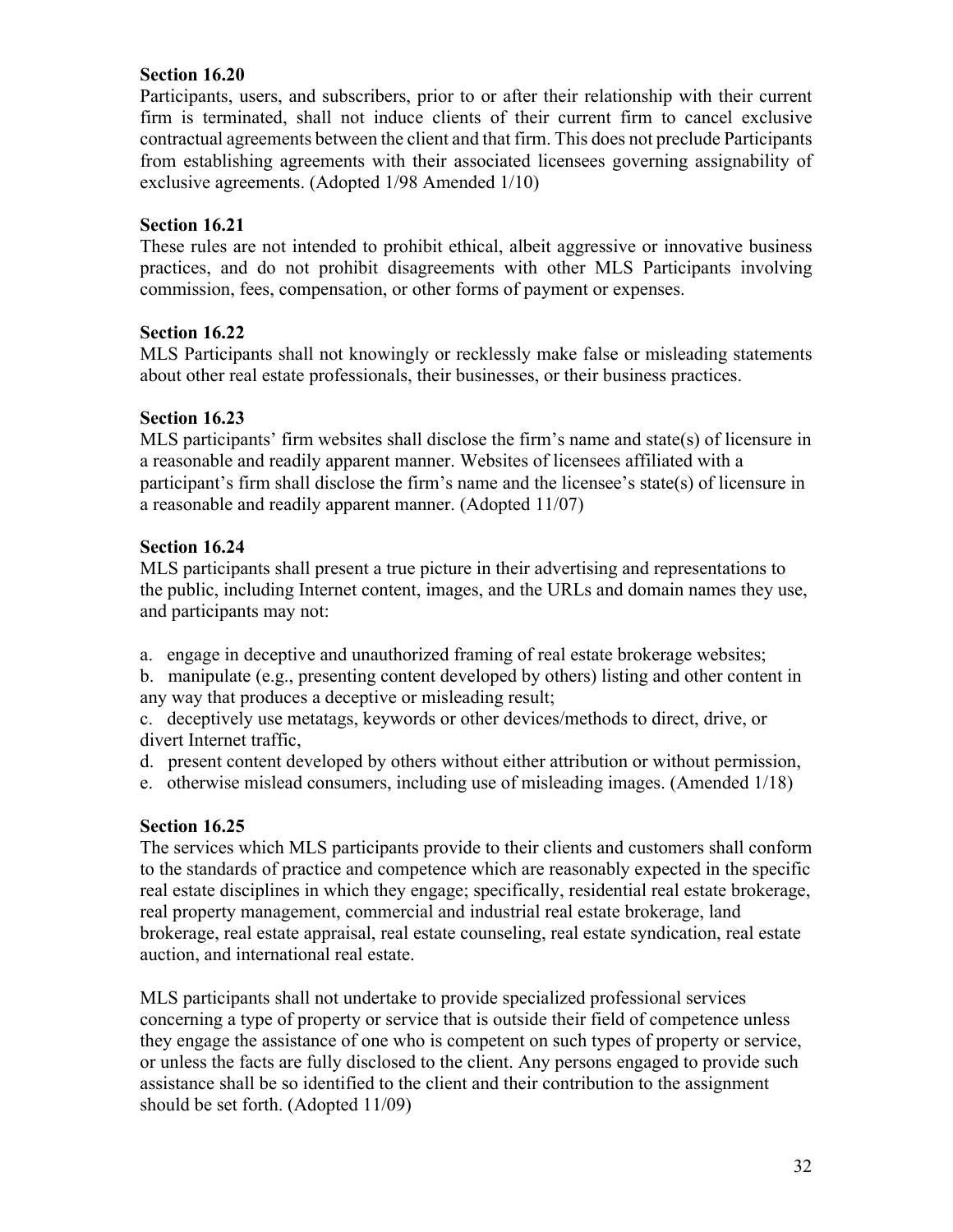## **Orientation**

## **Section 17: Orientation**:

Any applicant for MLS Participation and any licensee (including licensed or certified appraisers) affiliated with an MLS Participant who has access to and use of MLS generated information shall complete an orientation program of no more than eight (8) classroom hours devoted to the MLS rules and regulations and computer training related to MLS information entry and retrieval and the operation of the MLS within thirty (30) days after access has been provided. (Amended 11/04 NAR)

Participants and subscribers may be required, at the discretion of the MLS, to complete additional training of not more than four (4) classroom hours in any twelve (12) month period when deemed necessary by the MLS to familiarize participants and subscribers with system changes or enhancements and/or changes to MLS rules or policies. Participants and subscribers must be given the opportunity to complete any mandated orientation and additional training remotely. (Amended 11/17 NAR)

## **Internet Data Exchange**

#### **Section 18: IDX Defined:**

IDX affords MLS Participants the ability to authorize limited electronic display and delivery of their listings by other participants via the following authorized mediums under the participant's control: websites, mobile apps, and audio devices. As used throughout these rules, "display" includes "delivery" of such listings. (Amended 5/17 NAR)

#### **Section 18.1**

Participants' consent for display of their listings by other Participants pursuant to these rules and regulations is presumed unless a Participant affirmatively notifies the MLS that the Participant refuses to permit display (either on a blanket or on a listing-by-listing basis). If a Participant refuses on a blanket basis to permit the display of that Participant's listings, that Participant may not download, frame or display the aggregated MLS data of other Participants. Even where participants have given blanket authority for other participants to display their listings on IDX sites, such consent may be withdrawn on a listing-by-listing basis where the seller has prohibited all Internet display or other electronic forms of display or distribution. (Amended 5/17 NAR)

#### **Section 18.2 -** Participation:

Participation in IDX is available to all MLS Participants who are REALTOR® and who consent to display of their listings by other Participants.

#### **Section 18.2.1**

Participants must notify the MLS of their intention to display IDX information and must give the MLS direct access for purposes of monitoring/ensuring compliance with applicable rules and policies. (Amended 5/12)

#### **Section 18.2.2**

MLS participants may not use IDX-provided listings for any purpose other than display as provided for in these rules. This does not require participants to prevent indexing of IDX listings by recognized search engines. (Amended 5/12)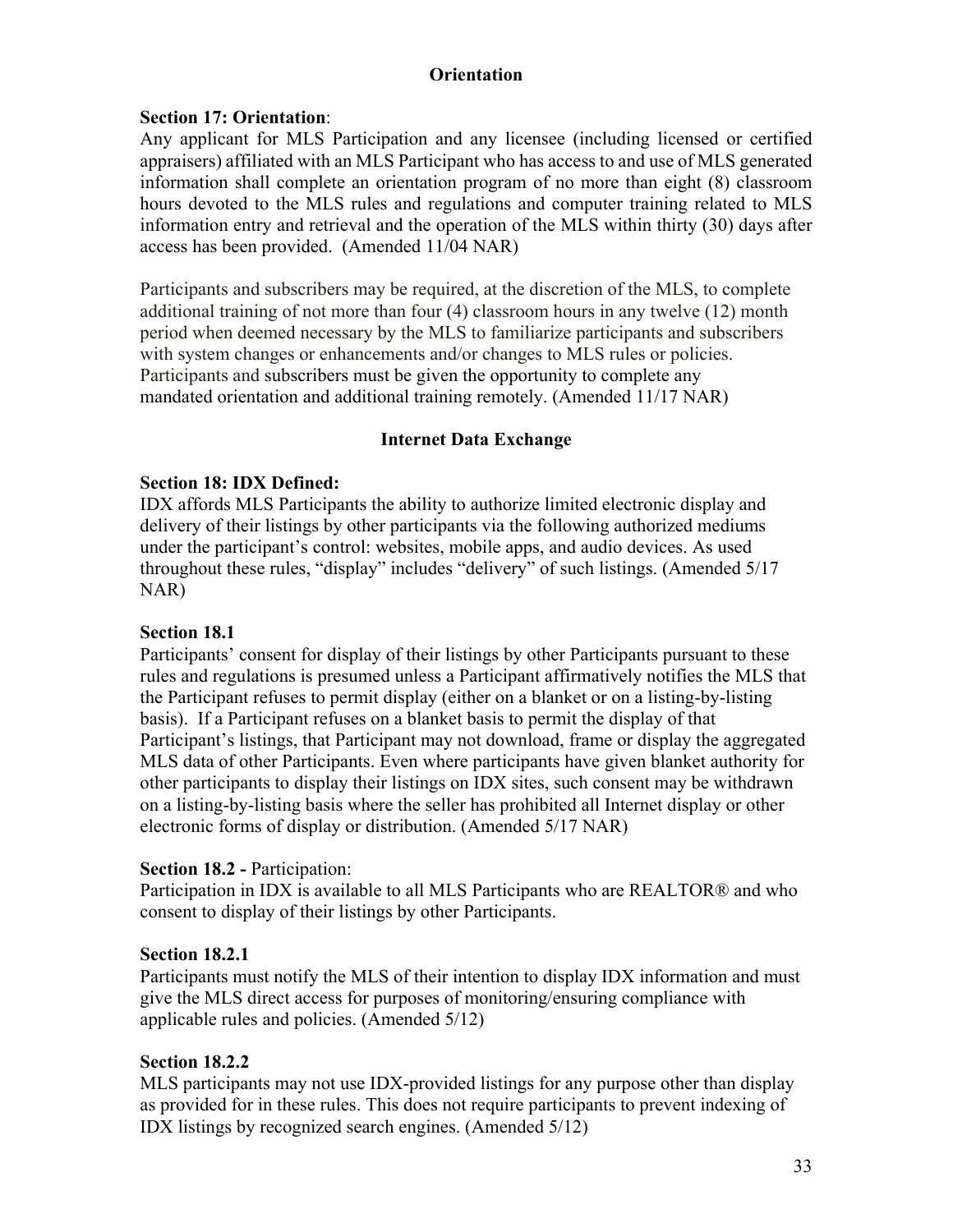## **Section 18.2.3**

Listings, including property addresses, can be included in IDX displays except where a seller has directed their listing broker to withhold their listing or the listing's property address from all display on the Internet (including, but not limited to, publicly-accessible Web sites or VOWs) or other electronic forms of display or distribution. (Amended 5/17 NAR)

## **Section 18.2.4**

Participants may select the listings they choose to display through IDX based only on objective criteria including, but not limited to, factors such as geography or location ("uptown", "downtown", etc.), list price, type of property, (e.g., Condominiums, cooperatives, single-family detached, multi-family), cooperative compensation offered by listing brokers, type of listing (e.g., exclusive right to sell or exclusive agency), or the level of service being provided by the listing firm. Selection of listings displayed through IDX must be independently made by each Participant. (Amended 5/17 NAR)

## **Section 18.2.5**

Participants must refresh all MLS downloads and displays automatically fed by those downloads not less frequently than every 12 hours (Amended 11/14)

## **Section 18.2.6**

Except as provided in the IDX policy and these rules, an IDX site or a participant or user operating an IDX site or displaying IDX information as otherwise permitted may not distribute, provide, or make any portion of the MLS database available to any person or entity. (Amended 5/12)

## **Section 18.2.7**

Any IDX display controlled by a participant must clearly identify the name of the brokerage firm under which they operate in a readily visible color and typeface. For purposes of the IDX policy and these rules, "control" means the ability to add, delete, modify and update information as required by the IDX policy and MLS rules (Amended 5/12)

# **Section 18.2.8**

Any IDX display controlled by a participant or subscriber that

a. allows third-parties to write comments or reviews about particular listings or displays a hyperlink to such comments or reviews in immediate conjunction with particular listings, or

b. displays an automated estimate of the market value of the listing (or hyperlink to such estimate) in immediate conjunction with the listing,

either or both of those features shall be disabled or discontinued for the seller's listings at the request of the seller. The listing broker or agent shall communicate to the MLS that the seller has elected to have one or both of these features disabled or discontinued on all displays controlled by participants. Except for the foregoing and subject to Section 18.2.9, a participant's IDX display may communicate the participant's professional judgment concerning any listing. Nothing shall prevent an IDX display from notifying its customers that a particular feature has been disabled at the request of the seller.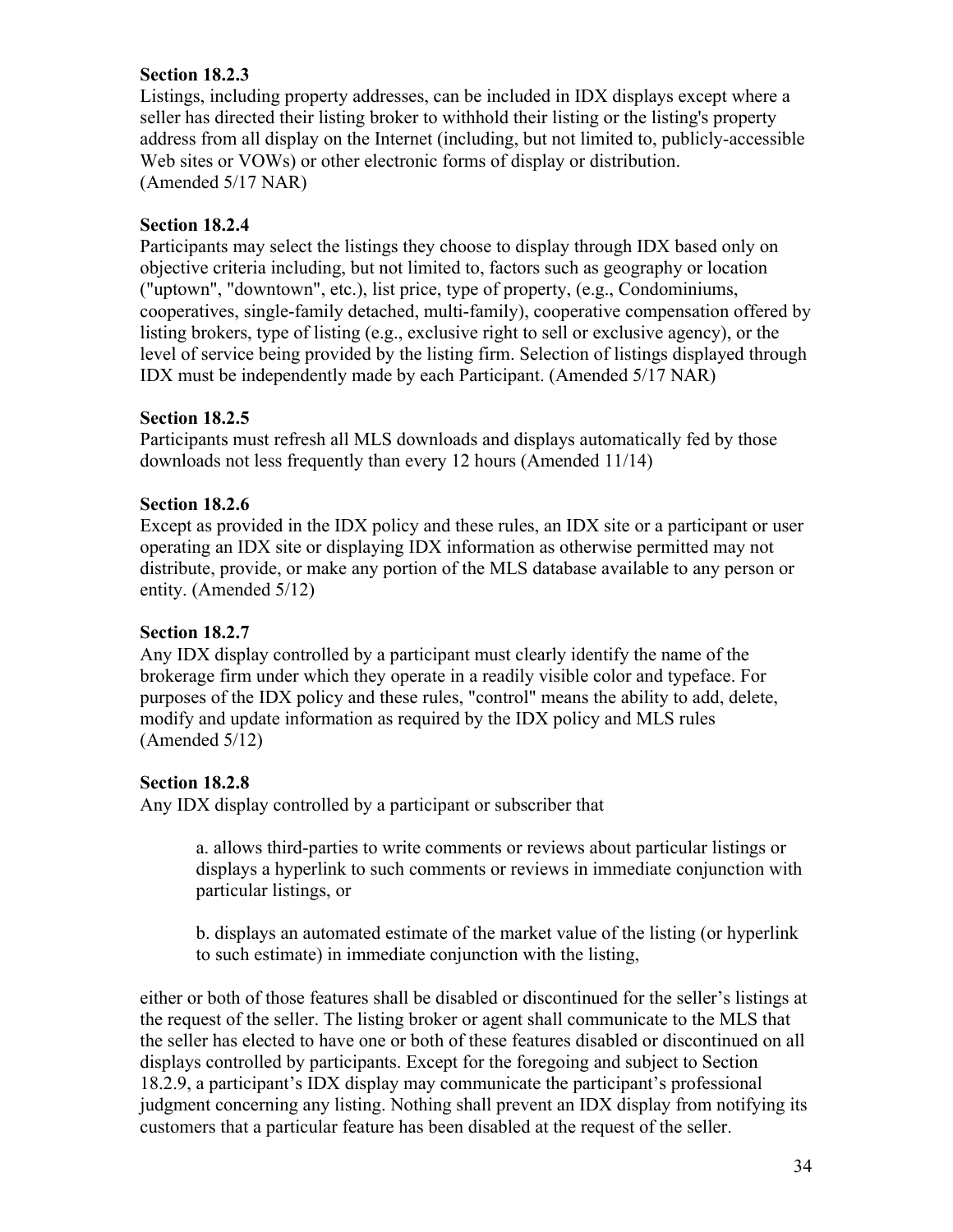## **Section 18.2.9**

Participants shall maintain a means (e.g., e-mail address, telephone number) to receive comments about the accuracy of any data or information that is added by or on behalf of the participant beyond that supplied by the MLS and that relates to a specific property. Participants shall correct or remove any false data or information relating to a specific property upon receipt of a communication from the listing broker or listing agent for the property explaining why the data or information is false. However, participants shall not be obligated to remove or correct any data or information that simply reflects good faith opinion, advice, or professional judgment. (Adopted 5/12)

#### **Section 18.2.10**

An MLS participant (or where permitted locally, an MLS subscriber) may co-mingle the listings of other brokers received in an IDX feed with listings available from other MLS IDX feeds, provided all such displays are consistent with the IDX rules, and the MLS participant (or MLS subscriber) holds participatory rights in those MLSs. As used in this policy, "co-mingling" means that consumers are able to execute a single property search of multiple IDX data feeds resulting in the display of IDX information from each of the MLSs on a single search results page; and that participants may display listings from each IDX feed on a single webpage or display. (Adopted 11/14)

#### **Section 18.2.11**

Participants shall not modify or manipulate information relating to other participants listings. MLS participants may augment their IDX display of MLS data with applicable property information from other sources to appear on the same webpage or display, clearly separated by the data supplied by the MLS. The source(s) of the information must be clearly identified in the immediate proximity to such data. This requirement does not restrict the format of MLS data display or display of fewer than all of the available listings or fewer authorized fields. (Adopted 05/15)

#### **Section 18.2.12**

All listings displayed pursuant to IDX shall identify the listing firm in a reasonably prominent location and in a readily visible color and typeface not smaller than the median used in the display of listing data. \* (Amended 05/17 NAR)

\* Displays of minimal information (e.g., "thumbnails", text messages, "tweets", etc., of two hundred [200] characters or less) are exempt from this requirement but only when linked directly to a display that includes all required disclosures. For audio delivery of listing content, all required disclosures must be subsequently delivered electronically to the registered consumer performing the property search or linked to through the device's application. (Amended 5/17 NAR)

## **Section 18.3 –** Display:

Display of listing information pursuant to IDX is subject to the following rules:

#### **Section 18.3.1**

Listings displayed pursuant to IDX shall contain only those fields of data designated by the MLS. Display of all other fields (as determined by the MLS) is prohibited. Confidential fields intended only for other MLS participants and users (e.g., cooperative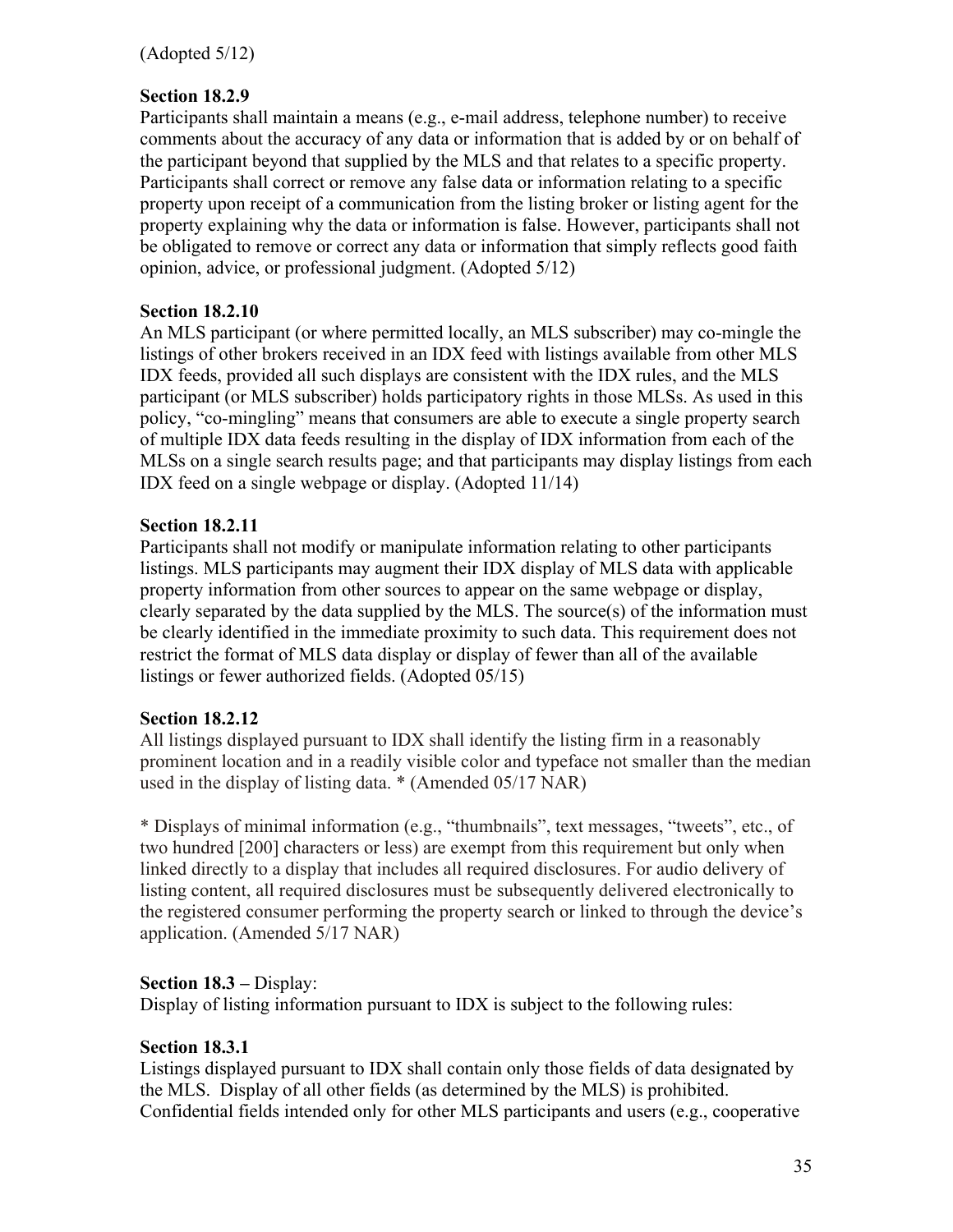compensation offers, showing instructions, property security information, etc.) may not be displayed. (Amended 5/12)

# **Section 18.3.5**

Non-principal brokers and sales licensees affiliated with IDX Participants may display information available through IDX on their own websites subject to their Participant's consent and control and the requirements of state law and/or regulation

## **Section 18.3.7**

All listings displayed pursuant to IDX shall display the following disclosure: Property information provided by the RAFGC MLS – a service of the REALTOR® Association of Franklin & Gulf Counties. Displays of minimal information (e.g., "thumbnails", text messages, "tweets", etc., of two hundred [200] characters or less) are exempt from this requirement but only when linked directly to a display that includes all required disclosures. For audio delivery of listing content, all required disclosures must be subsequently delivered electronically to the registered consumer performing the property search or linked to through the device's application (Amended 05/17 NAR)

## **Section 18.3.8**

Participants (and their affiliated licensees, if applicable) shall indicate on their websites that IDX information is provided exclusively for consumers' personal, non-commercial use, and that it may not be used for any purpose other than to identify prospective properties consumers may be interested in purchasing, and that data is deemed reliable but is not guaranteed accurate by the MLS. The MLS may, at its discretion, require use of other disclaimers as necessary to protect participants and/or the MLS from liability. Displays of minimal information (e.g. "thumbnails, text messages, "tweets", etc. of two hundred (200) characters or less) are exempt from this requirement but only when linked directly to a display that includes all required disclosures. (Amended 5/12)

## **Section 18.3.10**

The right to display other Participants' listings pursuant to IDX shall be limited to a Participant's office(s) holding participatory rights in this MLS.

## **Section 18.3.11**

Listings obtained through IDX feeds from REALTOR® Association MLS's where the MLS Participant holds participatory rights must be displayed separately from listings obtained from other sources. Listings obtained from other sources (e.g., from other MLSs, from non-participating brokers, etc.) must display the source from which each such listing was obtained. Displays of minimal information (e.g. "thumbnails, text messages, "tweets", etc. of two hundred (200) characters or less) are exempt from this requirement but only when linked directly to a display that includes all required disclosures. (Amended 11/14)

An MLS Participant (or where permitted locally, an MLS Subscriber) may co-mingle the listings of other brokers received in an IDX feed with listings available from other MLS IDX feeds, provided all such displays are consistent with the IDX rules, and the MLS Participant (or MLS Subscriber) holds participatory rights in those MLSs. As used in this policy, "co-mingling" means that consumers are able to execute a single property search of multiple IDX data feeds resulting in the display of IDX information from each of the MLSs on a single search results page; and that Participants may display listings from each IDX feed on a single webpage or display.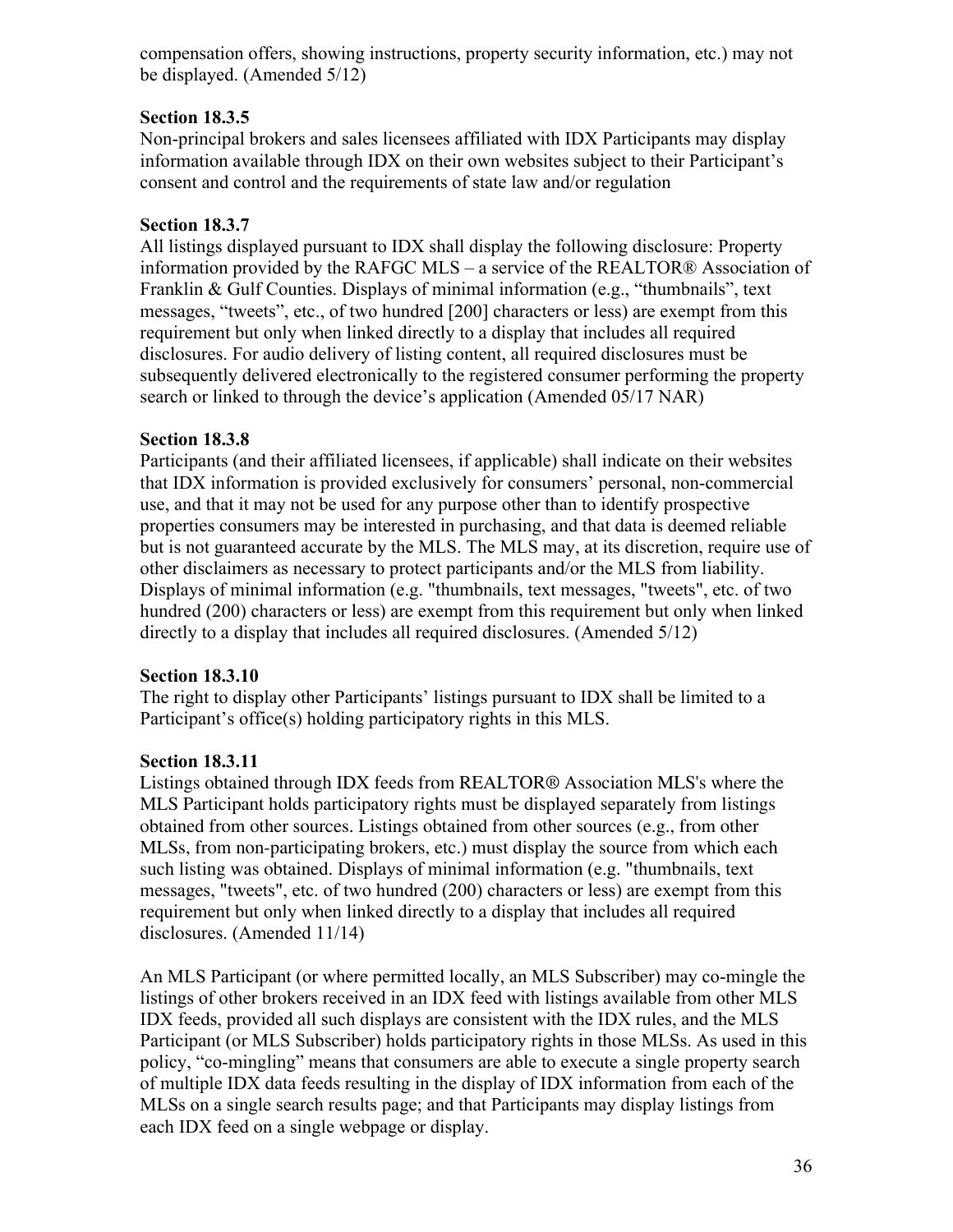## **Section 18.3.12**

Display of pending, expired and withdrawn listings is prohibited (Amended 11/15)

#### **[Section18.3.16](https://Section18.3.16)**

Advertising (including co-branding) on pages displaying IDX provided listings is prohibited.

## **Section 18.4**

Service Fees and Charges: Service fees and charges for participation in IDX shall be as established annually by the Board of Directors.

## **Virtual Office Website Rules (VOW)**

**Section 19.1 (a):** A Virtual Office Website ("VOW") is a Participant's Internet website, or a feature of a Participant's website, through which the Participant is capable of providing real estate brokerage services to consumers with whom the Participant has first established a broker-consumer relationship (as defined by state law) where the consumer has the opportunity to search MLS Listing Information, subject to the Participant's oversight, supervision, and accountability. A non-principal broker or sales licensee affiliated with a Participant may, with his or her Participant's consent, operate a VOW. Any VOW of a non-principal broker or sales licensee is subject to the Participant's oversight, supervision, and accountability.

**(b)** As used in Section 19 of these Rules, the term "Participant" includes a Participant's affiliated non-principal brokers and sales licensees – except when the term is used in the phrases "Participant's consent" and "Participant's oversight, supervision, and accountability". References to "VOW" and "VOWs" include all VOWs, whether operated by a Participant, by a non-principal broker or sales licensee, or by an Affiliated VOW Partner ("AVP") on behalf of a Participant.

**(c)** "Affiliated VOW Partner" ("AVP") refers to an entity or person designated by a Participant to operate a VOW on behalf of the Participant, subject to the Participant's supervision, accountability and compliance with the VOW Policy. No AVP has independent participation rights in the MLS by virtue of its right to receive information on behalf of a Participant. No AVP has the right to use MLS Listing Information except in connection with operation of a VOW on behalf of one or more Participants. Access by an AVP to MLS Listing Information is derivative of the rights of the Participant on whose behalf the AVP operates a VOW.

**(d)** As used in Section 19 of these Rules, the term "MLS Listing Information" refers to active listing information and sold data provided by Participants to the MLS and aggregated and distributed by the MLS to Participants.

**Section 19.2 (a):** The right of a Participant's VOW to display MLS Listing Information is limited to that supplied by the MLS(s) in which the Participant has participatory rights. However, a Participant with offices participating in different MLSs may operate a master website with links to the VOWs of the other offices.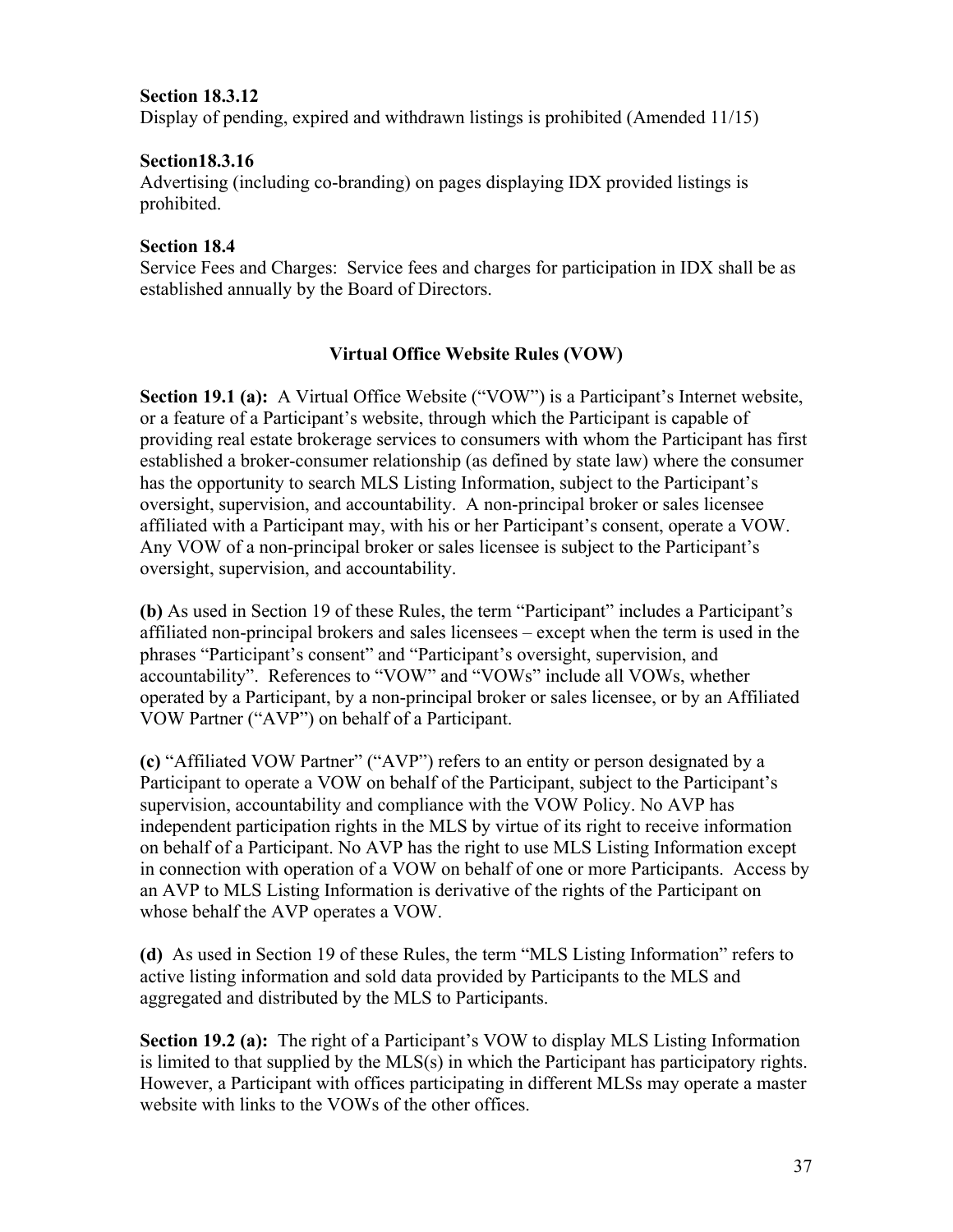**(b)** Subject to the provisions of the VOW Policy and these Rules, a Participant's VOW, including any VOW operated on behalf of a Participant by an AVP, may provide other features, information, or functions, e.g. Internet Data Exchange ("IDX").

**(c)** Except as otherwise provided in the VOW Policy or in these Rules, a Participant need not obtain separate permission from other MLS Participants whose listings will be displayed on the Participant's VOW.

**Section 19.3 (a):** Before permitting any consumer to search for or retrieve any MLS Listing Information on his or her VOW, the Participant must take each of the following steps:

 **(i)** The Participant must first establish with that consumer a lawful broker-consumer relationship (as defined by state law), including completion of all actions required by state law in connection with providing real estate brokerage services to clients and customers (hereinafter "Registrants"). Such actions shall include, but are not limited to, satisfying all applicable agency, non-agency, and other disclosure obligations, and execution of any required agreements.

**(ii)** The Participant must obtain the name of, and a valid email address for, each Registrant. The Participant must send an email to the address provided by the Registrant confirming that the Registrant has agreed to the Terms of Use (described in subsection (d) below). The Participant must verify that the email address provided by the Registrant is valid and that the Registrant has agreed to the Terms of Use.

**(iii)** The Participant must require each Registrant to have a username and a password, the combination of which is different from those of all other Registrants on the VOW. The Participant may, at his or her option, supply the username and password or may allow the Registrant to establish its username and password. The Participant must also assure that any email address is associated with only one username and password.

**(b)** The Participant must assure that each Registrant's password expires after ninety (90) days but may provide for renewal of the password. The Participant must at all times maintain a record of the name, email address, username, and current password of each Registrant. The Participant must keep such records for not less than 180 days after the expiration of the validity of the Registrant's password.

**(c)** If the MLS has reason to believe that a Participant's VOW has caused or permitted a breach in the security of MLS Listing Information or a violation of MLS rules, the Participant shall, upon request of the MLS, provide the name, email address, username, and current password, of any Registrant suspected of involvement in the breach or violation. The Participant shall also, if requested by the MLS, provide an audit trail of activity by any such Registrant.

**(d)** The Participant shall require each Registrant to review, and affirmatively to express agreement (by mouse click or otherwise) to, a "Terms of Use" provision that provides at least the following:

**i.** That the Registrant acknowledges entering into a lawful consumer-broker relationship with the Participant;

**ii.** That all information obtained by the Registrant from the VOW is intended only for the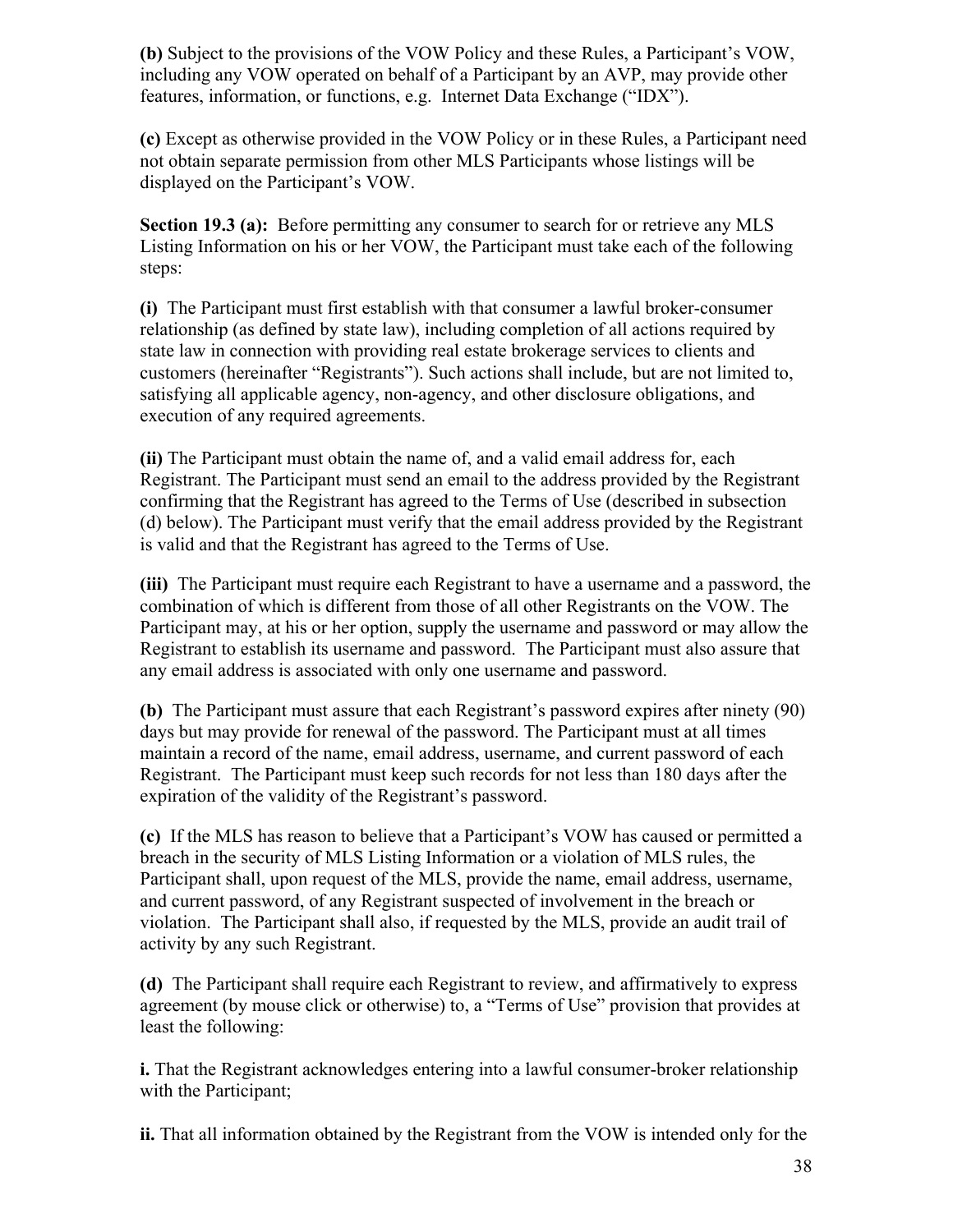Registrant's personal, non-commercial use;

**iii.** That the Registrant has a bona fide interest in the purchase, sale, or lease of real estate of the type being offered through the VOW;

**iv.** That the Registrant will not copy, redistribute, or retransmit any of the information provided except in connection with the Registrant's consideration of the purchase or sale of an individual property;

**v.** That the Registrant acknowledges the MLS's ownership of, and the validity of the MLS's copyright in, the MLS database.

**(e)** The Terms of Use Agreement may not impose a financial obligation on the Registrant or create any representation agreement between the Registrant and the Participant. Any agreement entered into at any time between the Participant and Registrant imposing a financial obligation on the Registrant or creating representation of the Registrant by the Participant must be established separately from the Terms of Use, must be prominently labeled as such, and may not be accepted solely by mouse click.

**(f)** The Terms of Use Agreement shall also expressly authorize the MLS, and other MLS Participants or their duly authorized representatives, to access the VOW for the purposes of verifying compliance with MLS rules and monitoring display of Participants' listings by the VOW. The Agreement may also include such other provisions as may be agreed to between the Participant and the Registrant.

**Section 19.4:** A Participant's VOW must prominently display an e-mail address, telephone number, or specific identification of another mode of communication (e.g., live chat) by which a consumer can contact the Participant to ask questions, or get more information, about any property displayed on the VOW. The Participant, or a nonprincipal broker or sales licensee licensed with the Participant, must be willing and able to respond knowledgeably to inquiries from Registrants about properties within the market area served by that Participant and displayed on the VOW.

**Section 19.5:** A Participant's VOW must employ reasonable efforts to monitor for, and prevent, misappropriation, "scraping", and other unauthorized use of MLS Listing Information. A Participant's VOW shall utilize appropriate security protection such as firewalls as long as this requirement does not impose security obligations greater than those employed concurrently by the MLS.

**Section 19.6 (a):** A Participant's VOW shall not display listings or property addresses of any seller who has affirmatively directed the listing broker to withhold the seller's listing or property address from display on the Internet. The listing broker shall communicate to the MLS that the seller has elected not to permit display of the listing or property address on the Internet. Notwithstanding the foregoing, a Participant who operates a VOW may provide to consumers via other delivery mechanisms, such as email, fax, or otherwise, the listings of sellers who have determined not to have the listing for their property displayed on the Internet.

**(b)** A Participant who lists a property for a seller who has elected not to have the property listing or the property address displayed on the Internet shall cause the seller to execute a document that includes the following (or a substantially similar) provision: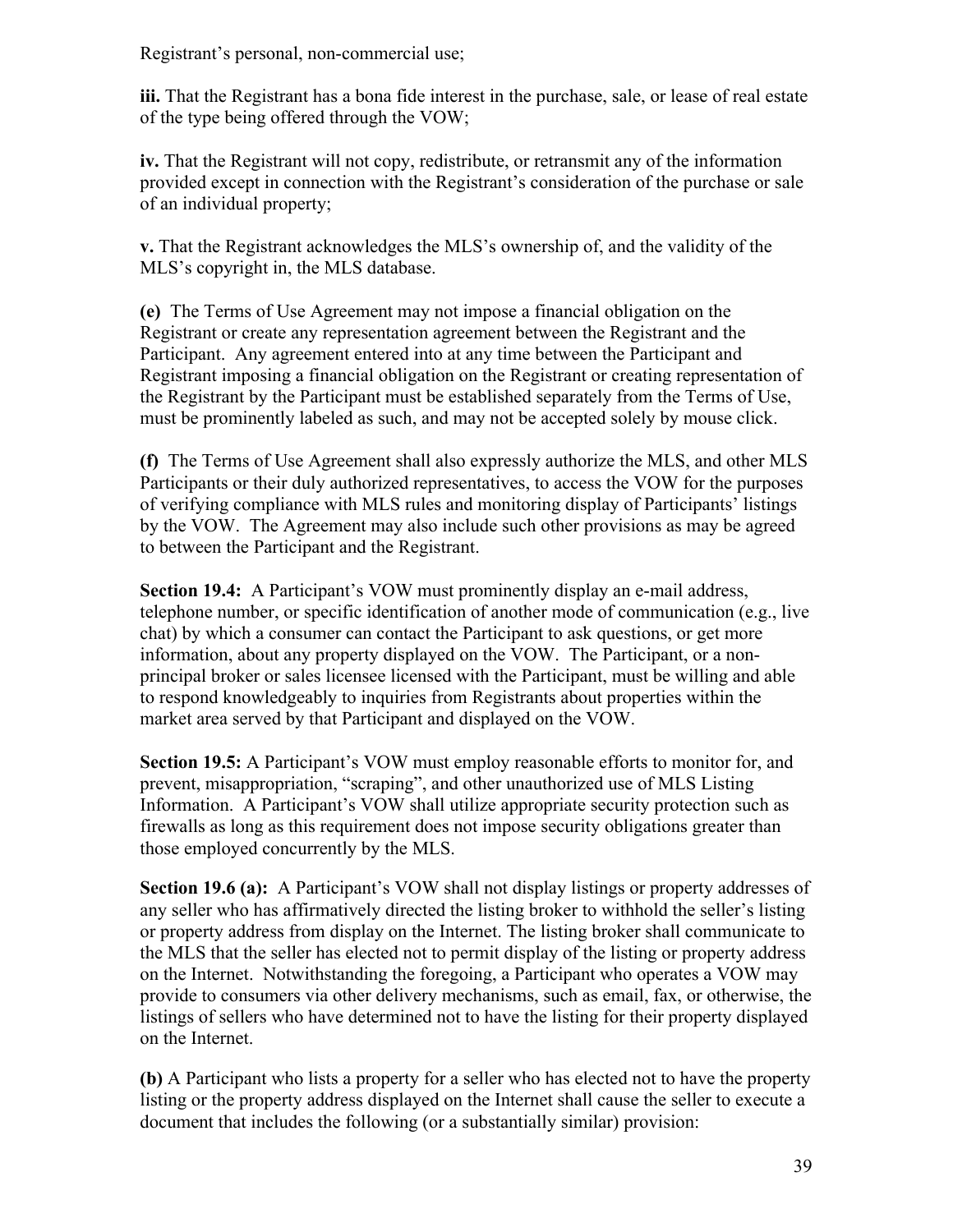1.Please check either Option a or Option b

a.[ ] I have advised my broker or sales agent that I do not want the listed property to be displayed on the Internet.

#### OR

b.[ ] I have advised my broker or sales agent that I do not want the address of the listed property to be displayed on the Internet.

2. I understand and acknowledge that, if I have selected option a, consumers who conduct searches for listings on the Internet will not see information about the listed property in response to their search.

initials of seller

**(c)** The Participant shall retain such forms for at least one year from the date they are signed, or one year from the date the listing goes off the market, whichever is greater.

## **Section 19.7:**

**(a)** Subject to subsection (b), a Participant's VOW may allow third-parties:

(i) to write comments or reviews about particular listings or display a hyperlink to such comments or reviews in immediate conjunction with particular listings, or (ii) display an automated estimate of the market value of the listing (or hyperlink to such estimate) in immediate conjunction with the listing

(b) Notwithstanding the foregoing, at the request of a seller the Participant shall disable or discontinue either or both of those features described in subsection (a) as to any listing of the seller. The listing broker or agent shall communicate to the MLS that the seller has elected to have one or both of these features disabled or discontinued on all Participants' websites. Subject to the foregoing and to Section 19.8, a Participant's VOW may communicate the Participant's professional judgment concerning any listing. A Participant's VOW may notify its customers that a particular feature has been disabled "at the request of the seller."

**Section 19.8:** A Participant's VOW shall maintain a means (e.g., e-mail address, telephone number) to receive comments from the listing broker about the accuracy of any information that is added by or on behalf of the Participant beyond that supplied by the MLS and that relates to a specific property displayed on the VOW. The Participant shall correct or remove any false information relating to a specific property within 48 hours following receipt of a communication from the listing broker explaining why the data or information is false. The Participant shall not, however, be obligated to correct or remove any data or information that simply reflects good faith opinion, advice, or professional judgment.

**Section 19.9:** A Participant shall cause the MLS Listing Information available on its VOW to be refreshed at least once every twelve (12) hours.

**Section 19.10:** Except as provided in these rules, the NATIONAL ASSOCIATION OF REALTOR® VOW Policy, or any other applicable MLS rules or policies, no Participant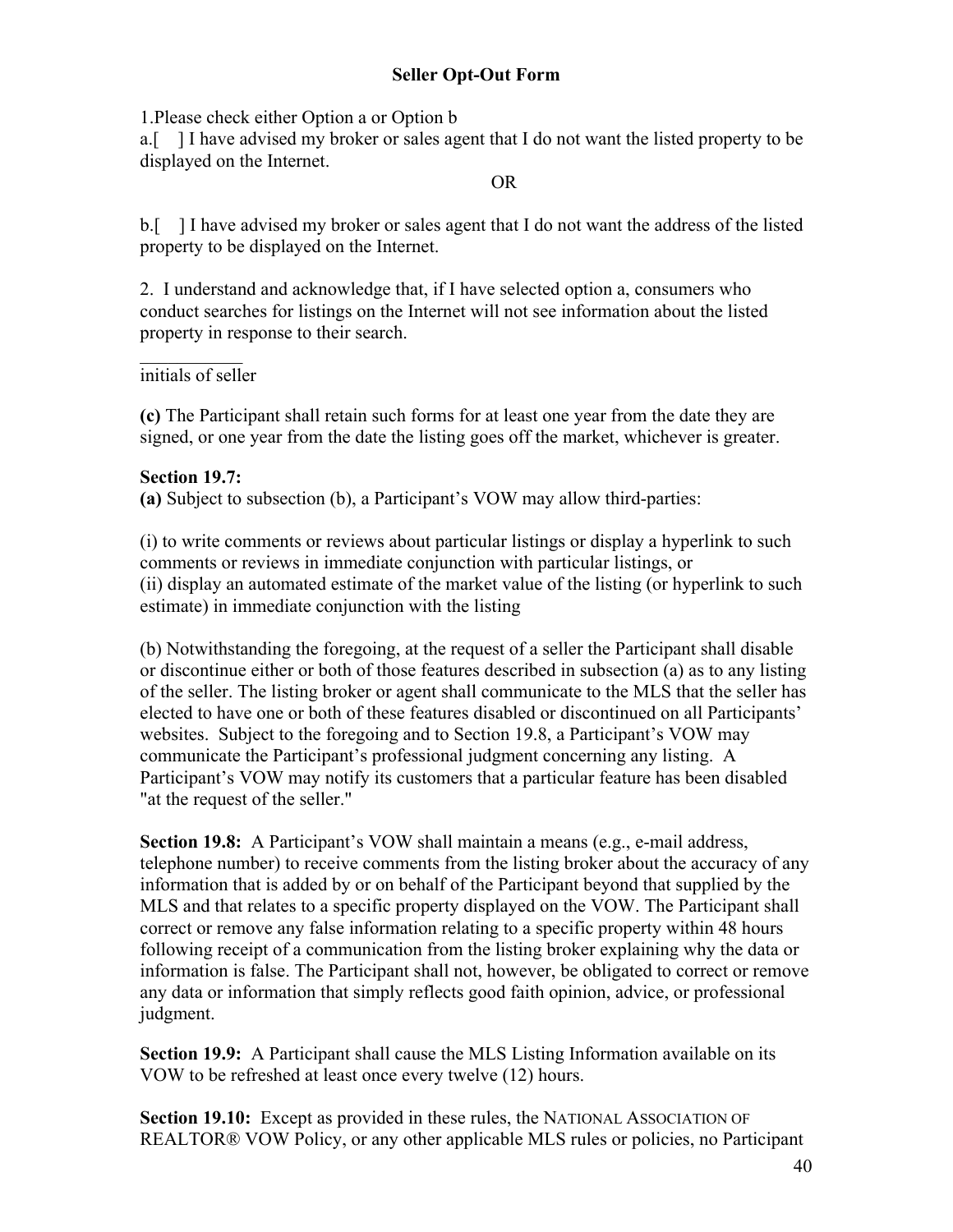shall distribute, provide, or make accessible any portion of the MLS Listing Information to any person or entity.

**Section 19.11:** A Participant's VOW must display the Participant's privacy policy informing Registrants of all of the ways in which information that they provide may be used.

**Section 19.12:** A Participant's VOW may exclude listings from display based only on objective criteria, including, but not limited to, factors such as geography, list price, type of property, cooperative compensation offered by listing broker, and whether the listing broker is a REALTOR®.

**Section 19.13:** A Participant who intends to operate a VOW to display MLS Listing Information must notify the MLS of its intention to establish a VOW and must make the VOW readily accessible to the MLS and to all MLS Participants for purposes of verifying compliance with these Rules, the VOW Policy, and any other applicable MLS rules or policies.

**Section 19.14**: A Participant may operate more than one VOW himself or herself or through an AVP. A Participant who operates his or her own VOW may contract with an AVP to have the AVP operate other VOWs on his or her behalf. However, any VOW operated on behalf of a Participant by an AVP is subject to the supervision and accountability of the Participant.

**Section 19.15:** A Participant's VOW may not make available for search by, or display to, Registrants any of the following information:

**a.** Expired and withdrawn listings.

- **Note:** Due to the 2015 changes in IDX policy and the requirement that participants be permitted to make MLS listing information available to Registrants of VOW sites where such information may be made available via other delivery mechanisms, MLSs can no longer prohibit the display of pending ("under contract") listings on VOW sites.
- **b.** The compensation offered to other MLS Participants.
- **c.** The type of listing agreement, i.e., exclusive right to sell or exclusive agency.
- **d.** The seller's and occupant's name(s), phone number(s), or e-mail address(es).
- **e.** Instructions or remarks intended for cooperating brokers only, such as those regarding showings or security of listed property. (Revised 11/15)

**Section 19.16:** A Participant shall not change the content of any MLS Listing Information that is displayed on a VOW from the content as it is provided in the MLS. The Participant may, however, augment MLS Listing Information with additional information not otherwise prohibited by these Rules or by other applicable MLS rules or policies as long as the source of such other information is clearly identified. This rule does not restrict the format of display of MLS Listing Information on VOWs or the display on VOWs of fewer than all of the listings or fewer than all of the authorized is or

**Section 19.17:** A Participant shall cause to be placed on his or her VOW the following notice: Copyright© REALTOR® Association of Franklin & Gulf Counties, Inc. MLS Listing information is deemed reliable but is not guaranteed accurate by the RAFGC MLS